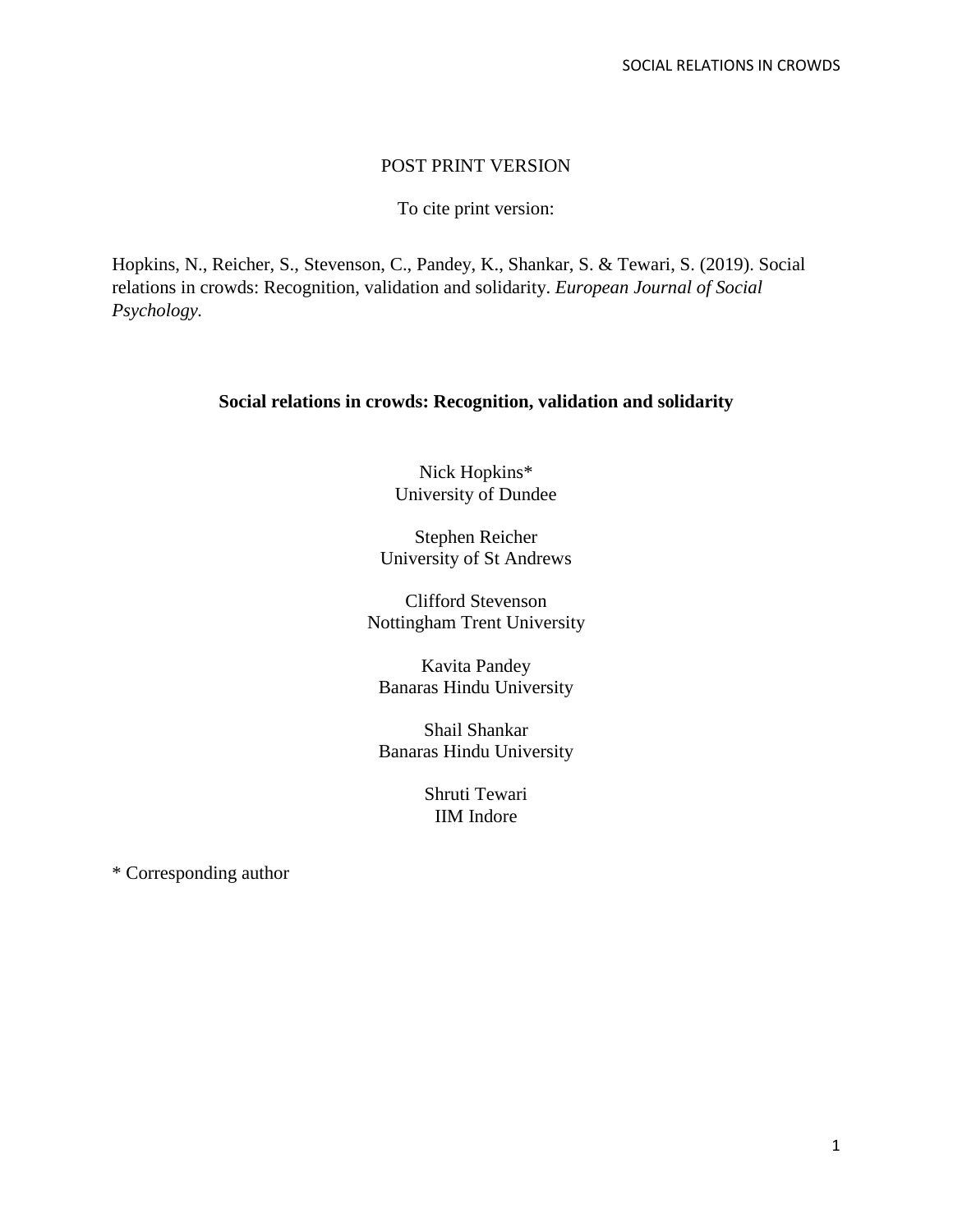### **Abstract**

Social identity research on crowds demonstrates how cognitive self-definition as a crowd member results in conformity to identity-relevant norms. Less research addresses the socialrelational changes within a crowd and how these impact collective experience positively. The present study investigates these processes at a month-long mass gathering in India. Analysis of 37 interviews with participants attending the annual *Magh Mela* pilgrimage evidences the concept of shared identity as underpinning their understanding of this mass gathering. Moreover, a theoretically-derived thematic analysis of these interviews shows the value of the analytic concepts of recognition, validation, and solidarity in illuminating the ways in which social relations in the crowd were experienced and contributed to the experience of the event. Through exploring the multi-dimensional nature of relational connectedness in crowds we contribute to an understanding of crowd experience and group processes.

Keywords: Social identity, Mass gatherings, Crowds, Relational transformation, Collective experience, Pilgrimage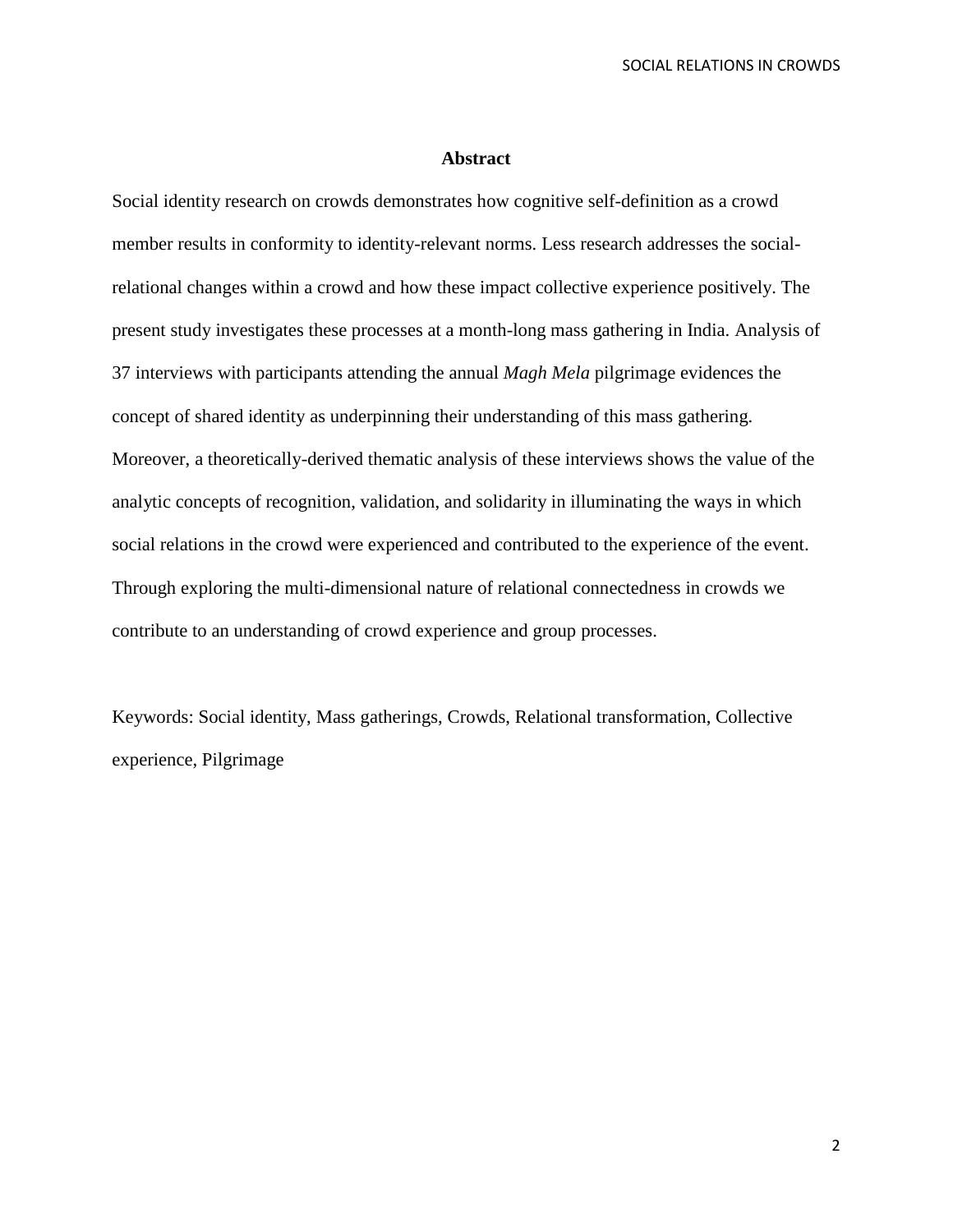Crowds continue to fascinate. One reason is their dramatic scale. Another is that the analysis of crowd behaviour contributes to our general understanding of group processes. As is well known, the classic approach to crowd behaviour assumes a loss of conscious rationality and release of emotion (Le Bon, 1895/1947). This approach has been subjected to extensive critique (Reicher, 1982, 1984, 1996a). Indeed, contemporary analyses of crowd behaviour rooted in such critique have contributed enormously to the social identity approach to group processes. In particular, such work helps explicate the psychological transformations associated with a shared social identity (Reicher, 2011, 2017). We develop this contribution through analysing the diverse ways in which a sense of a shared social identity impacts crowd members' social relations with each other (and thus their experience of crowd membership).

We report interview data obtained with pilgrims attending one of the world's largest and longest mass gatherings. We focus on three features of crowd members' experience: the mutual recognition of people's group membership; the validation of identity-related belief; and the nature and form of crowd members' acts of solidarity. Before exploring these dimensions of experience in detail, we first consider the psychological transformations associated with a shared identity.

# **The Transformation of Identity**

The social identity approach to group behaviour (Reicher, Spears, & Haslam, 2010; Tajfel & Turner, 1979; Turner, Hogg, Oakes, Reicher, & Wetherell, 1987) explains that although we sometimes think of ourselves and others as individuals, we can also define ourselves and others in categorical terms. Such group-level self-categorisations transform what otherwise would remain as aggregates of individuals (acting in idiosyncratic ways) into psychological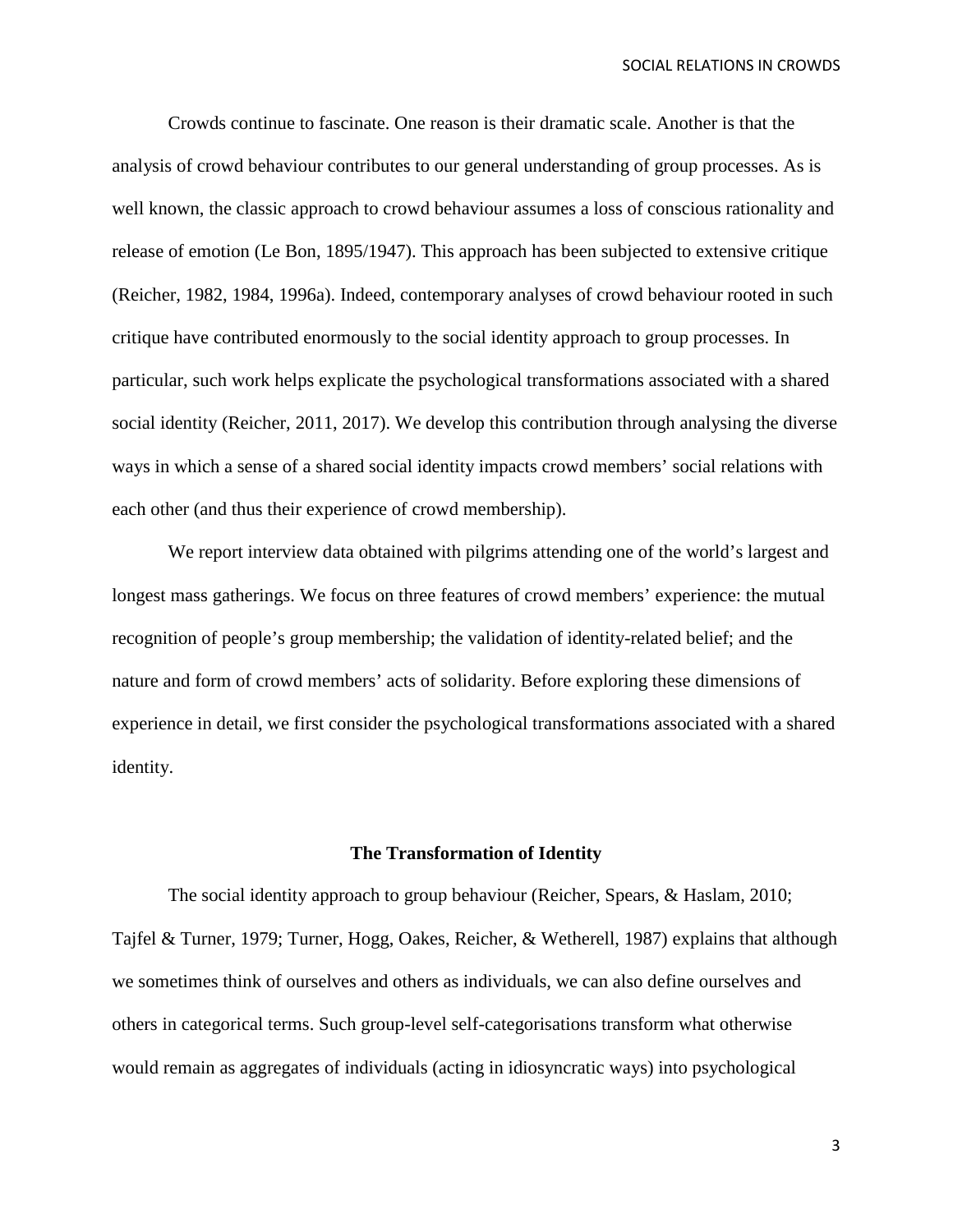groups (with individuals acting as group members). This is well illustrated in the behaviour of those who have never met before yet are able to cohere and act as a psychological group: e.g., *hajjis* in Mecca (Alnabulsi & Drury, 2014; Alnabulsi, Drury, & Templeton, 2018), music festival attendees (Davis, 2017; Drury, Novelli, & Stott, 2015), football fans (Neville & Reicher, 2011) and protestors (Drury & Reicher, 1999, 2000; Reicher, 1984; Stott et al., 2018). What is more, shared experiences, such as those that occur in disasters, can create shared identity even amongst those who did not previously share a group membership (Drury, Cocking, & Reicher, 2009; Drury, Cocking Drury, Brown, González, & Miranda, 2016).

Mass events are not always characterized by a sense of shared identity. Just because people are in close proximity does not mean that they think of themselves as a group. Much will depend on the event and the potential for various practices and symbols to establish or undermine a common identification (O'Donnell, et al., 2016). Some mass gatherings are riven by tension as different factions contest the meaning of the event (Coleman, 2002; Eade & Sallnow, 1991; Sallnow, 1981) and even where a shared identity is possible, participants may differ in the degree to which they identify with others (Alnabulsi & Drury, 2014; Khan et al., 2015, 2016). Furthermore, although there may be some in the crowd who identify with others, this may not be reciprocated such that any sense of a shared identity is unsustainable (Pehrson, Stevenson, Muldoon, & Reicher, 2014).

Yet, where a sense of shared identity amongst crowd members develops, there are several psychological transformations that impact upon crowd members' experience and behaviour. Reicher (2011) identifies three such transformations. The first is cognitive: Individuals no longer act on the basis of personal (and thus idiosyncratic) beliefs and values, but on their understandings of the group's norms, values, beliefs and interests. This cognitive transformation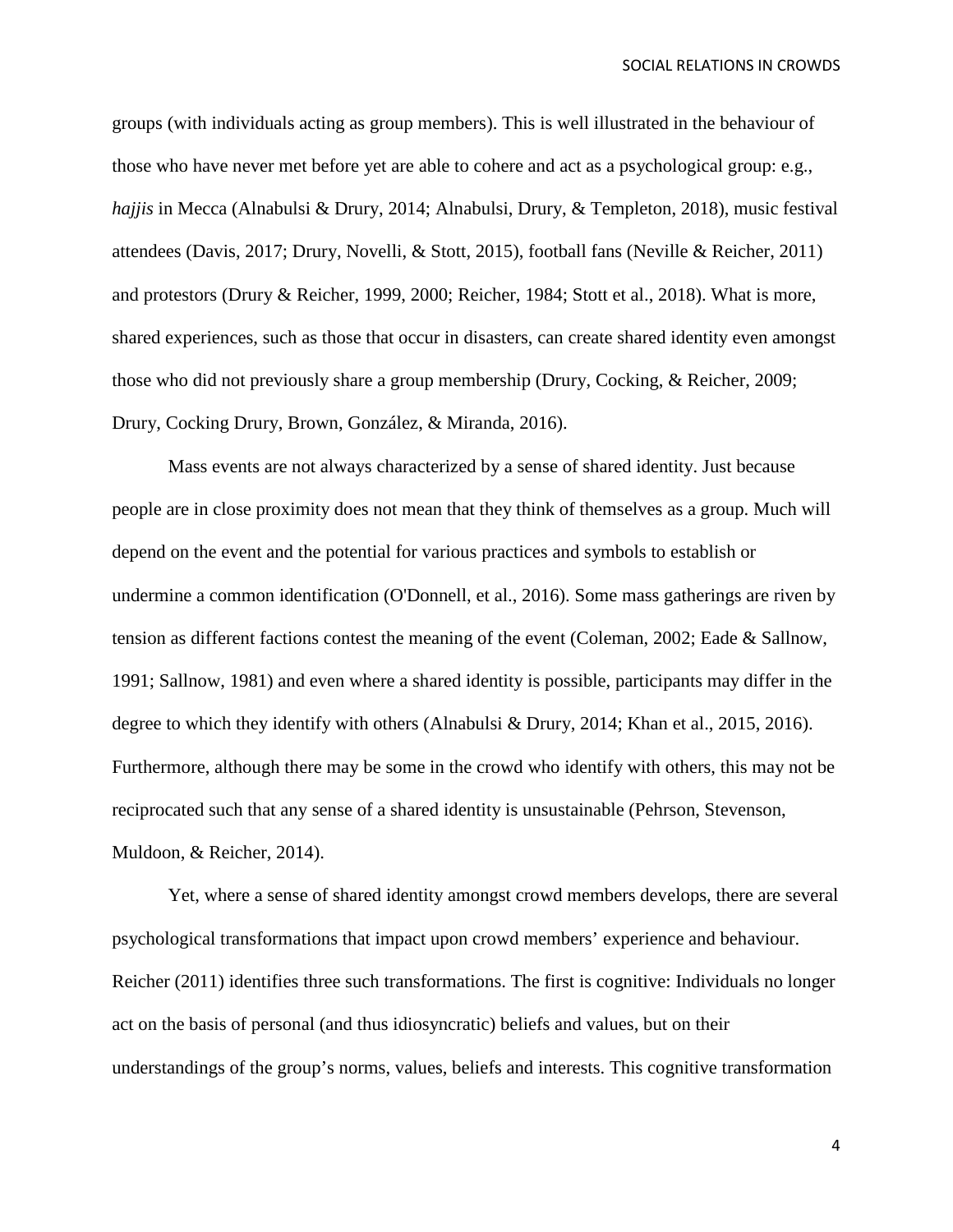is the basis for the regulation of behaviour and research shows that (contrary to popular opinion) crowd behaviour is neither de-regulated nor random but controlled in accordance with crowd members' cognitive representation of their shared identity (Reicher, 1982, 1984, 1996; See too: Davis, 1978; Thompson, 1971). Moreover, the values and beliefs associated with the currently salient social identity are key to all manner of appraisals including the experience of physical stimuli (Pandey, Stevenson, Shankar, Hopkins, & Reicher, 2014; Reicher & Hopkins, 2016; Shankar et al., 2013; Shayegh, Drury & Stevenson, 2017; Srinivasan et al., 2013, Srinivasan, Tewari, Makwana, & Hopkins, 2015; Xiao, Coppin & Van Bavel, 2016).

The second transformation concerns social relations between group members. A shared identity can result in a sense of connection and intimacy – even with strangers (Neville  $\&$ Reicher, 2011). This can be manifested in people being more accepting of others' close physical presence (Alnabusi & Drury, 2014; Novelli, Drury, Reicher, & Stott, 2013), reduced disgust at others' bodily odours (Reicher, Templeton, Neville, Ferrari, & Drury, 2016), and in the provision and expectations of support, which in turn can contribute to experiences of empowerment (Besta, Jaśkiewicz, Kosakowska-Berezecka, Lawendowski, & Zawadzka, 2017; Drury, Cocking, Beale, Hanson, & Rapley, 2005).

The third transformation concerns affective experience. A shared social identity means that individuals' affective experiences are no longer based on idiosyncratic factors but social identity-related considerations. These include the appraisals of physical stimuli and the experience of relational intimacy described above. In addition, the sense of empowerment in crowds and the consequent ability to achieve group goals can be a basis for the strong positive emotions ('effervescence') often found in crowds (Drury, et al., 2005; Hopkins, et al., 2016; Stott, et al., 2018).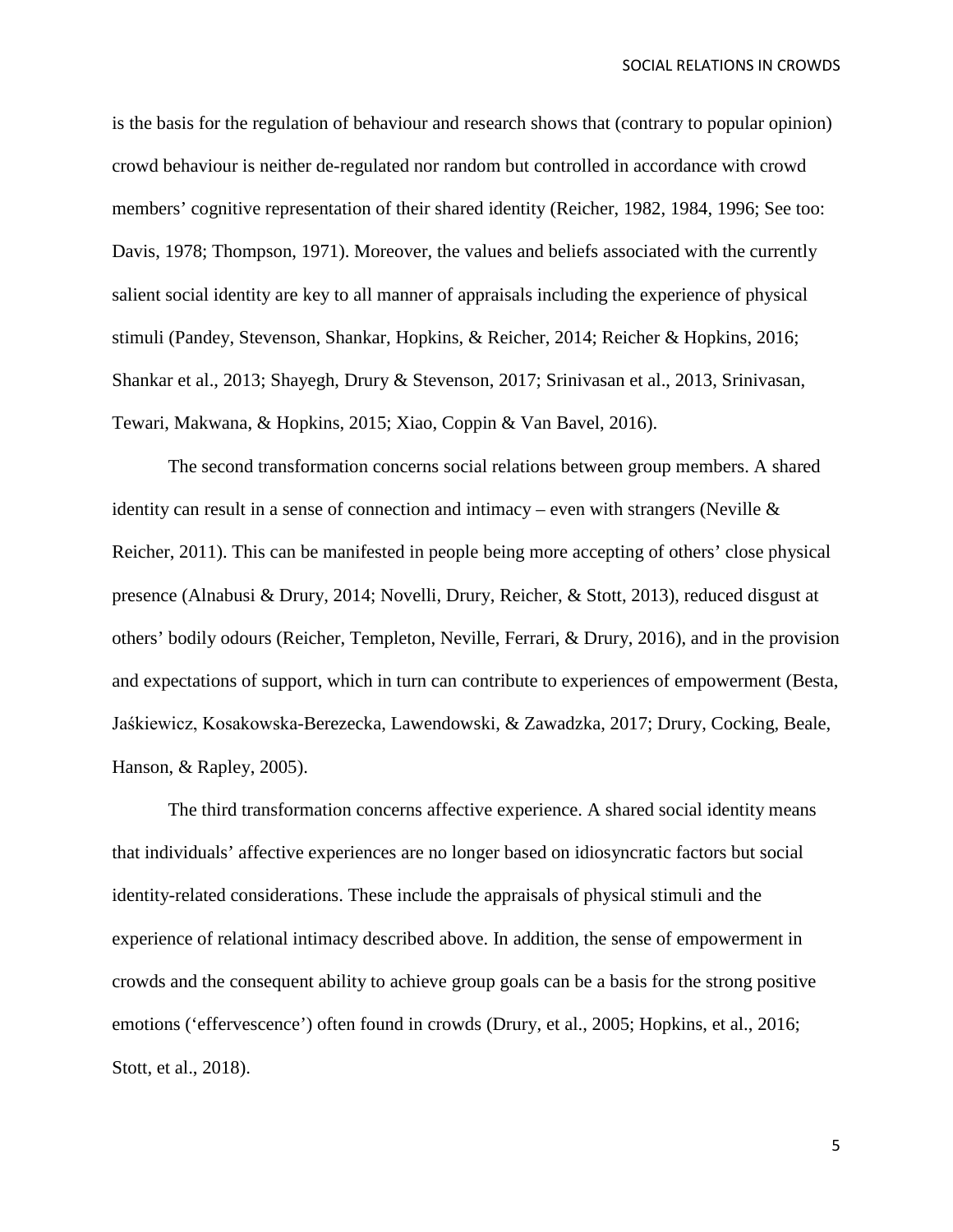Much of the early social identity research on crowds concentrated on the first of these three transformations (e.g. Reicher, 1984, 1996; Stott, Hutchison, & Drury, 2001). Here, we focus on aspects of the second and third transformations described above: Group members' social relations with each other and the ways in which these contribute to affective experience. In the next section we review previous research on these issues and consider the analytic utility of three concepts in explaining how and why crowd participation may be pleasurable: These are recognition, validation and solidarity.

## **Relational Intimacy in Mass Gatherings**

A shared identity does not simply entail a sense that 'I am a member of this group' but a sense that 'We are members of this group' such that all see and treat each other as group members (Neville & Reicher, 2011). This insight directs us to explore in detail the ways in which people see and treat each other as fellow group members, and how this contributes to the experience of crowd participation. We argue that three analytic concepts help in this regard: recognition, validation and solidarity. Below, we consider each in turn. We then report empirical data from interviews with crowd members at a particular collective event (a Hindu pilgrimage mass gathering). We show how these analytic concepts sensitize us to otherwise easily overlooked features of crowd behaviour and help shed light on the positive experience of mass gathering participation.

## **Recognition**

The concept of recognition has diverse philosophical and social scientific roots and meanings (Hegel, 1969; Honneth, 1995; Ricoeur, 2005). Its significance is well-illustrated in Ellison's (1952) novel *Invisible Man* in which the narrator – a Black man – describes how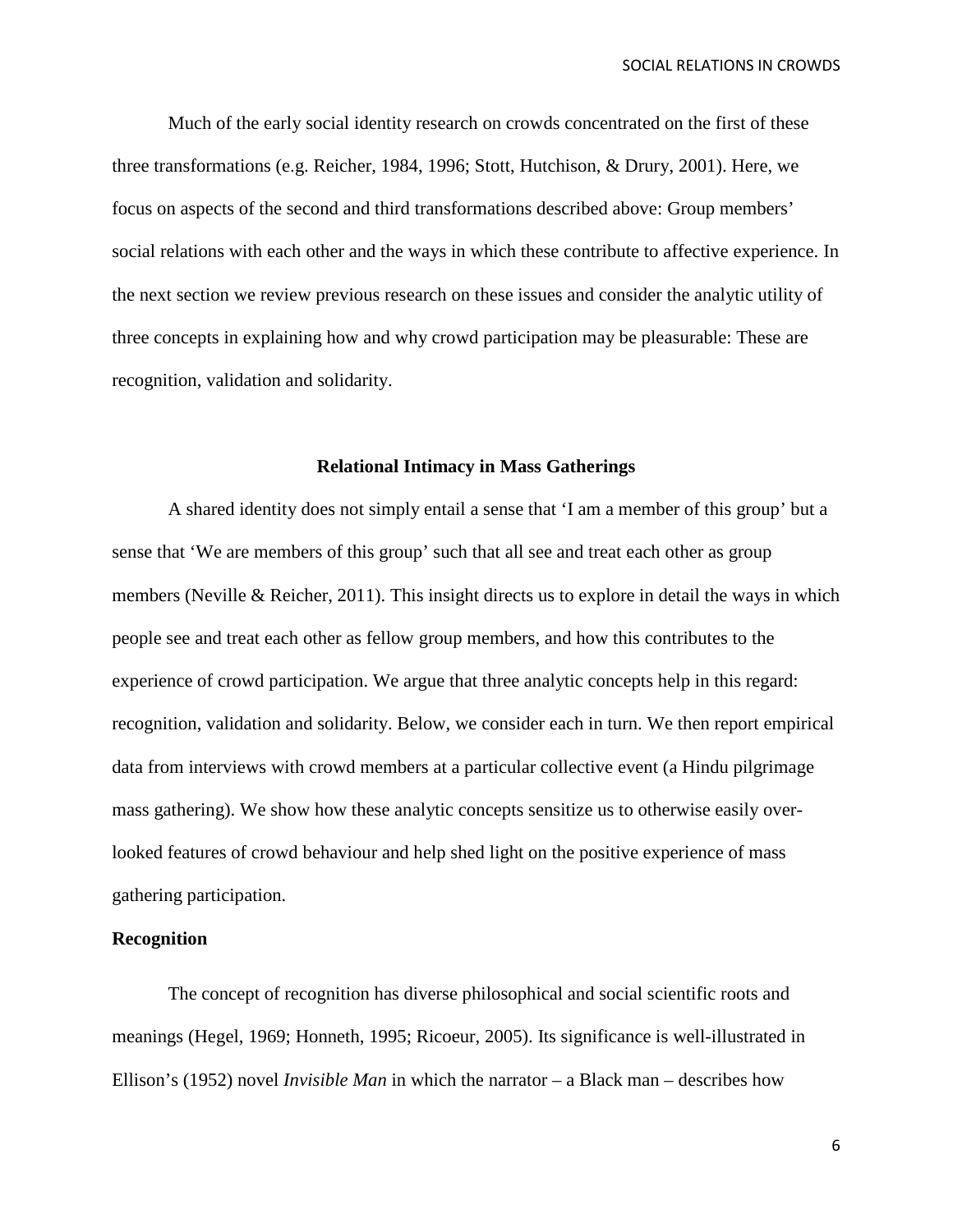recognition of his intelligence and feelings was absent. Indeed, the novel's prologue opens with the words "I am an invisible man". The narrator explains that this is not because he is "a spook" or "one of your Hollywood-movie ectoplasms". Rather, he continues "I am invisible, [ ] simply because people refuse to see me. [ ] When they approach me they see only my surroundings, themselves, or figments of their imagination - indeed, everything and anything except me". Moreover, the narrator observes that without others' recognition of his social being, he must doubt his value and existence.

Recognition, then, has to do with the way in which one is viewed by others and the way in which this corresponds to one's own views of self. Having said that, it is a complex concept with many different nuances emphasized by different authors (Ricouer, 2005, notes 23 different definitions of the term). Therefore it is important to be precise about our own usage. First, there is the issue of what is at stake in recognition. In Ellison's case it is whether one exists at all as a human subject. For some, it is about recognizing the subject as a distinct individual. In other cases, it is about whether one's membership of a particular social group is recognized (e.g. whether one is viewed in terms of the particular religious or national community one identifies with: Hopkins & Greenwood, 2013; Pehrson, et al., 2014). In yet other cases, it is about recognizing and valuing the specific characteristics and beliefs associated with the group such that recognition is bound up with respect (Honneth, 1995). Second and orthogonal to this, there is the issue of who does the recognizing. Is it simply other individuals, members of other groups, or members of one's own group?

For present purposes, our focus is on the collective dimensions of recognition: whether one's membership of a social group is recognized, and whether one's understanding of the group's characteristics are recognized (and hence whether the group and oneself as a group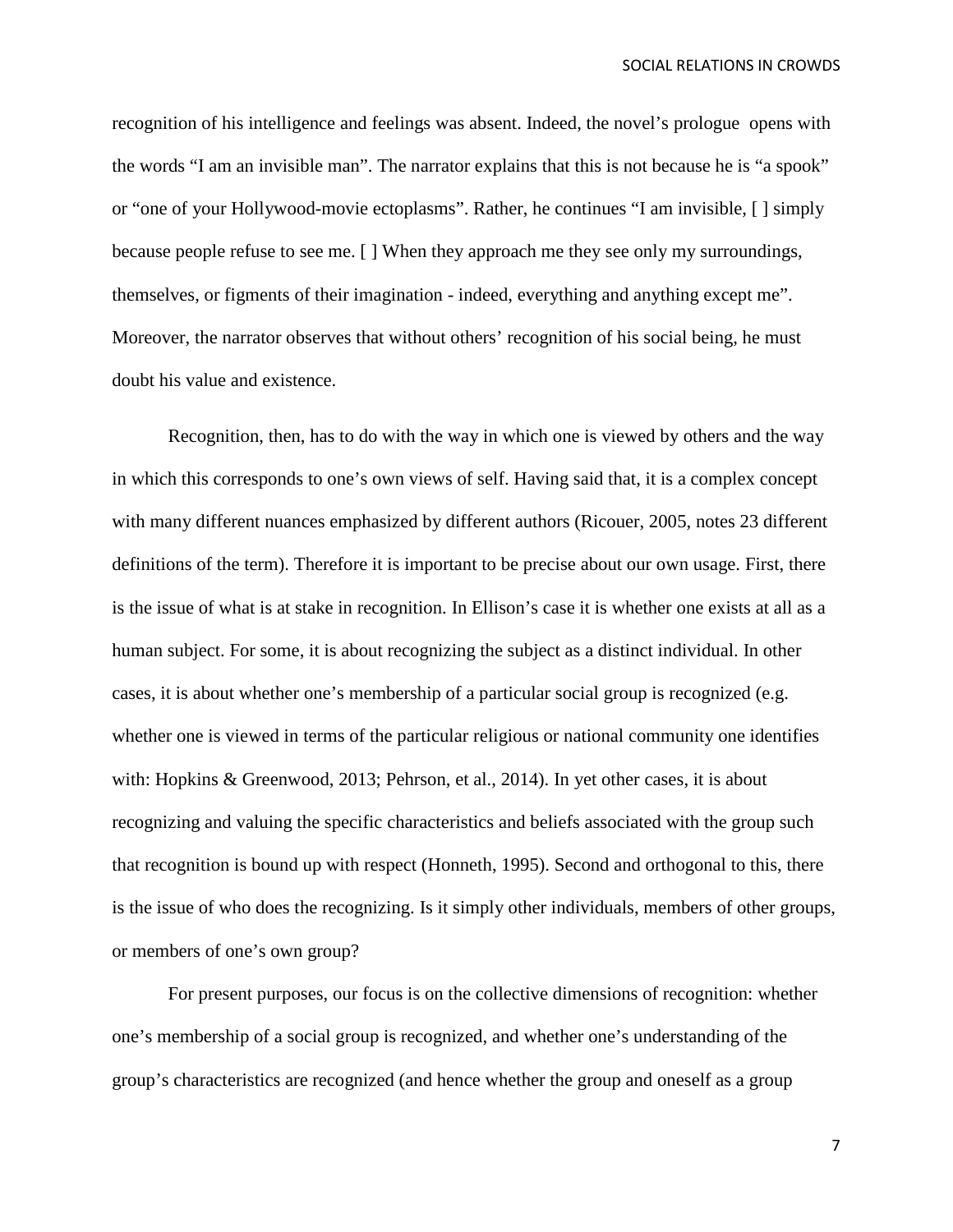member are respected). Moreover, whilst recognition from outgroup members may be important (Simon, Mommert & Renger, 2015), we are more concerned with recognition from fellow ingroup members. This is because they have more authority and more practical influence in terms of determining who is and isn't to be regarded as a group member and the meanings of group membership (Turner et al., 1987).

There is some evidence to suggest that being viewed in terms of a social identity that is discrepant with one's own self-conception is aversive (Barreto & Ellemers, 2003; Barreto, Ellemers, Scholten, & Smith, 2010) while, conversely, having one's sense of group membership both confirmed and respected by others is experienced positively and increases social identification (Renger & Simon, 2011; Simon & Sturmer, 2003). Equally, there is evidence that people actively seek to have others recognize not only their personal sense of self (Swann, 1987) but also their social identities (Chen, Chen, & Shaw, 2004; Cheryan, & Monin, 2005; Hopkins & Greenwood, 2013).

However, when it comes to crowds, research on recognition is sparse. Neville and Reicher (2011) report that football fans derive pleasure from being greeted as fellows by other fans. Yet, much of the material cited in this research involves fans reflecting on the experience of being acknowledged by others who they knew personally. Clearly this is psychologically important and of obvious relevance for crowds that gather on a regular basis. However, we know less about the role of recognition when crowd members do not know each other personally but see each other as sharing the same identity (e.g. "we are all fans").

This is what we address. We explore whether there is evidence for the recognition of one's group membership and social identity by those to whom one is connected not by personal ties but by a common (situationally-salient) group membership and how this shapes crowd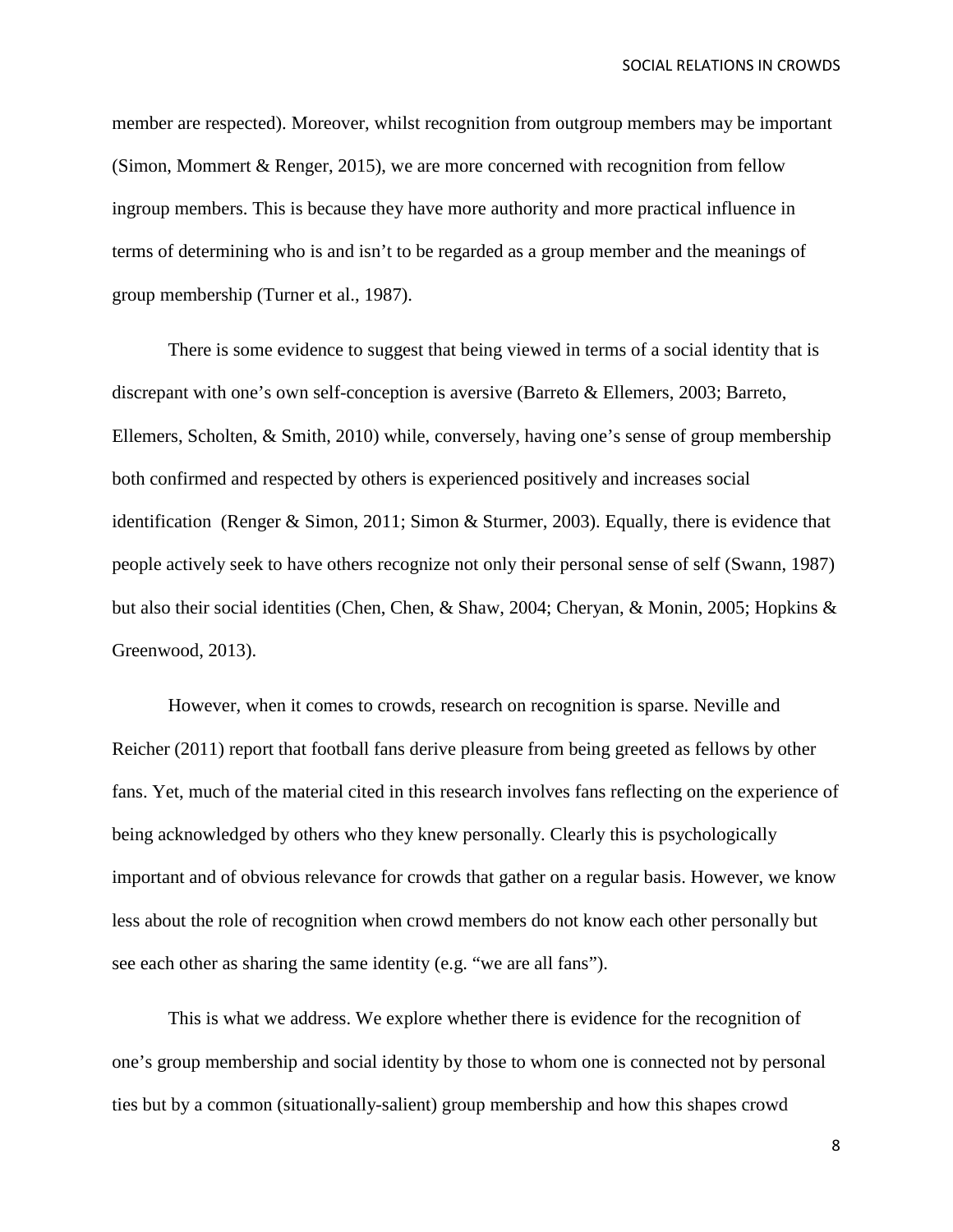experience. We suggest that with a shared identity there is potential for the mutual recognition of group membership (and of the characteristics/beliefs associated with this group identity) and that this is positively valued. In part, this is because recognition from those whom one also recognizes as fellows (and thus as ingroup) has particular authority. In part, it is because mutual recognition means that the actions of each other become intelligible such that uncertainty is removed and crowd members' behaviour becomes predictable. This mitigates some of the major sources of fear and negative affect in crowd events (Reicher, 1996b).

## **Validation**

The concept of validation overlaps with elements of the concept of recognition in that it addresses the way in which others orient towards our group-related beliefs. With regards to recognition, the focus is on whether others correctly ascribe these beliefs to us and value them as we do, and, where this recognition is mutual, on how we are able to make sense of their behaviour. Yet, in the case of validation, the focus is on how the sharing of beliefs confirms the validity of these beliefs.

For Festinger (1950), "an opinion, a belief, an attitude is 'correct', 'valid', and 'proper' to the extent that it is anchored in a group of people with similar beliefs, opinions, and attitudes" (Festinger 1950, 272-73). That is, feelings of confidence and certainty about our beliefs are rooted in processes of consensual validation. Developing this insight, social identity researchers emphasise that confidence in our views and beliefs is contingent on expectations of agreement with others with whom we share a group identity (Haslam, Turner, Oakes, McGarty & Reynolds, 1998; Turner et al., 1987). Put another way, "social reality testing is an activity that requires others. We can only establish the validity of our collective beliefs in collaboration with others who we categorise as similar to ourselves" and it is through others that "individual views are co-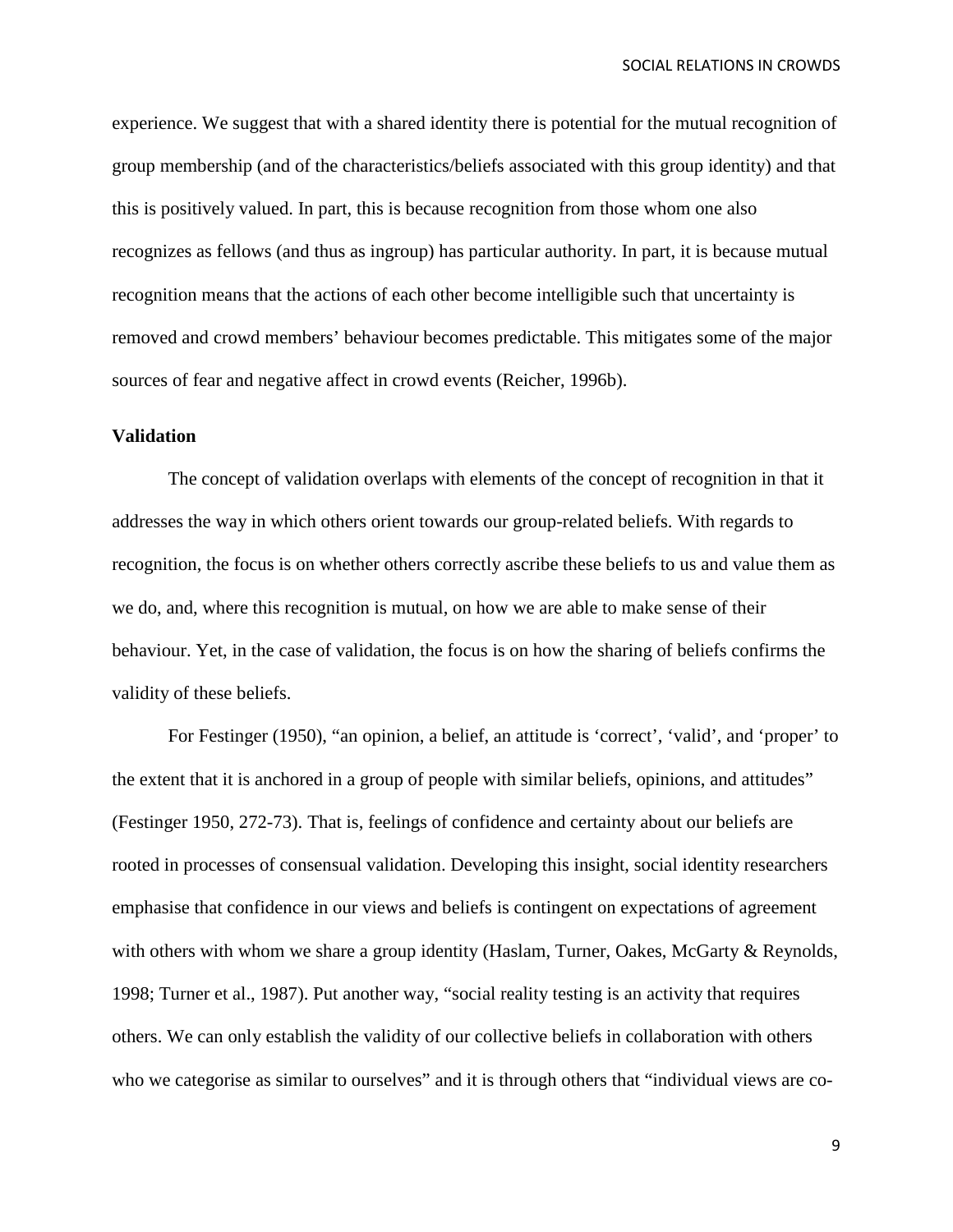ordinated and transformed into *shared* values, beliefs and behaviours that have an objective quality" (Reicher, et al., 2010, p. 53, original emphasis).

However, although social identity researchers use the concept of validation in the interpretation of experimental evidence concerning the relative influence of ingroup and outgroup members (e.g., Abrams, Wetherell, Cochrane, Hogg, & Turner, 1990), it has not been prominent in analyses of crowd members' reports of their crowd experience. From even this short account it should be clear how validation differs from recognition. If recognition refers to being seen in terms of a group membership that one also regards as self-defining, validation refers to the sense that the beliefs and assumptions that comprise a particular worldview are not idiosyncratic but have a robust basis that is attested to by others. Once again, we are interested in both the presence and the consequences of a sense of validation (e.g., the pleasures associated with a shared crowd identity).

# **Solidarity**

The third of our concepts, solidarity, has to do with our willingness to give support to others and our expectation of receiving support from others. Several studies suggest a shared identity results in the provision of such solidarity. Much of this research is experimental (Levine, Prosser, Evans & Reicher, 2005; Wakefield et al., 2011) or survey based (Drury, Brown, González, & Miranda, 2016) and therefore depends upon *a priori* dimensions of analysis. Even where it is not (e.g. Drury & Reicher, 1999) it addresses situations (such as conflicts with the police) where explicit forms of mutual support are necessary to avoid the suppression of ingroup members.

Most groups, however, do not exist in such states of exception. We want to extend the analysis of solidarity in shared identity groups to more mundane situations where the survival of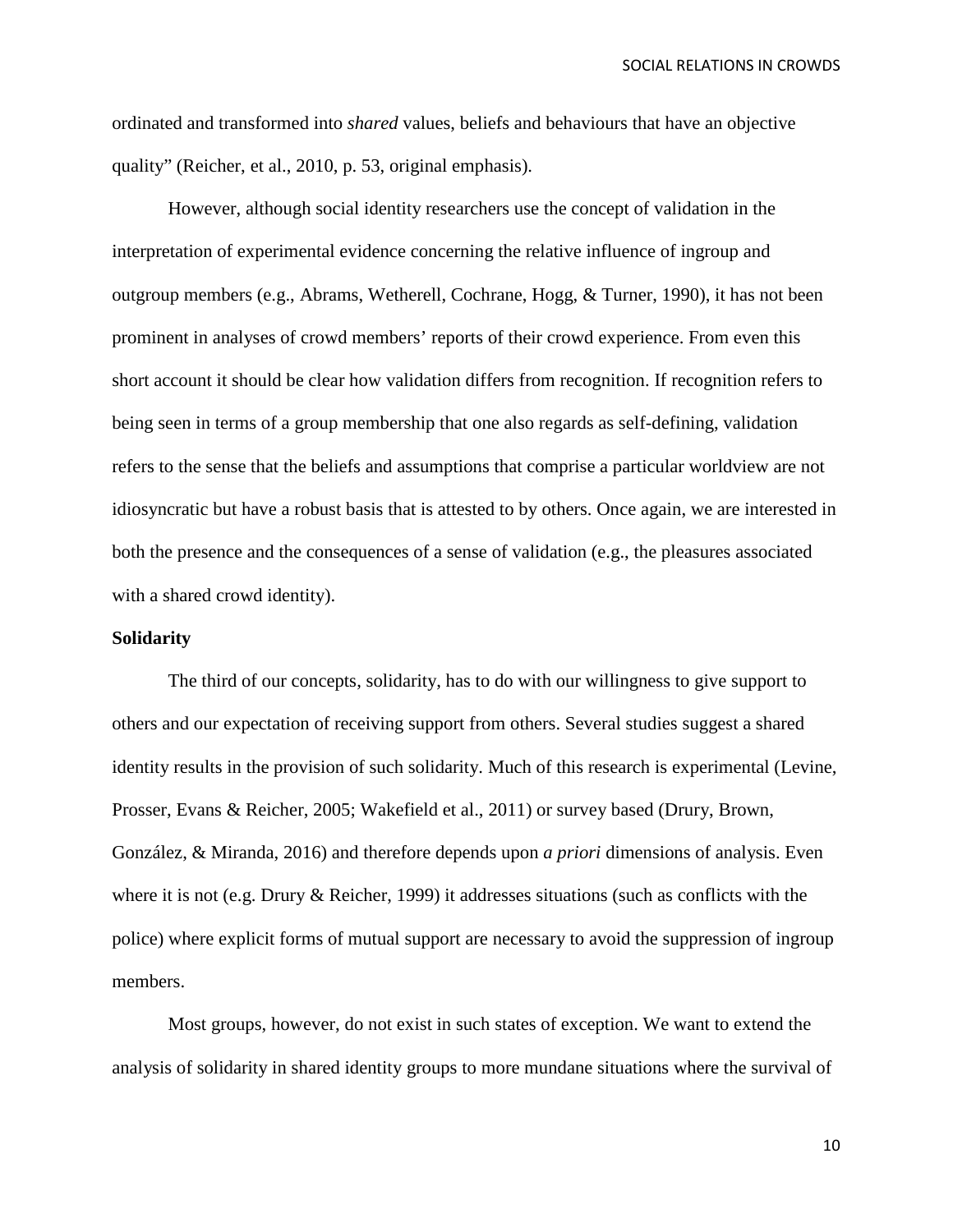the collective is not under threat and to include more subtle forms of consideration such as anticipating others' needs or goals and avoiding doing anything that might disrupt them. In order to highlight the significance of such acts we use the term 'solidarity' rather than helping. 'Solidarity' is more inclusive than 'helping' and conveys the sense that people are not ignored or judged irrelevant but feature (positively) in others' calculations of how they should act.

## **The present paper**

To integrate the various considerations we have been discussing, our aim is to explore how the analytic concepts of recognition, validation, and solidarity may help inform the analysis of crowd members' accounts of their participation. Specifically, we address how those with a sense of shared identity in a crowd refer to the relationship between the way they view themselves and are viewed by others, and how this can be a a two-way process (recognition); how their beliefs and values relate to the beliefs and values of others (validation); and how they both orient to the needs of others and have their own needs oriented to by others (solidarity). In each case, we want to examine the realm of affect: how do recognition, validation and solidarity impact on the extent to which members have positive crowd experience.

#### **The** *Prayag Magh Mela*

Each year, pilgrims from across north India gather for a month-long Hindu event at the confluence of the *Yamuna* and *Ganga* (or Ganges) rivers (*Prayag*, Allahabad). Some attend for only a few days. Others live on the site for the full month pursuing religious rituals (especially pre-dawn bathing in the Ganga) whilst renouncing worldly comforts and living in basic tented encampments. The regime pursued by these latter (mostly elderly) pilgrims (known as *Kalpwasis*) is demanding (Buzinde, Kalavar, Kohli, & Manuel-Navarrete, 2014; Maclean, 2008)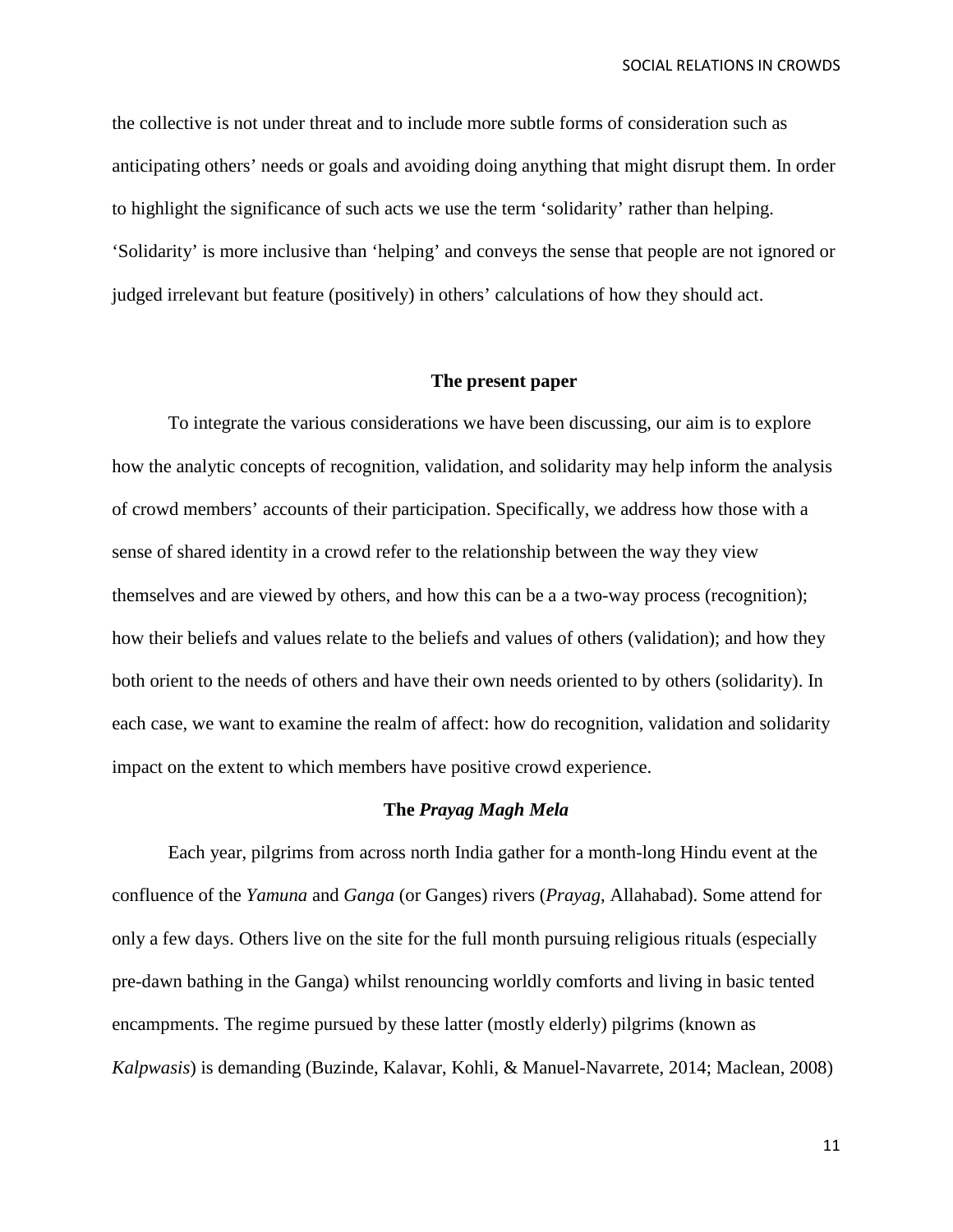and the commitment to pursue such activities over the event's duration means there is potential for a shared identity to emerge (Hopkins et al., 2015). Survey research confirms this potential and shows that for those who do experience a stronger sense of shared identity there is a heightened sense of relational intimacy with other Kalpwasis and a positive crowd experience (Hopkins et al., 2016).

Whilst survey research is a powerful tool for documenting individual variability in shared identity and exploring how this relates to differing levels of relational intimacy, it is less able to provide a thick description of the diverse forms in which relational intimacy is manifested in such a gathering (and their implications for affect). Our research addresses exactly these issues: We unpack the multi-dimensional nature of such connectedness. Specifically, we explore the range of ways in which participants report experiencing a sense of recognition, validation and solidarity in the Mela crowds. We do so through exploring data gathered during the event itself. Such data are relatively rare: Most of the available data on crowd experience are retrospective. This is especially so if the data originate from crowds in conflict with the police (Drury & Reicher, 1999; Drury, Cocking, Beale, Hanson, & Rapley, 2005) or people in emergency scenarios (Drury, et al., 2009; Drury, Novelli, & Stott, 2015; Drury, et al., 2016). Moreover, with regard to the few studies based on contemporaneous observation (Drury & Reicher, 2000) or contemporaneous interview (Neville & Reicher, 2011), the most sustained analysis of the various dimensions of relational transformation and how they relate to the overall experience of crowd participation (Neville & Reicher, 2011) collapses across very different types of event (football crowds and protest crowds). This means there is no sustained analysis of these three dimensions of relational connection in a single case study. This is testimony to the difficulties of gathering rich and detailed data in what are often short-term and fast-moving events. It is further testimony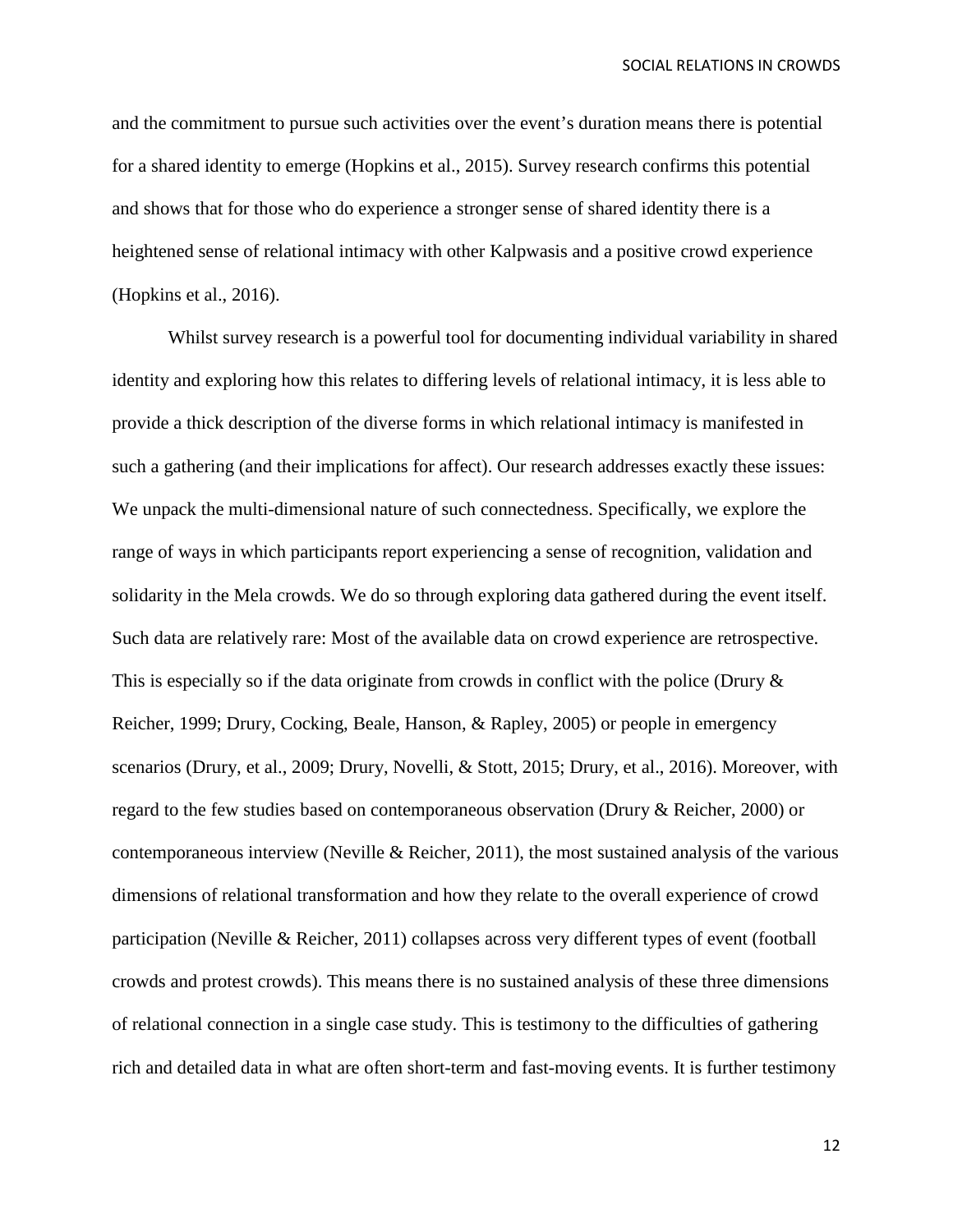to the value of extending our studies of crowd psychology and crowd experience from short-term dramatic events to longer-term mundane and non-conflictual gatherings.

## **Method**

## **Participants**

Semi-structured interviews were conducted with 37 Kalpwasis attending the 2010 Magh Mela (24 men, 13 women, age range 40-83 years, *M* age = 63). 24 were 'Brahmin' (high caste), 5 'Kshatriya' (high caste) and 8 'other backward caste' (low caste). These proportions correspond to the caste distribution in survey samples of Kalpwasis (e.g., Khan et al., 2016).

# **Procedure**

**Interview process.** Kalpwasis live in encampments associated with particular religious figures (or *Pandas*). Access was organised through liaison with the relevant Panda and then with potential participants. The interview sample did not overlap with the questionnaire sample (reported in Khan et al., 2015). The research was explained clearly and once an individual agreed to participate, care was taken to ensure that the interview did not interrupt any devotional routine. The interviews were normally conducted in Hindi or local dialects by three Indian social psychologists (co-authors of this paper) who also spoke English. The interviews normally took place at the entrance to the participants' tents. Typically participants took pleasure in being asked about their experience of the Mela. Although other individuals sometimes contributed to the interview, questions were addressed primarily to the main interviewee. Normally, females were interviewed by a female interviewer and males by a male interviewer.

The interviews were semi-structured and lasted between 30 - 80 minutes. Questions focused on the experience of participation in the Mela: the conditions in which people lived;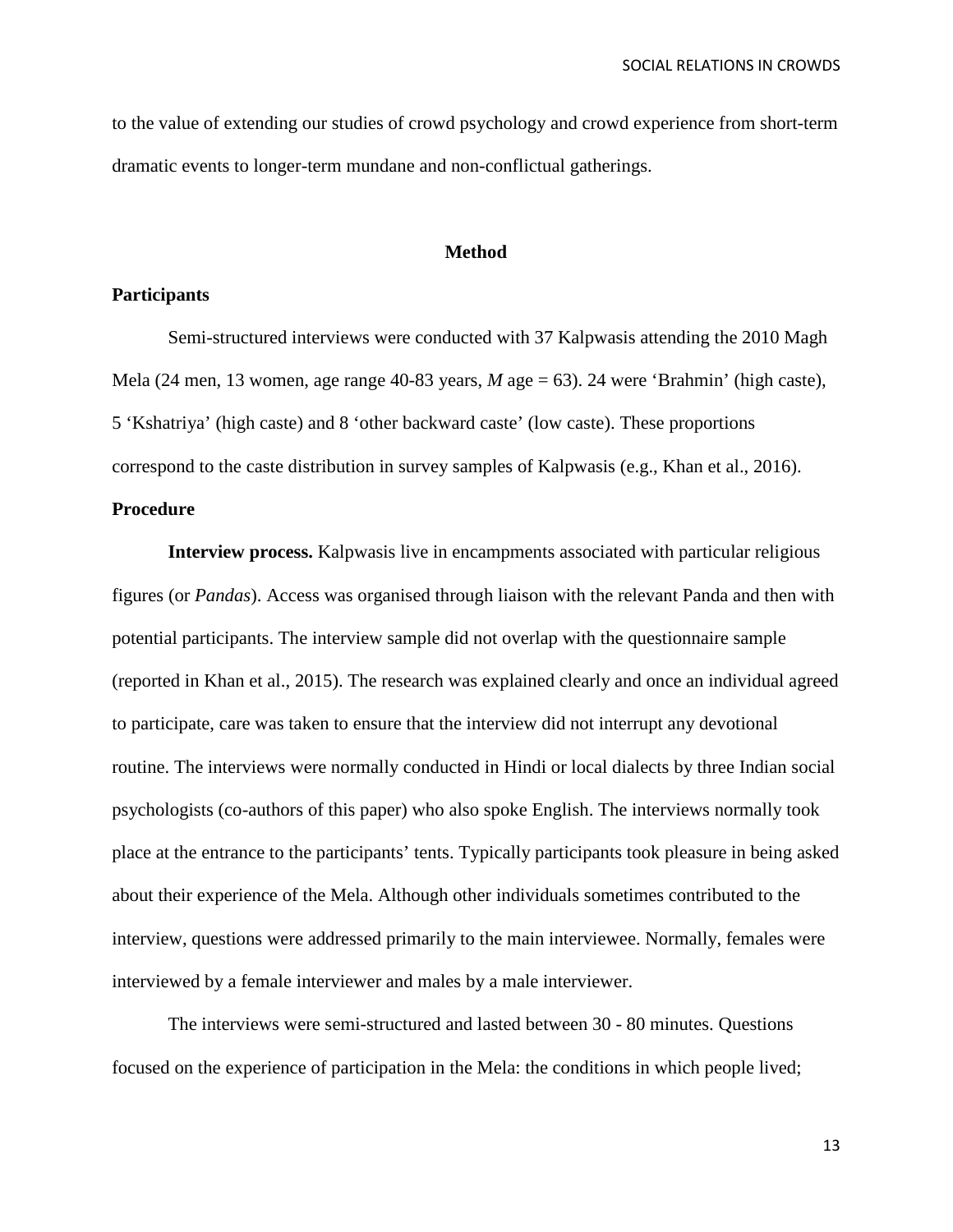their daily routine; participation in religious ritual; the degree to which participants experienced a shared identity with others; their experience of the crowds at various locations over the Mela site; the nature of their social relations with each other, etc. No intrusive questions were asked. The interviews were recorded, transcribed, and then translated (by the interviewers). Where appropriate, more literal translations were modified to comply with everyday English expression. Interviewees are identified by a number and information on their sex and age (e.g., P1M82 refers to Participant no. 1 who was male and 82 years old). This research was conducted according to the ethical guidelines of the British Psychological Society and was approved by the research ethics committee at the University of Dundee (UK) and the University of Allahabad (India). The data reported here are available at [http://data-archive.ac.uk.](http://data-archive.ac.uk/) The authors have no conflicts of interest to report in relation to this paper.

**Analytic procedure**. Quantitative (survey) data reveal between-individual variability in the degree to which Kalpwasis experience a sense of shared identity and how this is associated with participants' sense of relational connectedness, and overall crowd experience (Hopkins, et al., 2016). Here we complement such quantitative research with a fine-grained analysis of the relational intimacy within a crowd (and how this contributes to a positive crowd experience). Our analytic approach entailed a close reading of the interview transcripts informed by the literature on shared identity in crowds (e.g., Neville & Reicher, 2011) and employing the concepts of recognition, validation, and solidarity. Accordingly, it can be described as a 'theoretical thematic analysis' (Braun & Clarke, 2006).

Sections of the transcript that related to the sense of shared identity and social connection between pilgrims were highlighted and subjected to further analysis. We paid particular attention to cases where a sense of shared identity was reported as absent. Attending to negative (deviant)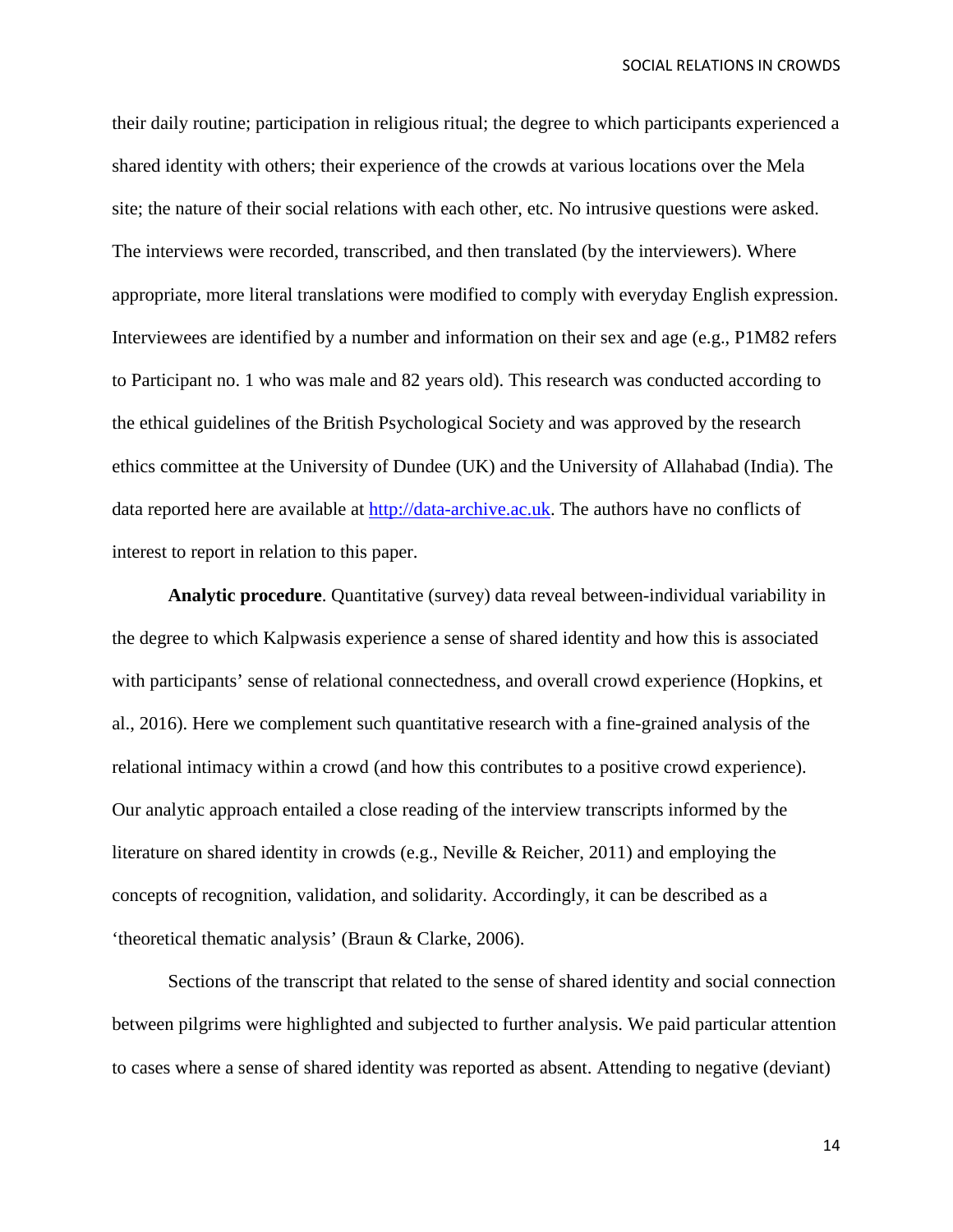cases is analytically important (McPherson & Thorne, 2006) and in this research may help illuminate just who is included as fellow group members and how this varies according to context.

The characterisation of our analytic categories (recognition, validation, solidarity) was refined inductively through the process of analysis,. As far as possible, we kept to the explicit meaning that our participants gave the experience (Boyatzis, 1998) and ground our analysis in multiple examples (Elliott, Fischer & Rennie, 1999). An initial analysis was conducted by all the authors. This was then developed and the first draft of the paper produced by the first author with others providing comments and guiding its refinement. In the quoted extracts, excluded text is marked by square brackets [ ]. Where text appears inside such brackets it is to aid explanation.

### **Analysis**

The analysis is structured into two sections. First, we consider the ways in which interviewees conceptualised the Mela crowd as sharing a common identification. Second, we consider how the analytic concepts of recognition, validation, and solidarity help explicate the ways in which social relations in the crowd were experienced and contributed to the experience of the event.

# **Shared Identity**

In order to explore interviewees' experience of the Mela crowd, we asked how it compared to that experienced in India's busy railway stations. Typically, a clear contrast was drawn. For example, one (P30M40) explained: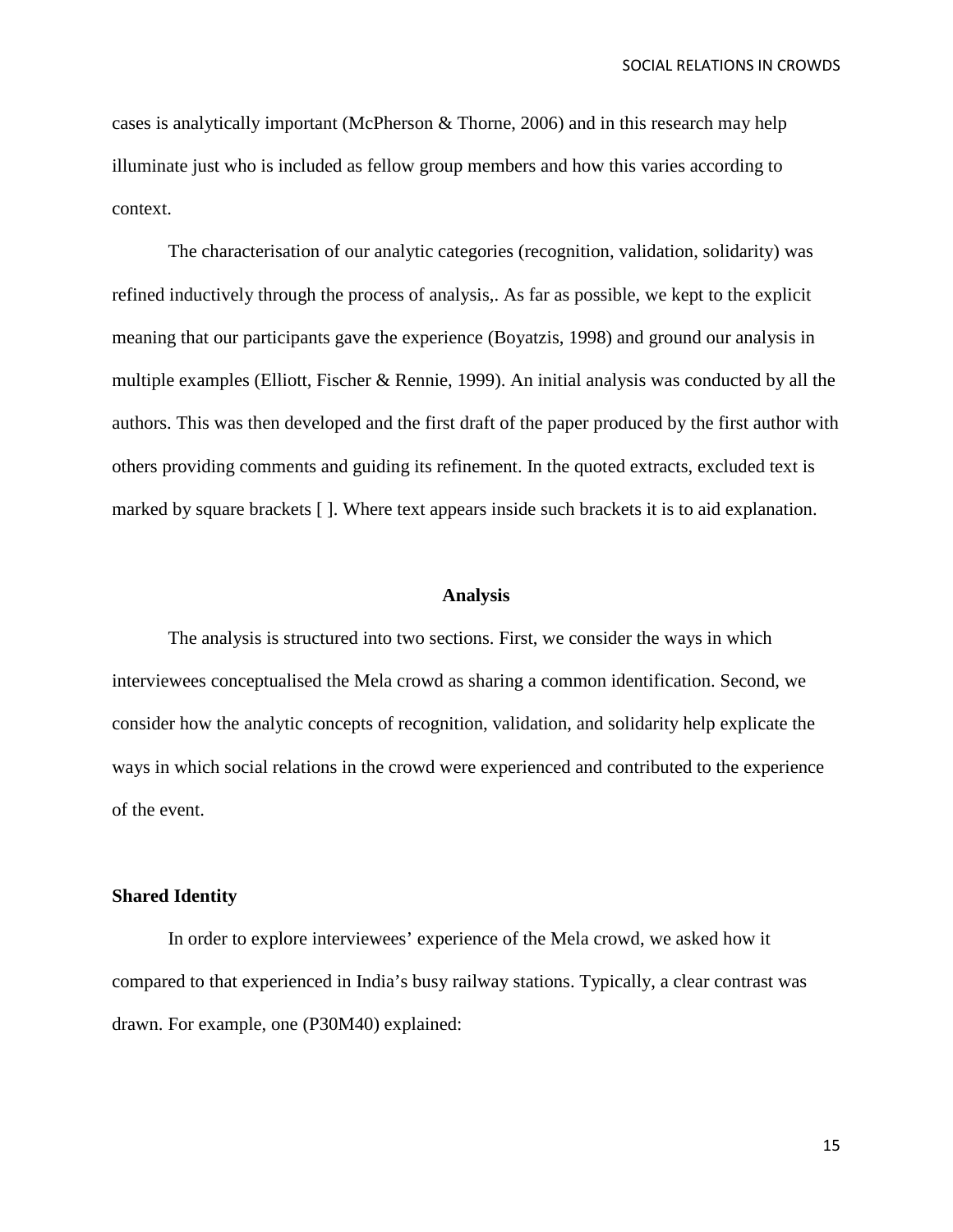# *Extract 1*

In the railway station every person has a different purpose, going to different places, going to another country, going to separate stations. But here there is only one purpose, one *dharma* [a religious way of life characterised by virtue and duty] is to be performed, that is why the crowd here and outside are different [ ] There everyone has separate purposes but here the purpose becomes only one!

Whereas those at the railway were characterised as a collection of individuals pursuing their own idiosyncratic goals, those at the Mela were construed as pursuing a particular regime of virtue and duty. This conveys a sense of common purpose which allowed a sense of shared identity. Another interviewee (P2M53) described how the process of meeting others undertaking the pilgrimage resulted in a sense of community even amongst strangers: "we people have come apart from our society, we have joined such people [other pilgrims], so somewhere there it [a sense of community] is. For one name, for the name of *Gangaji* [Mother Ganga], all people are coming. Everyone has already become one [ ] all have become a member of one community".

It is important to note that interviewees did not always report a sense of shared identity with all participants at the event. Some differentiated between those who participated for the full month (Kalpwasis) and those who simply attended for particularly auspicious bathing days, and proceeded to report little identification with the latter. In a related manner, others differentiated between those gathered at the bathing ghats and those in the Mela's market area. Regarding the former, one interviewee (P7M38) explained the participants were diverse ("there are old, children, young, people from all age group can be seen") and observed that this diversity was testament to their common purpose in bathing: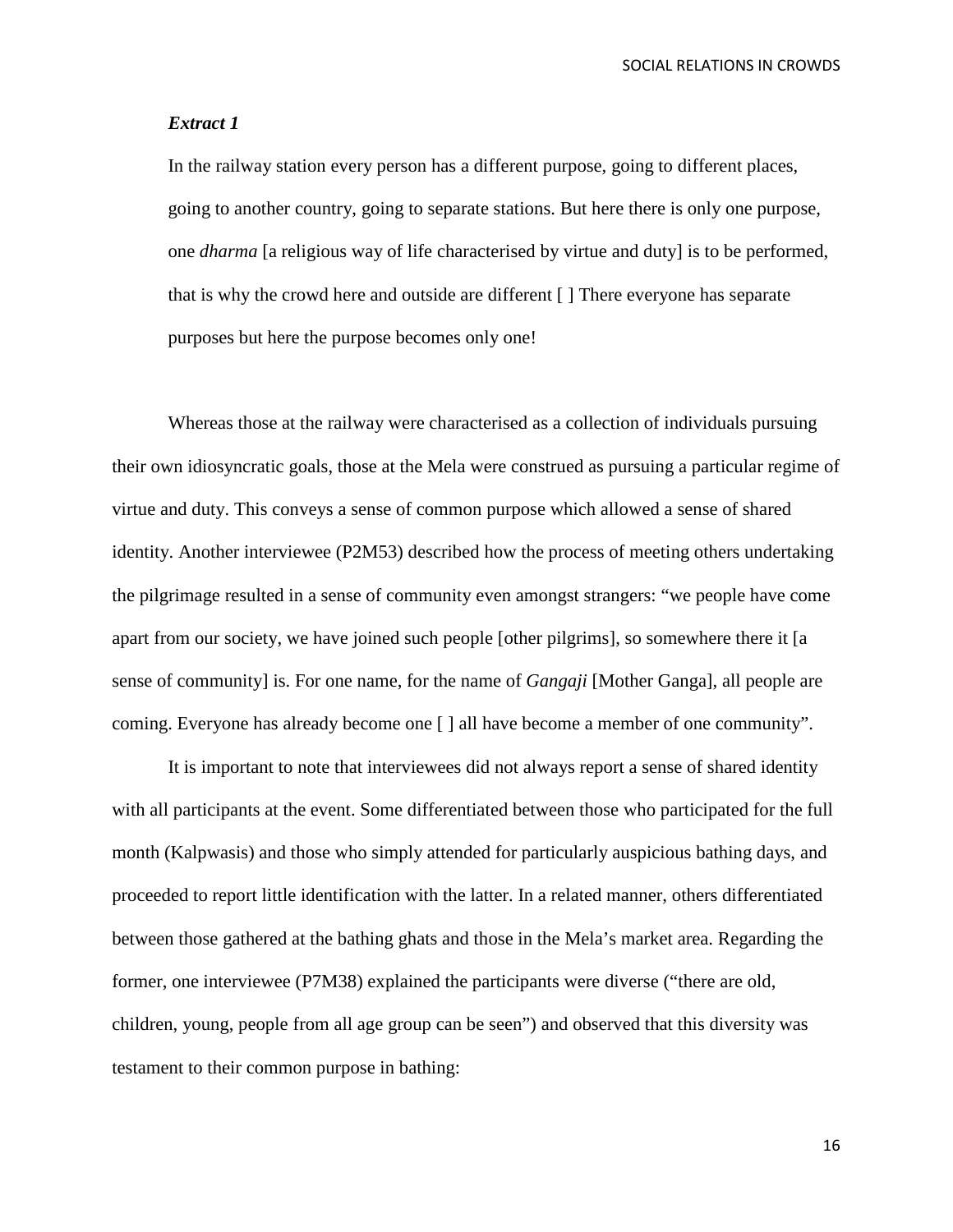# *Extract 2*

They believe that they are bathing here to purify themselves. In viewing this, I feel good. At least this many people, these many individuals have this feeling that by bathing I am trying to be purified. In this manner, slowly, slowly their nature would change. They would become religious. I like seeing this.

In contrast, this same interviewee represented those gathered in the market area differently:

### *Extract 3*

They come to eat *golgappa* [a street snack]. They would not look at a religious place for two minutes, would eat golgappa, snacks, eat roasted gram [a type of chickpea]. This is why I believe that they come for tourism, mostly they come to picnic. This is why I don't like the road crowd.

The contrast again illustrates the point that not all physical crowds are experienced as psychological crowds with the 'road crowd' entailing little sense of common identification. Indeed, extracts 2 and 3 suggest that the same person could experience the close physical proximity of others in different ways: At the ghats there is a shared identity based on religious practice that is absent in the market place (where there is more of a touristic ethos). Moreover, it is readily apparent that the experience of the two crowds is very different. At the ghats there is a pleasure in being with others which is absent in the market place.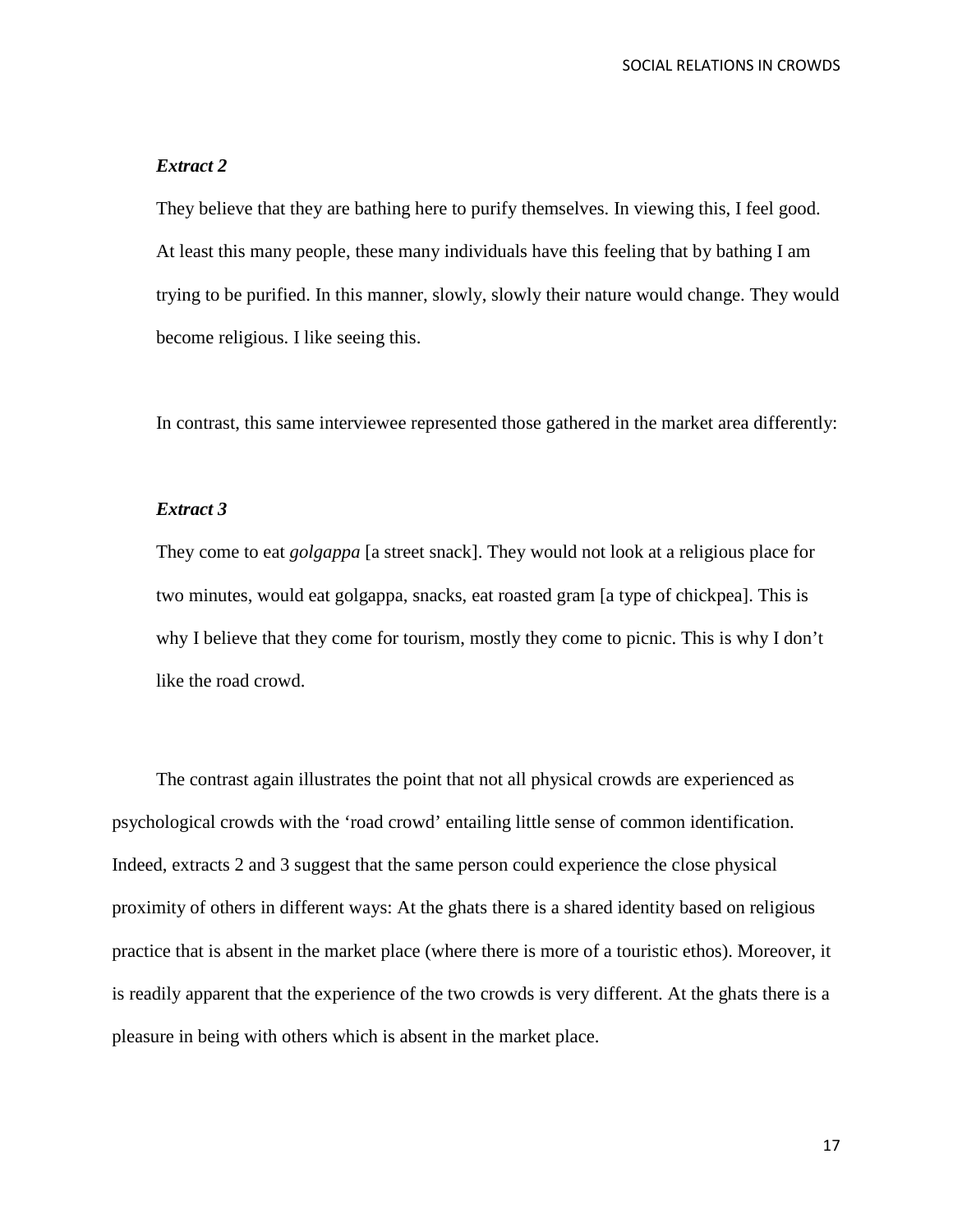Other interviews highlighted additional complexities in the scope to any shared identity. Caste is a significant social category in India and caste differentiation remains routinely practiced by high caste Kalpwasis in the Mela. However, there was some individual variation in the reported significance of caste at the Mela. For example, one interviewee (P27F70) explained that proximity to lower caste others was possible at the bathing ghats because of the purifying quality of Ganga water: "The bank of Ganga is the lap of [our] mother. I drink [Ganga water], you also drink, others also drink". In turn, as all were purified through this act, there was potential for a more inclusive sense of collectivity. In similar vein, this same interviewee (P27F70) explained that at public venues where crowds gathered to hear the words of revered holy men there was the potential for a sense of cross-caste collectivity that was unimaginable inside their own encampment. Speaking of the former they observed:

# *Extract 4*

| P27F70:      | There also it is ok.                                                        |
|--------------|-----------------------------------------------------------------------------|
| Interviewer: | That will also work?                                                        |
| P27F70:      | Yes. The word of God is being spread.                                       |
| Interviewer: | Then it is OK?                                                              |
| P27F70:      | When the voice is going in these ears, then it [i.e. being with lower caste |
|              | individuals] is OK, but it does not work when it is inside this camp.       |

Again, this alerts us to the variability in the degree to which a sense of shared identity is possible: In some contexts a sense of connection may be possible that is normally impossible (and it is striking that caste differentiation is affirmed in the context of the interviewee's own camp). Furthermore, this extract hints at how identity-related belief (here concerning the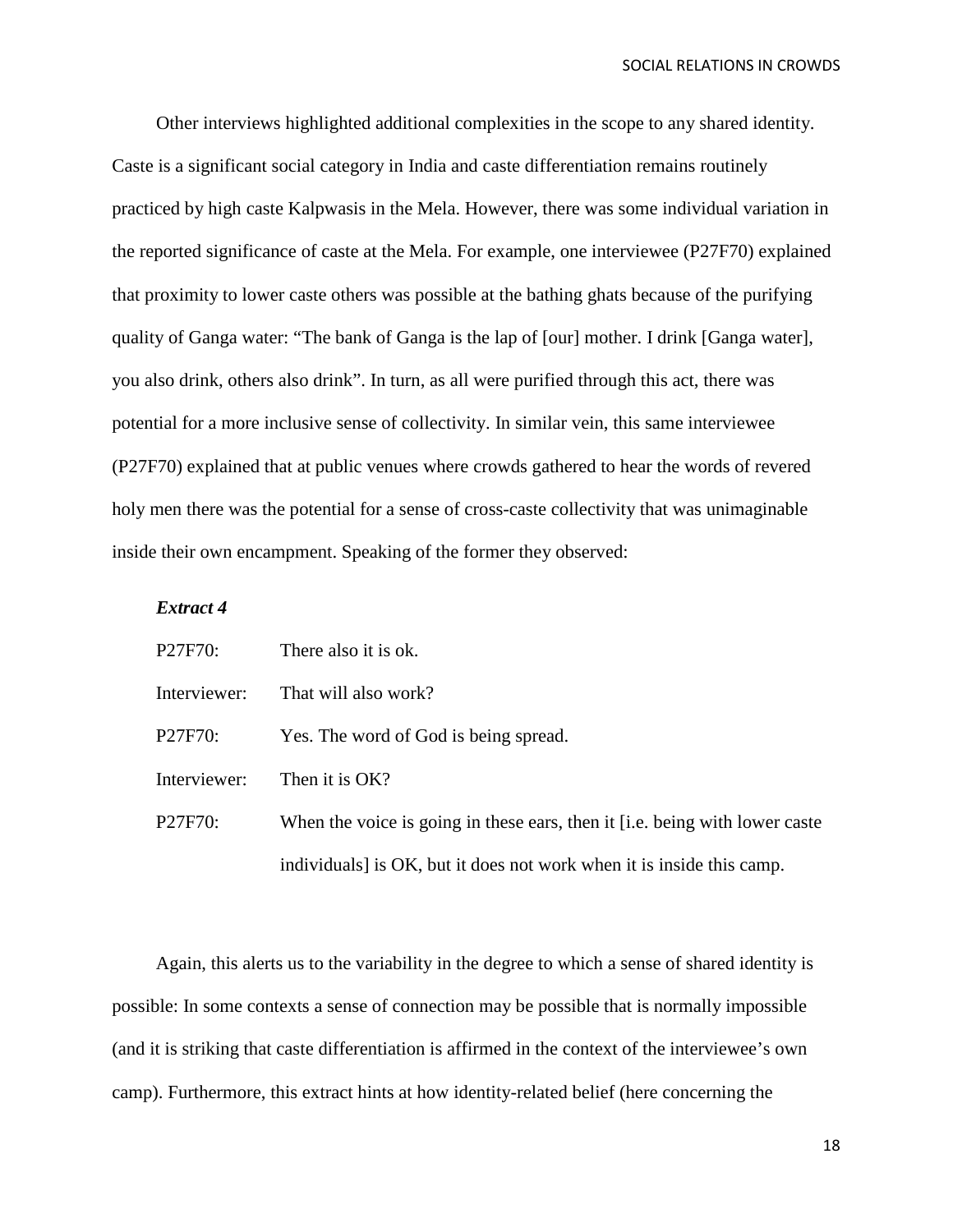purifying power of the Ganga or religious discourses) can be relevant for the way in which others are judged (and hence perceptions of the potential for connectedness).

Thus far we have considered the potential for a sense of shared identity at the Mela. Moreover, we have considered some of the factors impacting its level of inclusiveness (e.g., crowd members' behaviour in different locations of the Mela site, the role of identity-related belief, etc.). All this hints at the complexity involved in perceiving a sense of shared identity – an issue we return to in the Discussion. We turn now to our three analytic categories (recognition, validation, and solidarity) and how they help explicate the various ways in which social relations are changed in a crowd to impact the affective experience of participation.

# **Relational Connectedness**

**Recognition.** When talking about the crowd and their interactions, several interviewees explained that they assumed other pilgrims had the same identity-relevant experiences and virtues (e.g., spiritual qualities) as themselves. This is well expressed in the words of one (P19F66) who explained "If there is the Lord in me, I understand that they also have it in the same way". When asked about her perception of others' qualities, she explained:

### *Extract 5*

| P19F66:      | Well I will say that the way I follow [believe] this, everyone will follow the |
|--------------|--------------------------------------------------------------------------------|
|              | same                                                                           |
| Interviewer: | Everyone will believe this?                                                    |

P19F66: Well, I have this feeling. I feel, that the way I am following it, my daughter [referring to the female interviewer] will also be following the same.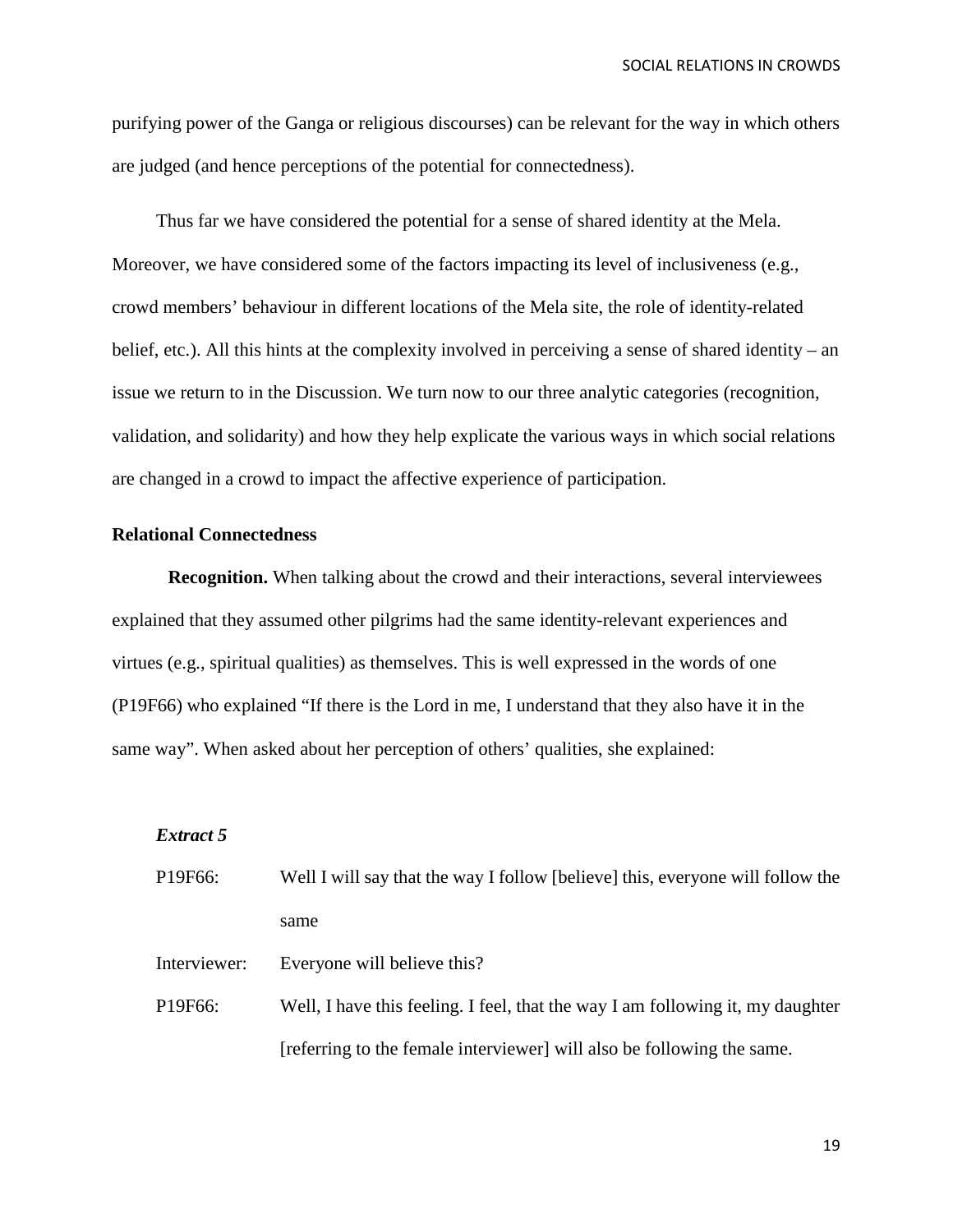This extract conveys something of the way in which interviewees attributed to others the same identity-relevant (spiritual) qualities that they saw in themselves ("If there is Lord, in me, I understand that they also have it in same way"). In other words, there is some evidence that others were recognised as fellow devotees and as having identity-relevant virtues (in this case, spiritual qualities). Indeed, the interviewee proceeded to illustrate this through reference to how she saw the interviewer (who was not a kalpwasi pilgrim but was self-evidently a Hindu and respectful of the event and its meaning).

This recognition of others as spiritual beings is important in several respects. Participants reported giving the ritual greeting known as *pranam* to fellow Kalpwasis (this entails putting one's palms together and bowing to the other) which signifies reverence to a person in whom the divine is manifested). In turn, they explained that this act of recognition was reciprocated and that the giving and receiving of this greeting embodied the mutual recognition of each other's identity as a pilgrim with particular (spiritual) qualities. One interviewee (P11M72) explained:

## *Extract 6*

Kalpawasis are a family, all with each other! [ ] People who have come will meet, will do pranam and would talk, how the time was spent. [ ] Here the Kalpawasis are family! Everybody is a saint.

The significance of this mutual recognition of spirituality ("Everybody is a saint") was developed by another (P22F51) who, asked "is there any feeling of bonding" between Kalpwasis, replied: "Yes. It is of course there. It is of course there" and explained it was manifested in the fact that "everyone pranams everyone".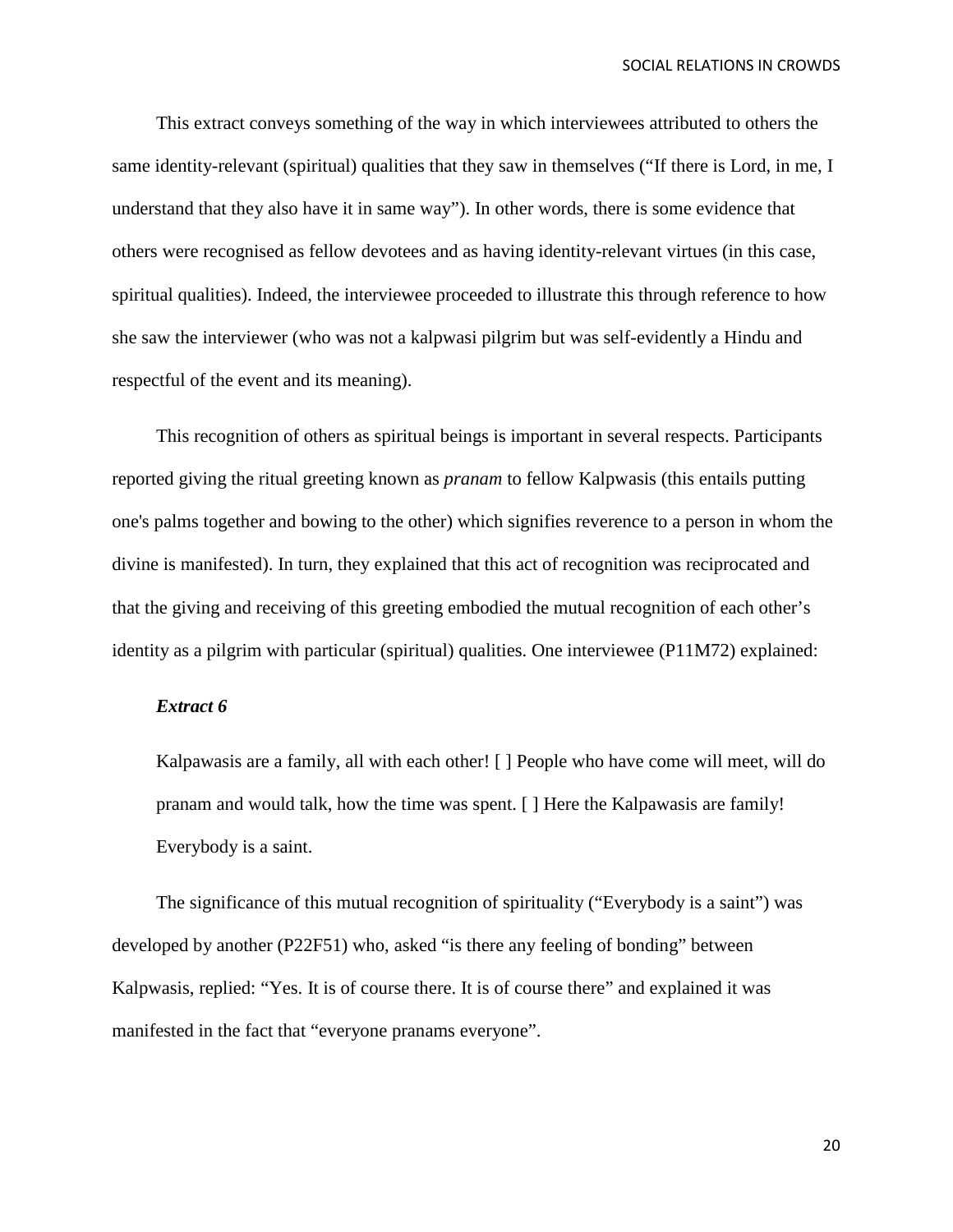The importance of mutual recognition was especially apparent in contexts where assumptions of shared identity and shared spirituality were potentially violated. One such context is when people bump into each other. Participants reported that those involved would perform this ritual greeting as a remedial action. Indeed, P22F51 explained that even elderly people (typically the *recipients* of such respectful acknowledgement) would, if they bumped into another, issue this reverential greeting as a repair to the injured party: "if someone's legs or feet hit another, then immediately she will do pranam*,* even if she is an old lady of 80 years". Again, this repair conveys a recognition of other individuals' qualities as a pilgrim.

The mutual recognition of each other's pilgrim identity and its attendant spiritual qualities was also reported as mitigating what could otherwise be aversive experiences of crowding. For example, when interviewees were asked if they disliked the crowd at the Mela, P12M65 explained: the Mela "is for many, it is not for one, but many" and continued that although the crowd brought some practical difficulties, overall "everything seems fine". When quizzed further, she elaborated:

# *Extract 7*

P12M65: Why shouldn't it seem fine? What is my purpose? Isn't it the same one? The religious purpose, the bathing. So even if there is a bit of difficulty, so what!

Interviewer: Meaning, it doesn't feel bad?

P12M65: What is there to feel bad about?"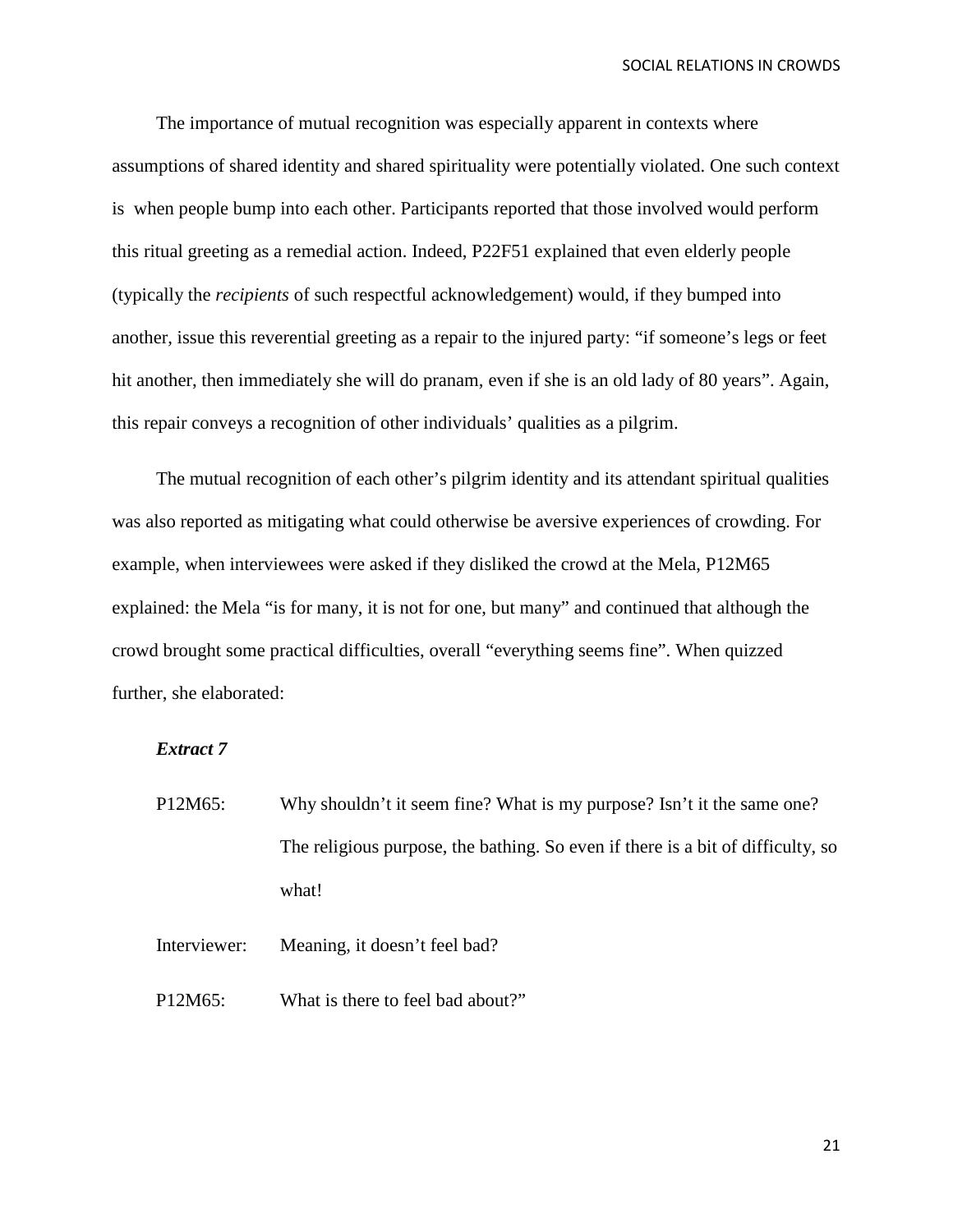Here it is possible to see how the recognition of others as one's fellows motivated by the same religious purpose as oneself ("What is my purpose? Isn't it the same one?") facilitates the acceptance of any difficulties associated with crowding ("even if there is a bit of difficulty, so what!"). Similar sentiments were articulated by another interviewee (P18F60) who explained that even if others' presence at the bathing ghats resulted in one being splashed with water, there was little sense of intrusion or irritation:

#### *Extract 8*

- P18F60: Here, this is not there like "no, this is mine, this is yours". At home, even if there is a minor issue, clashes takes place don't they? Now, here at the bank of (the) Ganga, you know how much of a crowd is there, but still nothing ever happens with anyone
- Interviewer: No clashes?
- P18F60: Even if you get wet it feels that "that person is also here for bathing". This love increases. By seeing everyone it feels that, like the reason we have [come], they have also come.

Again, there is a recognition of others as sharing one's motivations ("it feels that, like the reason we have [come], they have also come"). This means others' behaviour (even if it adversely affects oneself) is accommodated without resentment. Indeed, this same interviewee continued: "there is no question of trouble" because "I feel that the purpose for which I am here, they are also here. Everyone is taking a dip together." Moreover, they explained that if others had pushed her, it wasn't an indication of ill-will or poor character but rather an inadvertent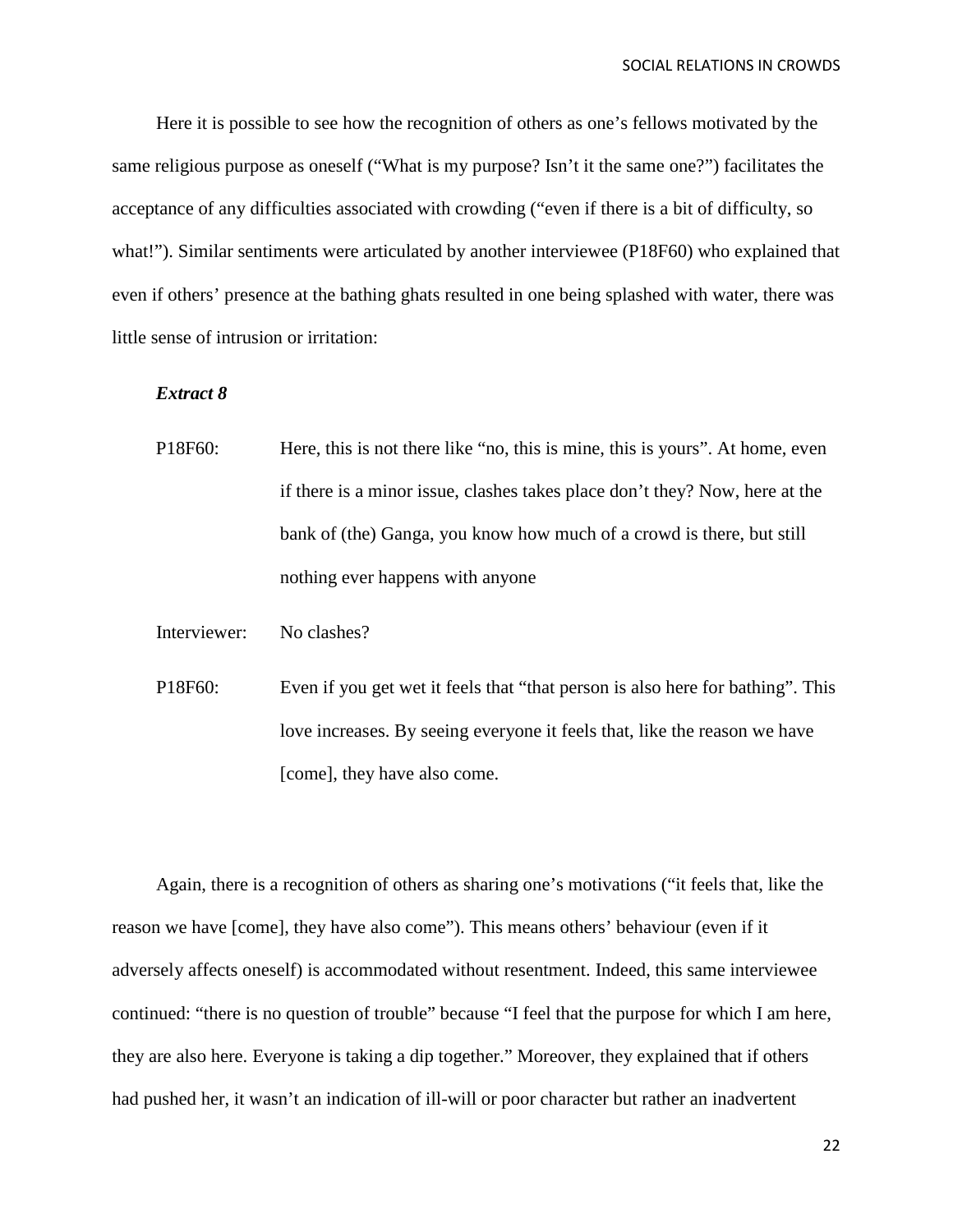effect of the crowd flow. At some point everyone was pushed by and had pushed others: "When we all are moving, the other person would also have got pushed by us. The way we have been pushed by that person, someone must have also been pushed by us." Again, what is interesting here is how the recognition of others as fellows motivated in the same way as oneself attenuates any tendency to regard others' transgressive behaviour as purposive and uncaring but to accommodate it as accidental. The corollary is that one's experience is more positive than would otherwise be the case.

The recognition of others as sharing one's identity-related concerns was also manifested in the informal conversations that took place with strangers. For example, P6M53 replied to a question about their relations with unknown Kalpwasis with the comment: "Everyone is ours. There is no doubt or ambiguity about it. Even if there is no acquaintance." When asked whether there was "any bonding" with those they did not personally know, he continued:

### *Extract 9*

P6M53: Of course. Whether someone is or is not [from one's home village] there are people from far off places but everyone lives cooperatively, talks to each other. Crossing paths they could just ask "had your bath [in the Ganga]" and all this. People talk to each other.

Interviewer: Really? Does such chat occur?

P6M53: Yes. When people go for bathing, everyone will ask each other, "Have you been for bathing?" The other person will ask "What time do you get up?". Such talk does happen.

Interviewer: Meaning, the behaviour of people is good with each other?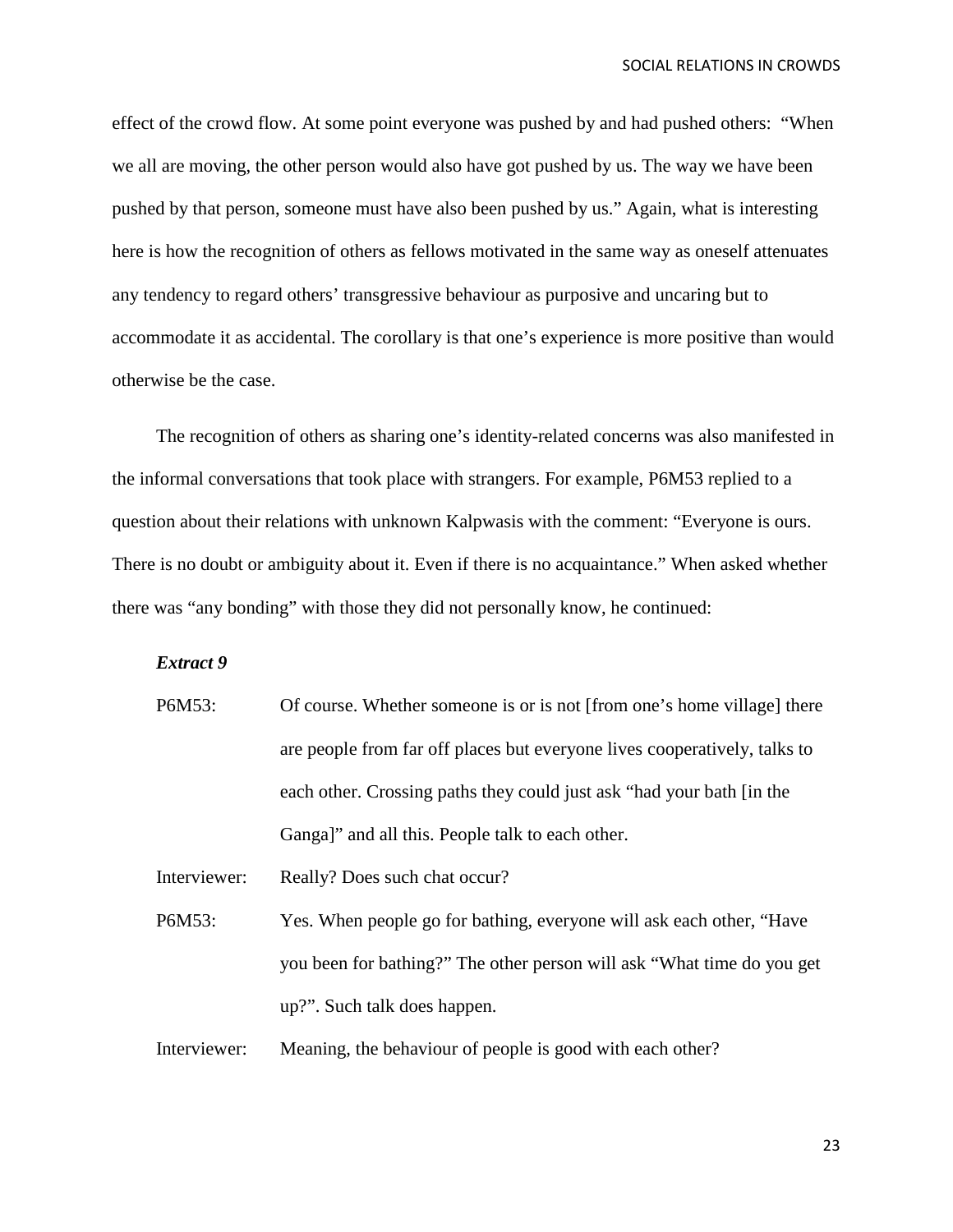P6M53: Yes. With everyone the behaviour is, here people don't think "don't talk to him or her".

Again, this points to the way in which others are recognised as fellow pilgrims and as holding the same identity-related beliefs and values as oneself. In turn, there is a sense that others' behaviour is intelligible and the basis for social interaction: Rather than ignoring each other, people interact in meaningful ways ("everyone lives cooperatively, talks to each other"). Indeed, there is a sense in which the conversational topics (e.g., surrounding bathing) allow individuals' identity-related practices to be mutually acknowledged and their membership of the wider community of pilgrims recognised. Such conversation with strangers is both an outcome of the mutual recognition of participants' identity-related qualities (their spirituality) and a forum in which such recognition is mutually communicated and valued, and shared identity made tangible.

**Validation**. As a shared pilgrim identification can result in the mutual recognition of participants' spiritual qualities and purpose, so it follows that others' presence and behaviour can become self-relevant with regard to validating one's identity-related worldview. This is wellillustrated in the way in which the size of the crowd was spoken of. For example, referring to the Ganga as a Goddess, one interviewee (P33F30) rejected the idea that the size of the crowd was a problem and replied it was testimony to the power of "Mother Ganga":

# *Extract 10*

P33F30: No, it feels good that there is such a big crowd, look by the grace of Mother Ganga, so many people have come.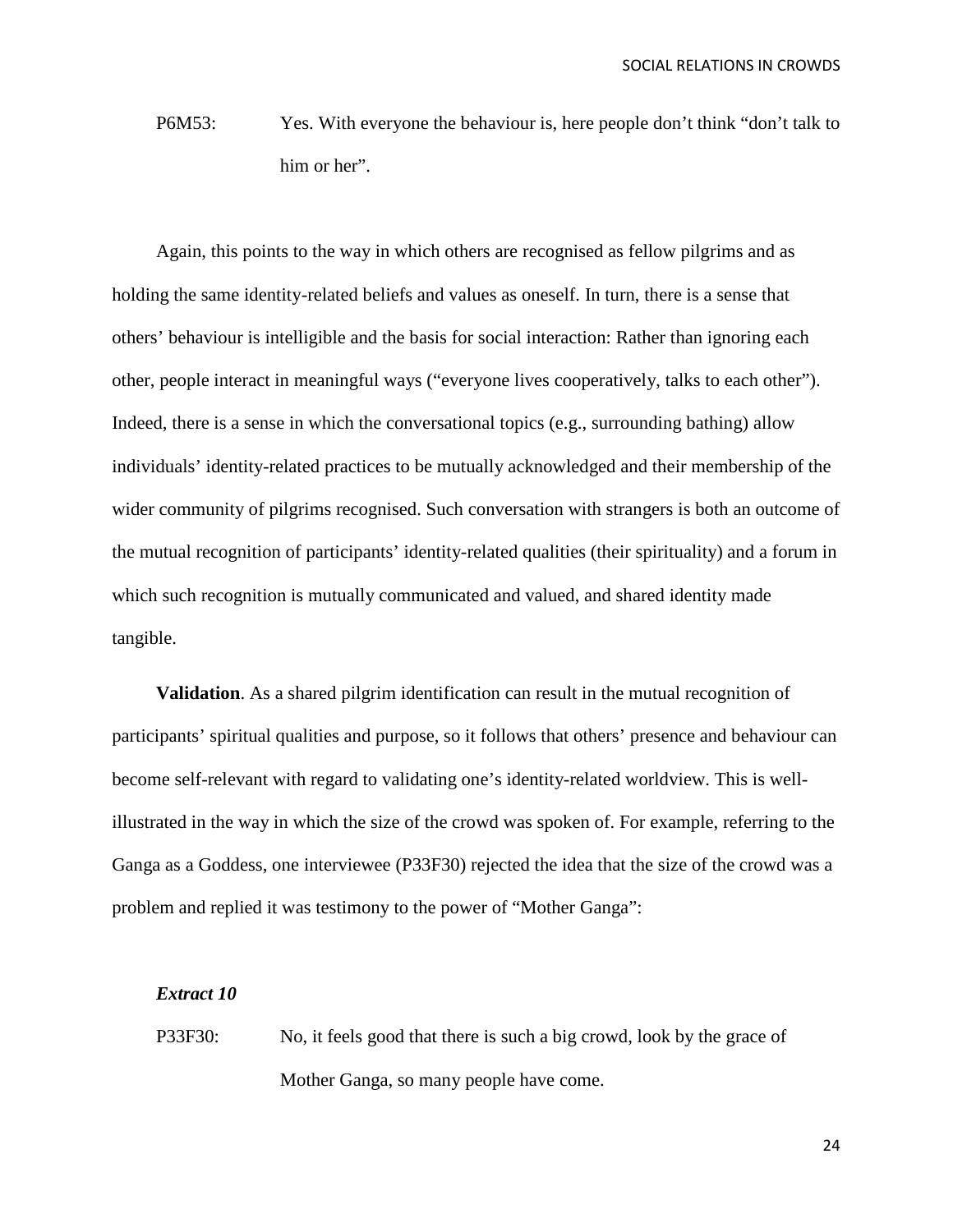Interviewer: So you feel that it is Mother Ganga's grace ...

P33F30: Yes, that is, that is why they are coming!

In other words, others' presence was construed as collective testament to the reality and power of the pilgrim's deities and hence the validity of their collective faith. Other interviewees voiced similar interpretations of the size of the crowd. For example, consider the argument offered by P5M55 who, when asked about the "hurdles" posed by the crowd, responded:

*Extract 11*

P5M55: Where is the crowd a hurdle? The crowd is not a hurdle and more people are coming. It is a good thing. Like more and more people are joining in for something which I have come for. More and more numbers of people are coming in devotion. This is a good thing. Why would it be a hurdle? Interviewer: Meaning if there is a bigger crowd, you would feel good? P5M55: Yes, it will [unclear] the thing in which I have faith, here, if more and more people gather, it is a good thing.

Here a shared identity entails a sense of common purpose which means that others' presence is not construed as a "hurdle" but as contributing to one's devotional experience (crudely put, the bigger the crowd, the better). A key element in this experience is the sense that "people are joining in for something which I have come for" which conveys the idea that others' participation confirms and validates "the thing in which I have faith". In turn, this sense of validation mitigates any difficulties associated with a large crowd ("This is a good thing. Why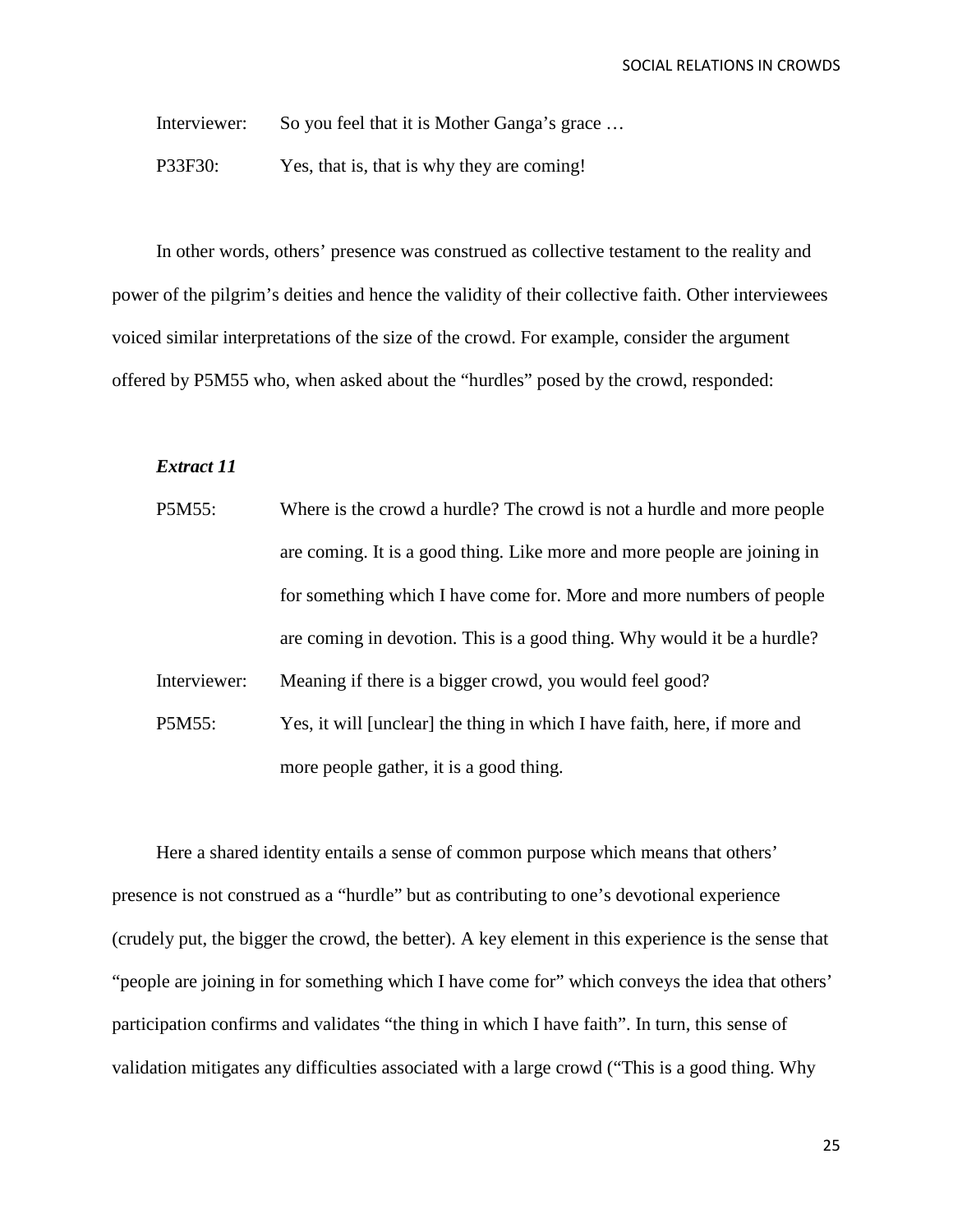would it be a hurdle?"). In similar vein, when asked about their experience of the crowd, another interviewee (P30M40) explained that the "meaning of the Mela is the crowd, if there is no crowd, the Mela would feel bad" and "won't feel right." Asked to elaborate they referred to the crowd's size. Using an Indian numbering unit known as a *lakh* (equal to 100,000), and referring to the concepts of *dharma* (the duties and virtues associated with the correct code of behaviour) and of *darshan* (the glimpsing of a deity), they continued by explaining the significance of the crowd's size:

## *Extract 12*

I alone am not the only one associated with this dharma. Lakhs of people have faith, they are seekers of darshan! This tells us why the crowd comes here. I do not come alone because the purpose for which I have come, for the same purpose, the crowd is coming. Brother, there is bathing in the Ganga. I have come for prayers. So I am not alone, here a crowd of lakhs of people have come and their purpose is the same.

If this quote illustrates the sense of pleasure arising from the collective validation of belief associated with the crowd's magnitude, our next extract elaborates on the way in which others' devotional behaviours in the crowd were relevant for one's own belief and pleasure. Asked "do you like the crowd or not?", P8M65 replied:

#### *Extract 13*

The crowd is good. This is the faith of people. There are two things, one is love and the other is fidelity. If you love someone then you don't want that others also love him. But if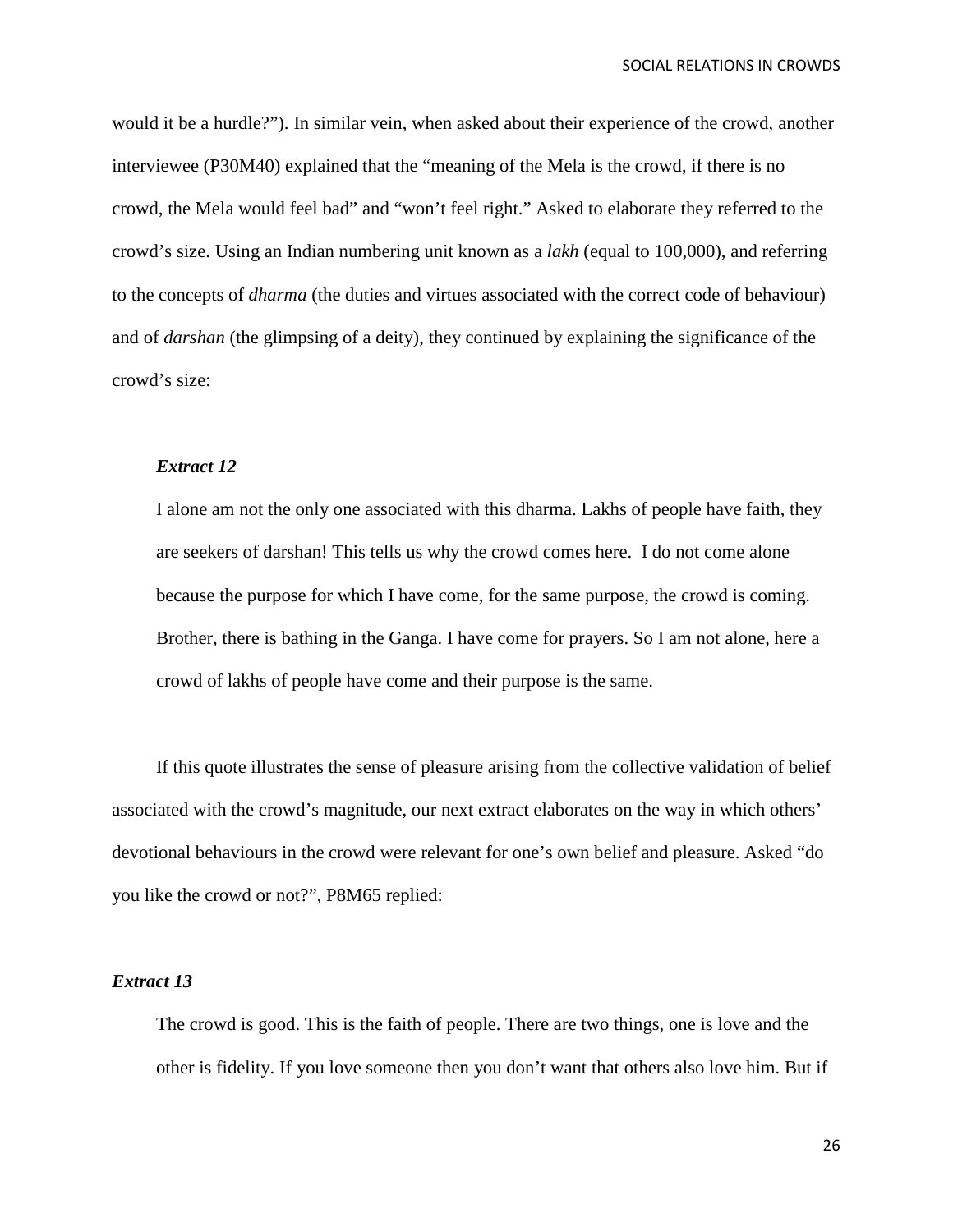there is veneration you want everybody to have the same feeling. As I venerate Gangaji [i.e. the Ganga rendered as a god], I wish to invite the world to take a dip in it.

Here the interviewee explains the pleasure of crowd membership in terms of the collective respect and worship of the gods. He draws a telling distinction between individualistic 'love' which encourages rivalry and jealousy between individuals, and collective veneration, which does not. Indeed, the interviewee describes the pleasure taken from seeing others' veneration of the holy river. Again, the point is that a positive experience of the crowd is bound up with the consensual validation of one's beliefs.

**Solidarity.** Several interviewees argued that the sense of mutual regard at the Mela was manifested in mutual support. One (P3M74) explained: "relations become good here. Connections with brothers would not be as good as they are here! There might be some problems, but here no matter whoever he is, people help as if like family!" Another interviewee (P11M72) made a similar point when comparing the Mela crowd with crowds at the railway station:

#### *Extract 14*

At the railway station people are not helping each other, [they] fulfil their own aim. When the train arrives, immediately, if they have a reservation, people will board. Suppose it is the General class [a basic level of rail travel], someone is taking their own luggage and facing problems, they [other passengers] will not care. And here [in the Mela], people take much care of this thing!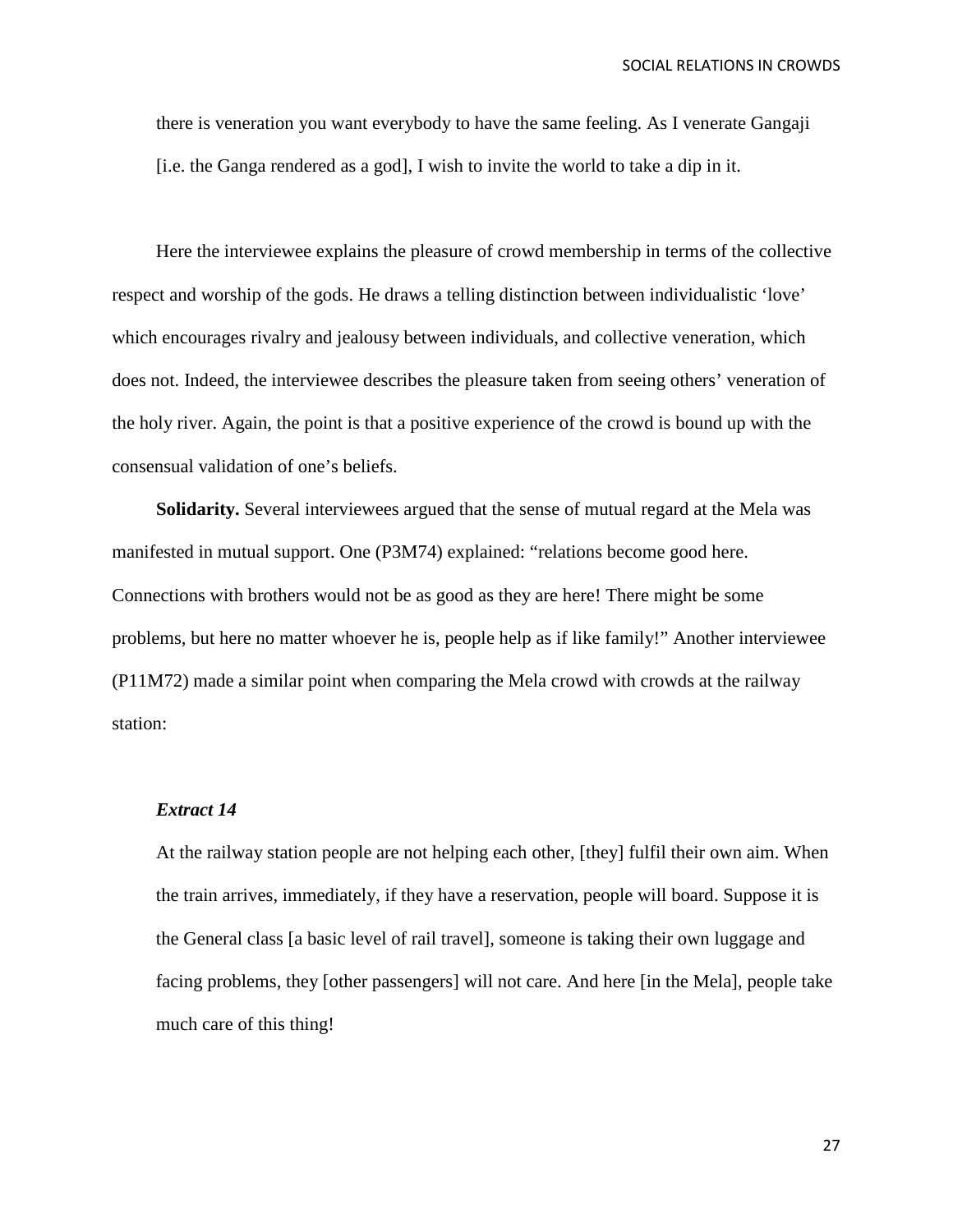Similar sentiments were expressed by another interviewee (P3M74) who described Kalpwasis as being a family: "Now, some are relatives! All help each other, help like a family, with money, taking them to hospital." Asked to elaborate, he explained: "Yes, it has happened! Many people were ill, we took them to hospital, they had no money. We collected the contributions and took them".

As well as donating money, examples were given of Kalpwasis sharing material resources with each other. For instance, P5M55 related how people showed solidarity around illhealth: "Like medicines, someone helps the other. Like someone is ill, so then there is help. Men, like I have medicines, they come for it, I will give []. There is a relation amongst people!"

Moreover, people didn't always wait to be asked to provide help. Interviewees also reported proactive concerns for others' needs. Extract 15 reports an interaction in which the interviewee (P25F60) was joined by another (Friend 1). Asked about connections within the encampment where she was living, P25F60 responded "it's like family" and when asked about relations with Kalpwasis outside her camp ("The outside ones whom you do not know, do still you feel that they are "ours"?), the friend replied:

#### *Extract 15*

| Friend 1:    | Yes. When we meet them we meet in a way as if we have met them before |
|--------------|-----------------------------------------------------------------------|
| Interviewer: | Do you happen to meet anyone?                                         |
| Friend 1:    | Of course                                                             |
| P25F60:      | While coming or going on our way, we meet several times. When we see  |
|              | an old person we give them way lest they fall due to our pushing      |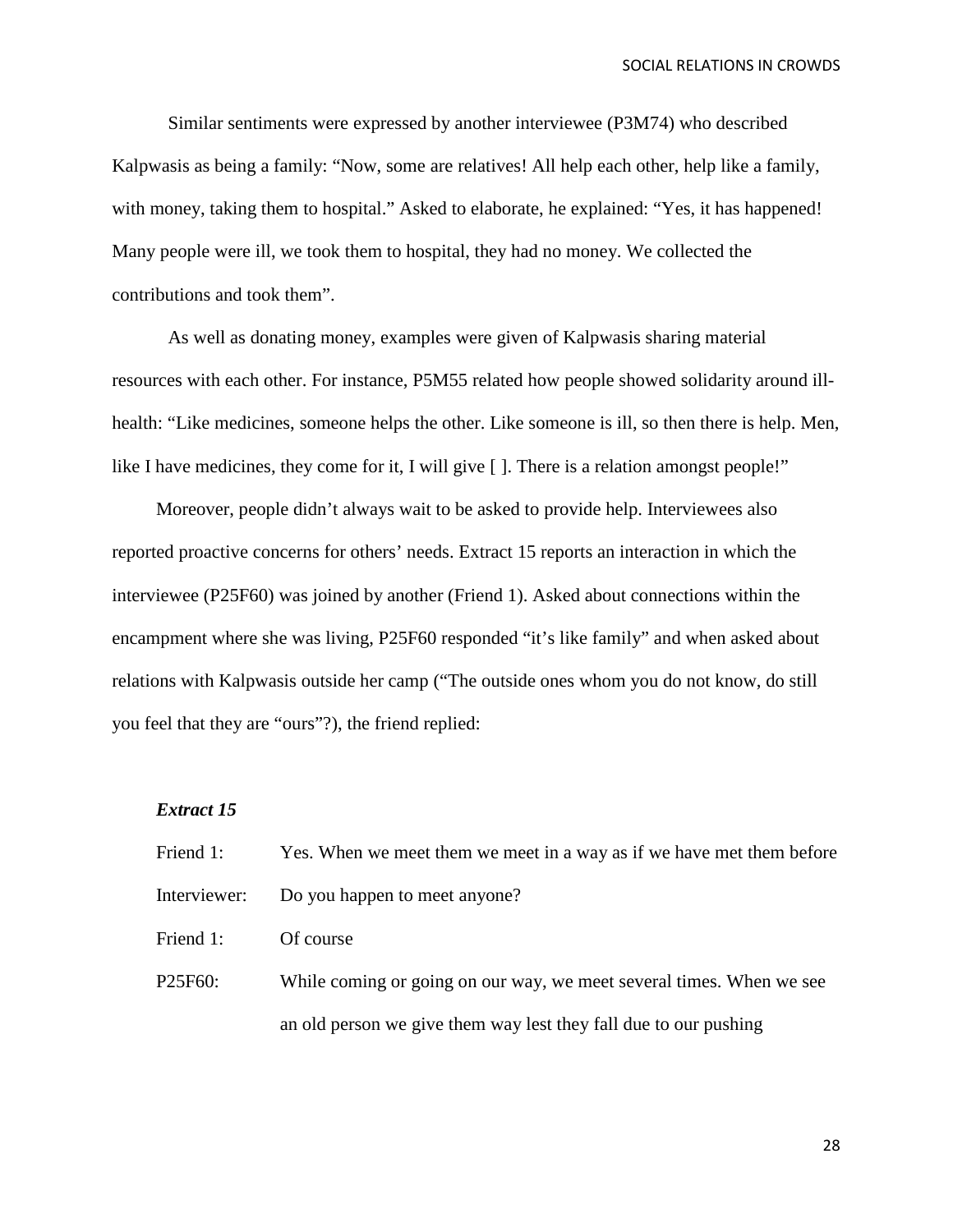Not only does this imply a sense of connection with unknown others ("we meet in a way as if we have met them before"), it also conveys the sense that others matter. This echoes themes considered above (see 'recognition'). However, here this mattering is manifested in the noting of others' needs (here, those of the elderly) and in proactive acts of solidarity ("we give them way lest they fall due to our pushing"). In similar vein, this same interviewee explained that she made way for other Kalpwasis when bathing. When asked if they felt any connection with others at the Mela – even those that they do not personally know – the interviewee replied that if she understood them to be Kalpwasis she did indeed feel such a sense of connection. She illustrated this through reference to when she went to collect water from the Ganga and "someone else comes for the same" "we think 'oh he is a Kalpwasi. Let him take water, give him way'".

In addition to describing such acts of solidarity, interviewees also reported on their own experiences of others' acts of solidarity. For example, when interviewee 21F60 was asked how she felt about the density of the crowd at the bathing ghats ("What do you feel when you see so many people?"), she replied "I feel joyful, daughter" and continued "Yes. It feels joyful. See it's like, it's the crowd of god [i.e. holy people]. If it is a crowd of sinful people we would get tired. There is crowd there but their thoughts are very pure and sane". She then illustrated this purity with an example of helping: "For example, my bag was left out during *Mauni Amavsya* [an auspicious bathing day]. I did the *puja* [prayer ritual] and forgot the bag. One old woman came chasing and shouting 'oh mother, your bag has been left out'."

Reflecting on such acts of support and solidarity several interviewees observed that the support from strangers in the Mela compared favourably with what they experienced in routine village life. P16F57 explained that in the village "people see each other and feel tensions". By contrast in the Mela: "so much of goodness comes in people, even more than at home." Referring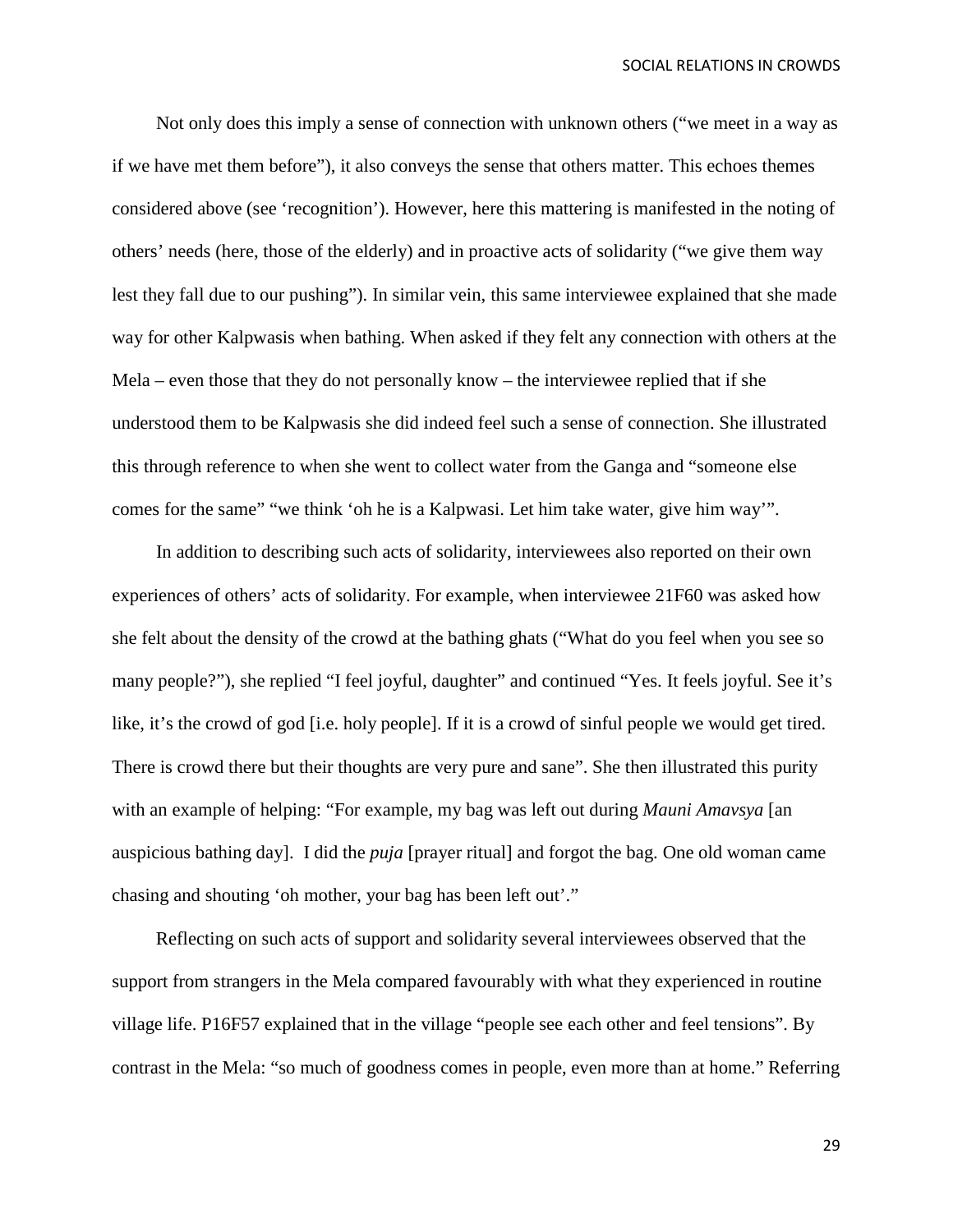to a camp fire, she continued "Someone will say "come sister sit, warm up your hands and feet" [excluded material]. It feels good. And there [back home], if you interact more, even in a family, the close relatives cannot stay together with each other!"

Yet, it would be misleading to assume that all interviewees reported witnessing acts of solidarity. Some lamented a lack of such solidarity. P6M53 reported feeling that people failed to help the elderly and the disabled to bathe: "This feeling of help does not arise, not in anyone! Just in one or two people is there this feeling". He then continued:

## *Extract 16*

There should be a feeling of attachment of one with the other, that we have a relation of brotherhood. We have come here with faith. [ ] Someone is disabled, is old, is disabled, he has also come with faith and we will also bathe in the Ganga, so we should take him, we should help him in whatever way we can. But this kind of feeling, I have not seen.

This interviewee reports that although they believed there would (and should) be social support at the Mela, they felt it was absent. In some respects this is a 'deviant' or 'negative' case (McPherson & Thorne, 2006) which cautions against the assumption that solidarity is experienced by all. However, this interviewee's sense of disappointment adds to (rather than detracts from) our analysis. It confirms an expectation that Kalpwasis should experience "a relation of brotherhood" and that this should translate into acts of solidarity. Indeed, there is a sense in which this interview laments the absence of a sense of shared identity. Here, it is important to reiterate that not all in a crowd will experience a sense of shared identity: Variability in this is expected. Moreover, it is important to note that this disappointment confirms the role of identity-related considerations in the affective experience of crowds. In our previous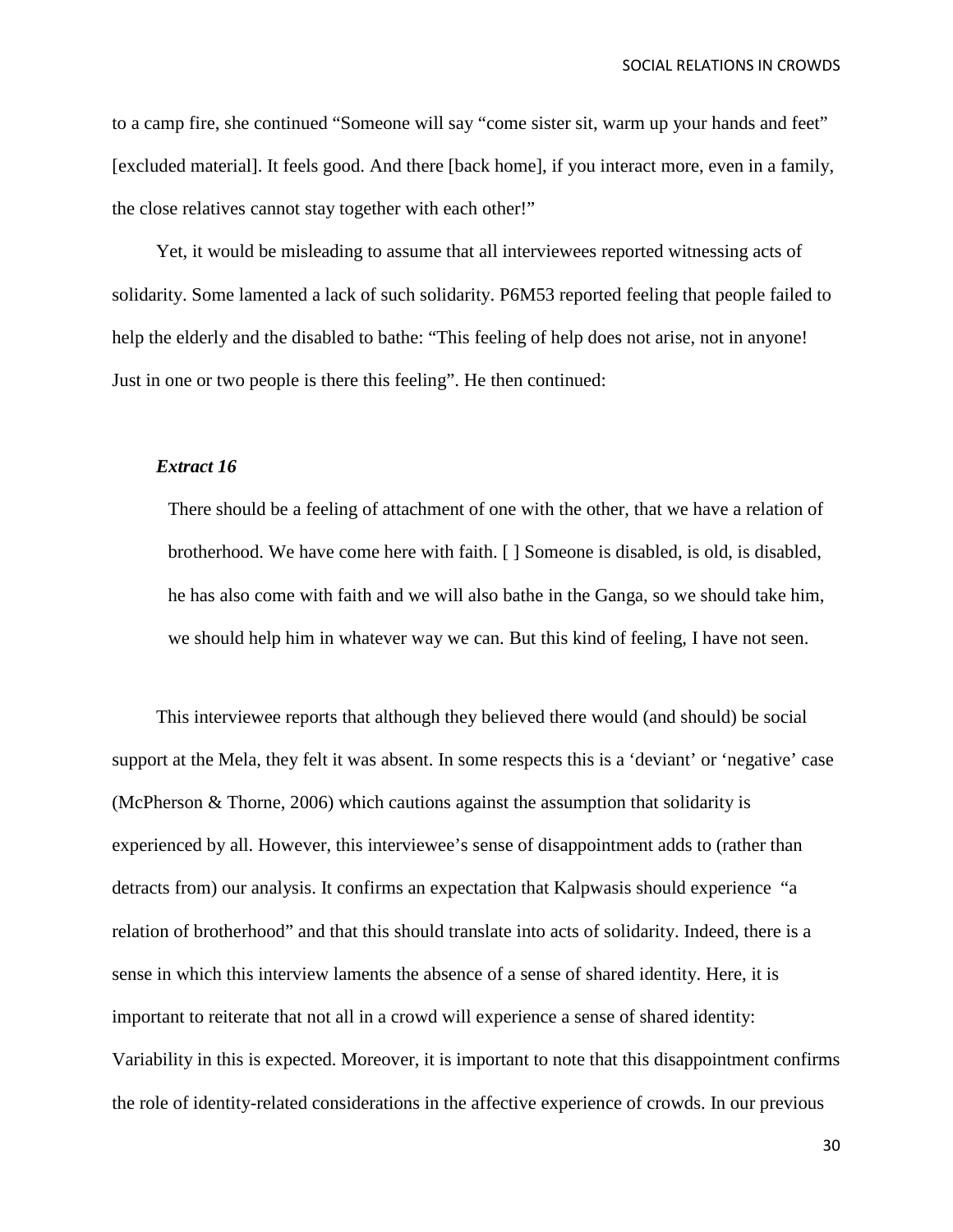examples we saw how connectedness was a source of positive affect. Here we find the obverse: We see how a lack of connectedness and solidarity produces negative affect. The speaker is plainly disappointed in the Mela. He expresses none of the joy of others. This disappointment is equally plainly based on his identity-related expectations as a Kalpwasi.

#### **Discussion**

Previous quantitative research shows both the significance of a shared identity for crowd members' experience of being with others (Alnabulsi & Drury, 2014; Khan et al., 2015; Drury, Novelli, & Stott, 2015) and how the relational transformations associated with this shared identity contribute to a positive affective experience of crowd membership (Hopkins et al., 2016). Here, we widen the relevant evidence base through providing a finer-grained analysis of the relational intimacy within a crowd and how this contributes to a positive crowd experience. Whereas much of the evidence cited in conceptual analyses of the impact of shared identity on social relations draws on experimental research (e.g., concerning the provision of help) or analyses of crowds involving protests or emergencies, we focus instead on a religious mass gathering and explore how three constructs (recognition, validation, and solidarity) enrich our understanding of social relations in a psychological crowd. As should be readily apparent, we would not want to claim that all Kalpwasis experienced recognition, validation and solidarity to the same degree or in the same way. Rather, our claim is that we have brought greater insight into the nature of the relational transformations within crowds and how these contribute to the pleasure of crowd membership.

Consider first the concept of recognition. Typically, this concept is employed to emphasise the subjective experience of an individual having their own sense of (social) identity acknowledged and valued by others (Hopkins & Blackwood, 2011; Hopkins & Greenwood,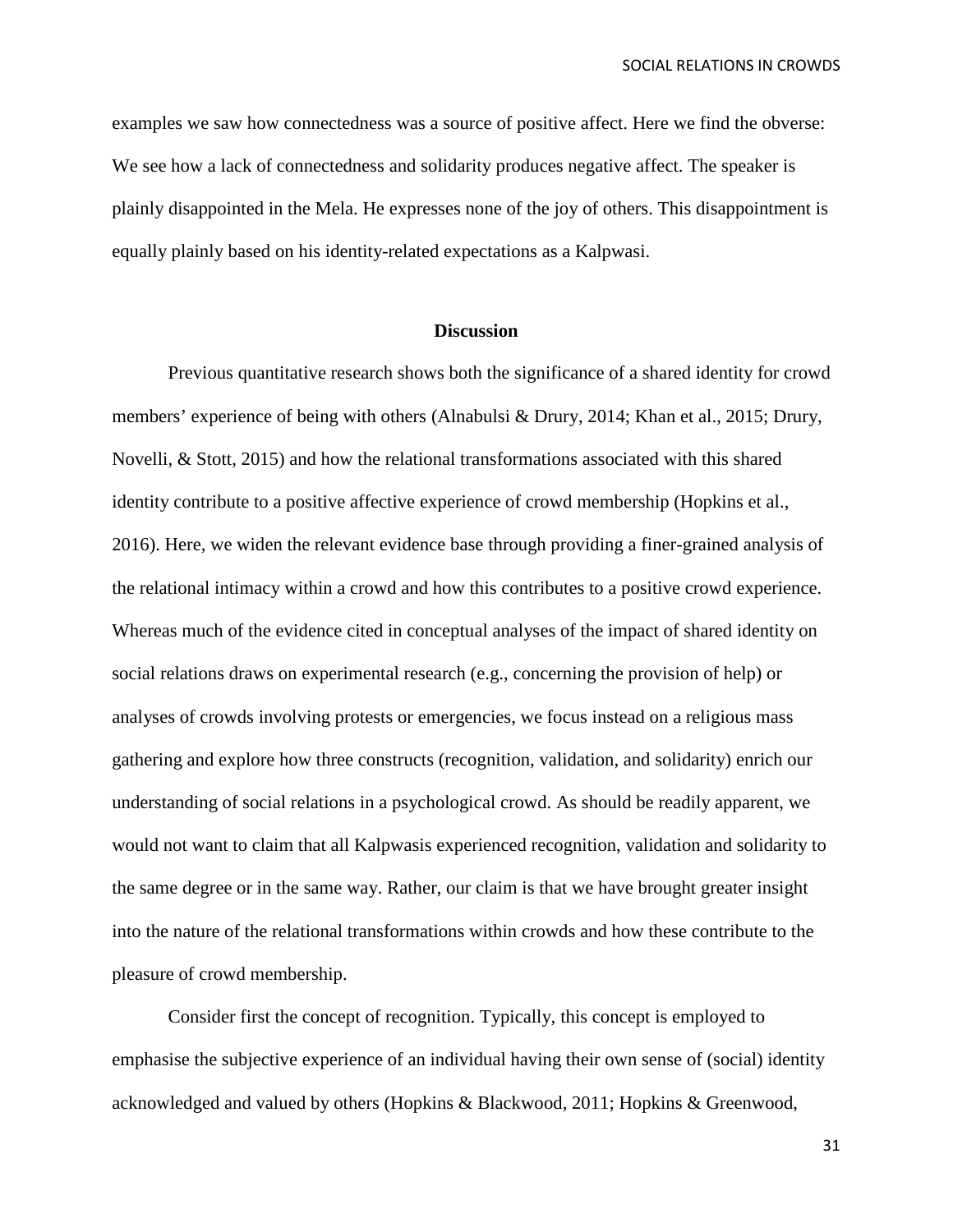2013). We add to this through exploring the mutual and reciprocal nature of such recognition (as in the giving and receiving of the ritualised greeting of *pranam* which communicated the mutual recognition of each other's spiritual qualities). Additionally, we extend understanding by showing how the mutual recognition of others as fellows with shared spiritual qualities makes others' behaviour intelligible. This was clearly illustrated in participants' explanation of how they experienced others' actions. For example, several reported that if others intrude in some way (e.g., through pushing in the crowd) then their actions were not to be construed as intentional but rather as accidental (and forgiven). That is, the recognition of others as fellows of moral worth mitigates what would otherwise be judged unpleasant (a sense of being pushed by strangers) and suggests yet another way in which recognition may impact one's affective experience of the crowd.

With regard to the concept of validation, we explored how the presence of others could be construed as testifying to the veracity of one's views and as transforming idiosyncratic belief into social fact. A shared identity allows one to see in others the same identity-related beliefs and values that one holds oneself, and this allows the crowd to be construed as evidence that one's beliefs are consensually validated (in this context, 'they too believe in, and provide evidence for, the power of the gods'). This was particularly clearly illustrated when participants used the size of the crowd as evidence of the real power of their gods, and as confirmation of their faith. Moreover, our data concerning the way in which crowd size is interpreted as validating identityrelated belief helps explain the positivity of crowd experience. If some aspects of others' presence may be problematic (e.g., constraining movement) we can also understand why crowding is not always aversive (see Alnabulsi & Drury, 2014). Simply put, a large crowd is testimony to the veracity of one's belief - or as some of our participants put it - the size of the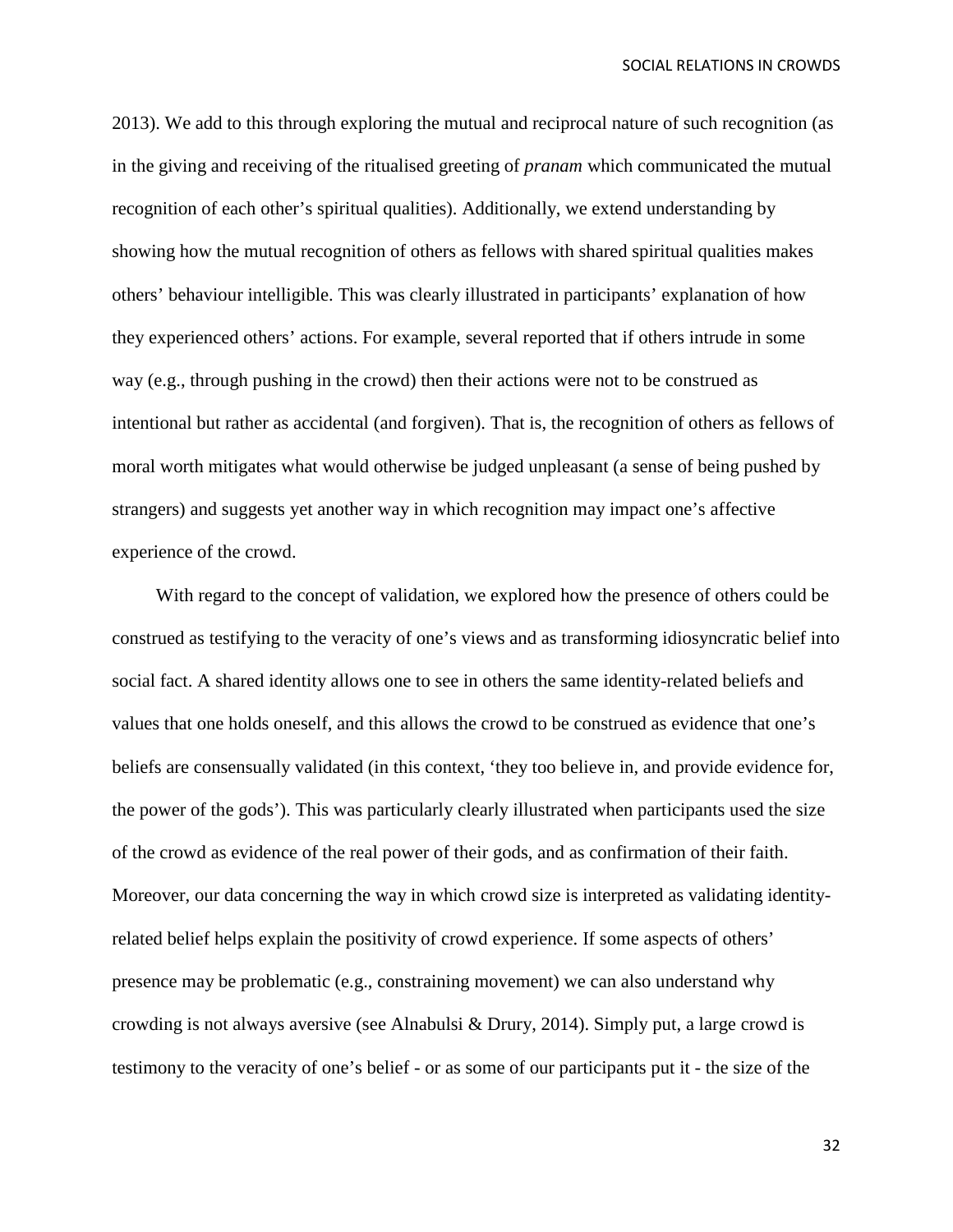crowd is testimony to power and majesty of Mother Ganga. Needless to say, if those physically gathered on the banks of the Ganges are key to the process of social reality testing and belief validation, it is likely that a much wider imagined community of believers is also implicated. Indeed, it is quite possible that the significance of those physically co-present for belief validation is bound up with their being perceived as (prototypical) representatives of the wider Hindu tradition.

Our analysis also teases out different forms of solidarity in crowds. Participants reported giving help to others and reported anticipating that help would be given if it were needed. We also found participants describing pro-active care for others (such as being careful to anticipate and accommodate the needs of others e.g., those of the elderly). Such proactive acts may appear trivial when compared to the acts of helping found in emergencies. However, they are not to be ignored: The culmination of multiple small acts of civility transforms the nature of everyday experience. It is in order to highlight the significance of such acts that we chose the term 'solidarity' rather than 'helping' (the latter term is less inclusive than the range of acts we wish to highlight). What is more, as in the case of recognition and validation, so in the case of solidarity we see the links between connectedness and the valence of experience. But with solidarity, as opposed to the other two elements, we not only see that the experience of solidarity is a source of positive affect, we also see that experiencing a lack of solidarity is a source of negative affect.

Throughout our analysis we have sought to illustrate the various ways in which participants report experiences that can be conceptualised in terms of our three analytic constructs. Inevitably, the process of analysis requires interpretation and clearly any particular instance of behaviour may be interpreted in more than one way. This is not necessarily a problem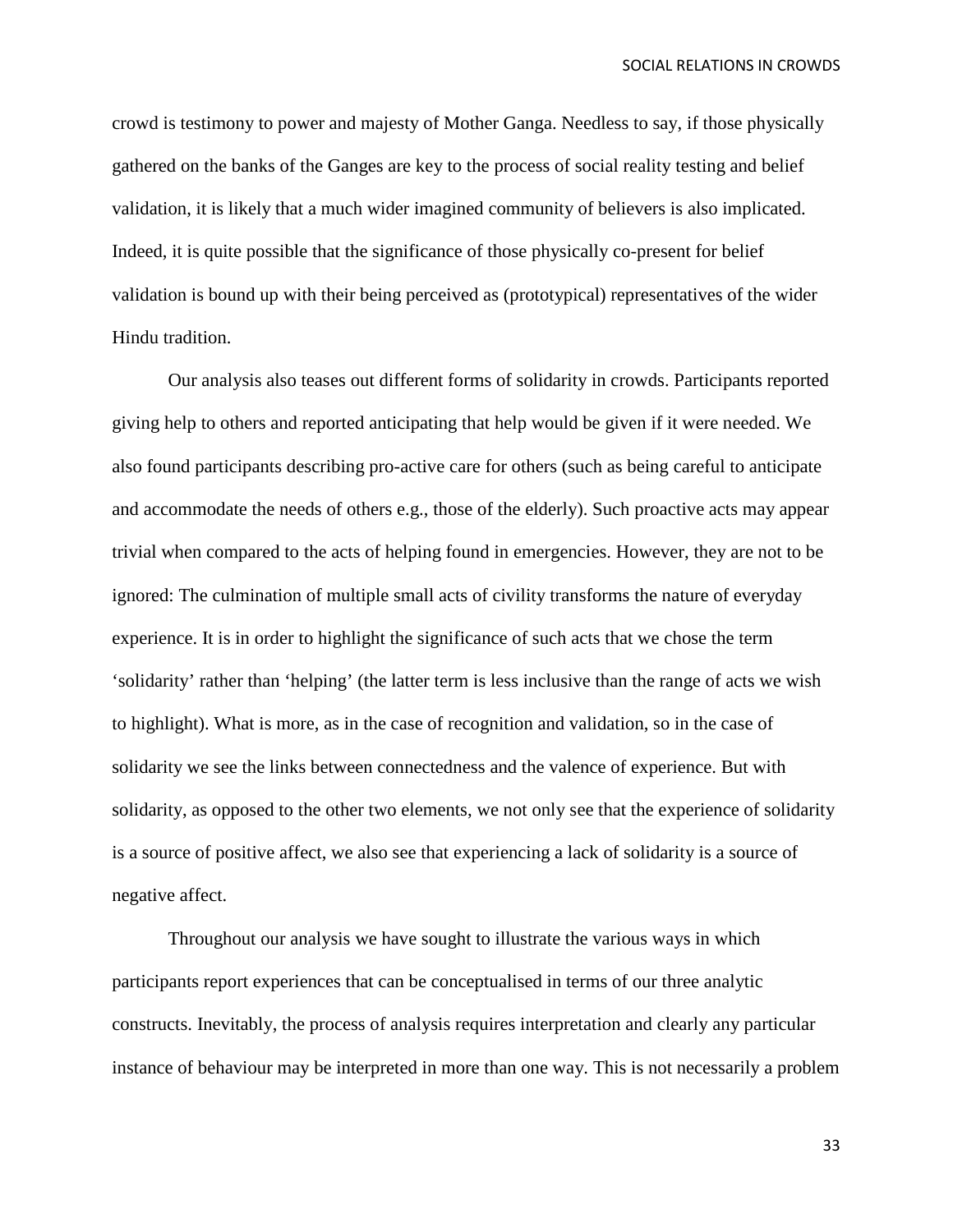of construct definition but rather testifies to the complexity of experience. For example, acts of solidarity do not only have a practical component (easing the recipient's circumstances) but also have a communicative function (Wakefield  $&$  Hopkins, 2017) and so may also communicate recognition of group membership and individuals' worth.

As well as pointing to the complexities to crowd members' social relations with each other, we also noted complexities surrounding the accomplishment of a sense of shared identity. Kalpwasis attending this event did not necessarily identify with all those present (e.g., those seen as motivated by a touristic ethos). Moreover, identification with other Kalpwasis depended on a range of factors such as identity-related belief (e.g., concerning the purifying power of the Ganga). Future research could consider such variation in more detail. For example, it may be that the scope of any sense of shared identity is shaped by an individual's concerns at any one time: It might be more inclusive when individuals are concerned with the validation of belief than when reflecting on their obligations to support others. Research could also consider how acts of recognition, validation and solidarity may not only have a basis in a sense of shared identity but also feed-back into (and thereby revivify) such a perception of identity. This is well-illustrated if we take acts of recognition. The relationship between shared identity and recognition is likely two-way: Just as a shared identity may encourage ritualised acts of recognition, so ritualised acts of recognition (such as greetings) may make a sense of shared identity manifest and tangible. Similar observations may be made about the potential for displays of emotion to be both a product of shared identity and to feed-back into heightened mutual recognition as group members and affiliation (see: Hess, Houde & Fischer, 2014; Páez, Rimé, Basabe, Wlodarczyk, & Zumeta, 2015; Rimé, 2007).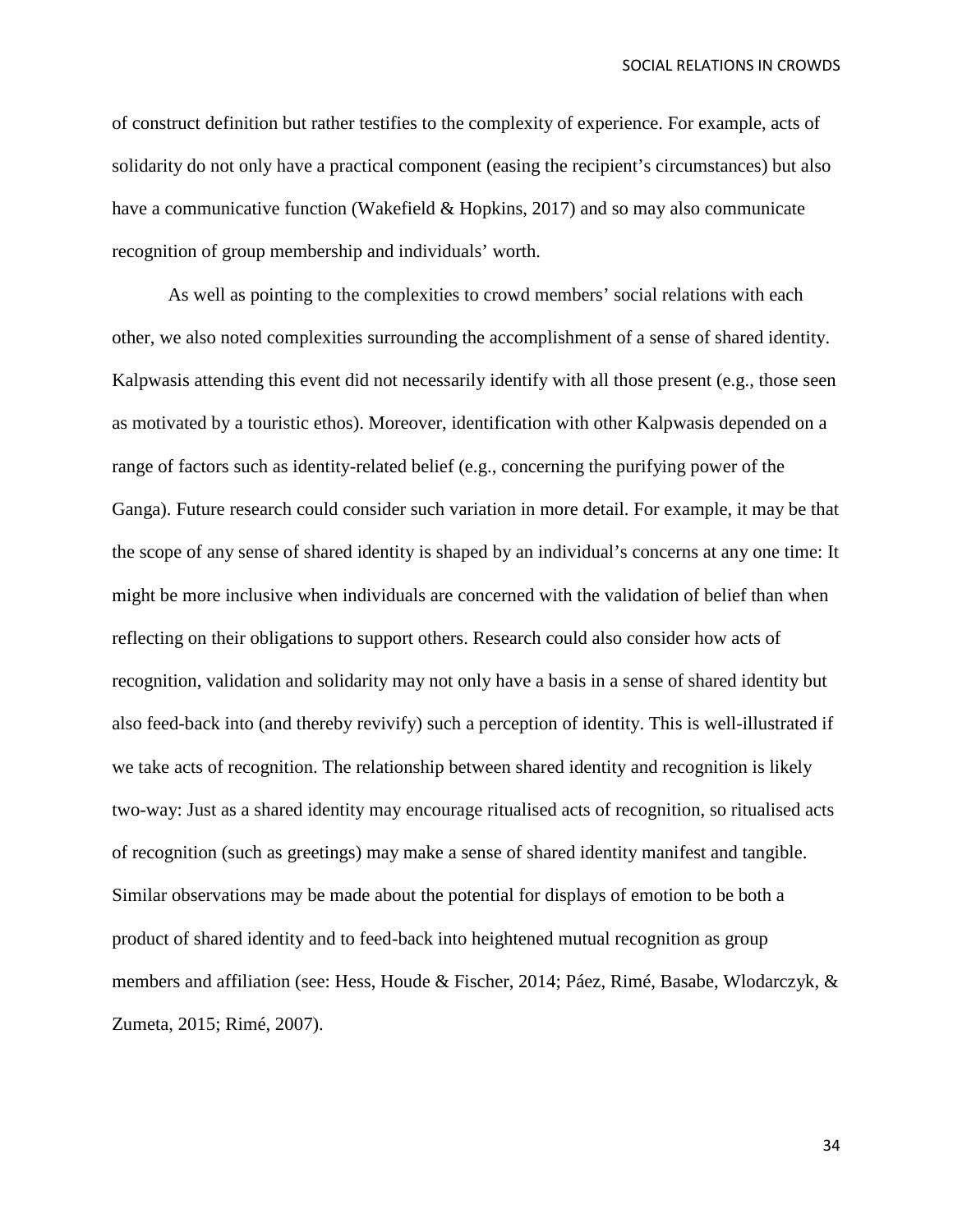Inevitably, other analyses of the pleasure aassociated from participation in such a mass gathering are possible. For example, this pleasure might be attributed to the satisfaction of various identity motives concerning the perception of identity continuity, distinctiveness, meaning, efficacy and belonging (see Vignoles, 2011). More specifically, with regards to this mass gathering (which is bound up with beliefs concerning the cycle of death and re-birth) , participation may be rewarding because it satisfies identity continuity concerns. However, we take a different approach. We focus on the interactional inputs to a positive experience of crowd membership and these are not so easily explained in terms of the identity motive literature. For example, participants' reports that they regard fellow pilgrims' pushing as accidental (and therefore as more tolerable) are hard to conceptualise in terms of the satisfaction of identity motives and more readily explicable in terms of the processes of mutual recognition associated with a shared identity. We would add that it is not clear that the particular identity motives documented in the literature capture the pleasure of mutual recognition in terms that accord with one's situational self-definition. Accordingly, the identity motive literature may be enriched by the concept of recognition - which the political theorist Charles Taylor argues "is not just a courtesy we owe other people. It is a vital human need" (1992; p. 26).

More importantly, we would make a broader point. The identity motive literature assumes that various identity motives "push for certain ways of seeing oneself" (Vignoles, 2011: p. 406) and that the satisfaction of these motives drives particular forms of behaviour and identification. Yet, it is idealistic (both philosophically and politically) to believe that we can be group members simply by wishing and believing that we belong. As much social anthropological (e.g. Barth, 1969) and sociological (e.g. Goffman, 1969) theory argues, if we are to speak of a person as 'having an identity' it is important that others recognize and orient to that person as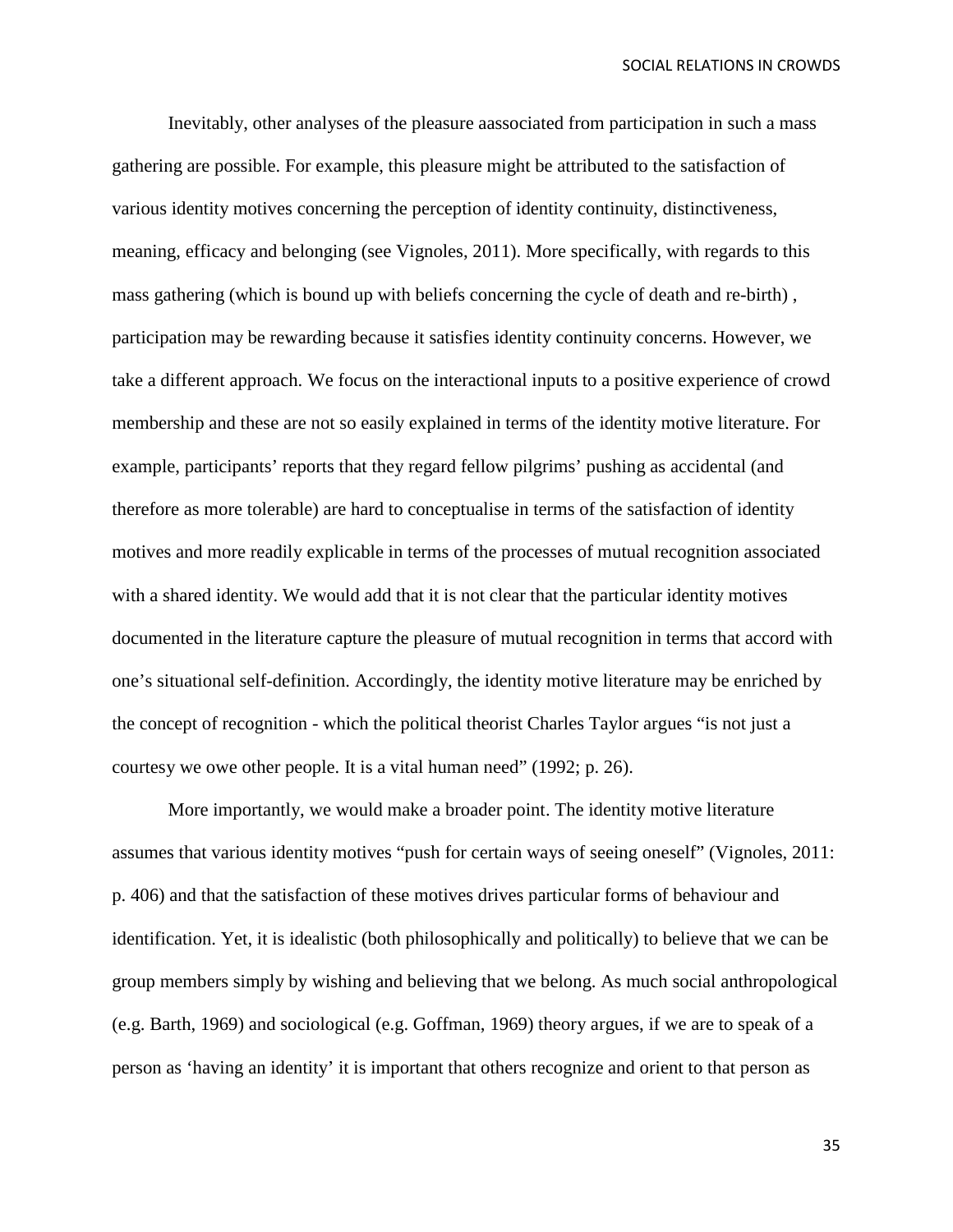having that identity (Jenkins, 1996). To put it slightly differently, identity is a two-sided claims making process. It is one thing for the subject to self-define and claim a particular identity, but the process is incomplete without others accepting that claim (Hopkins & Greenwood, 2013; Pehrson, et al., 2014). Whilst subjective self-definition is necessary (Turner et al., 1987), the processes we explore (mutual recognition, belief validation, and solidarity) make such subjective self-definitions tangible in crowd members' interactions. In this regard, the concept of recognition is of particular significance for those interested in social identity processes: Its origins lie in a philosophical tradition (e.g., Hegel, 1969) that developed to counter atomistic conceptions of the self with the insight that individuals' sense of themselves is intimately bound up with their interactions with others.

Obviously, it would be inappropriate to generalise our claims about the specific forms of behaviour and affect in a Hindu pilgrimage to other group scenarios. At this phenomenal level, the Mela is virtually unique – not least in its size. Yet, generalisation at the level of process is possible (and this is why crowd research can contribute so much to the analysis of group processes in general: Reicher, 2011, 2017). The transformations we describe result in various positive experiences (e.g., being connected with others) and mitigate negative experiences (e.g., the experience of being pushed), and these relationships may be found in range of collective gatherings. For example, speaking of the 2011 Cairo protests against the Mubarack regime, Shokr (2011) describes a remarkable atmosphere in Tahrir Square: "Everyone had a place: rebels young and old, professionals, factory workers, friends, families, performers, lovers, street vendors. Resources were the sole property of no one; a spirit of mutual aid prevailed". Perhaps more strikingly, he observed a distinctive intimacy in the social relations between strangers: "Social codes that customarily define appropriate interactions between people collapsed".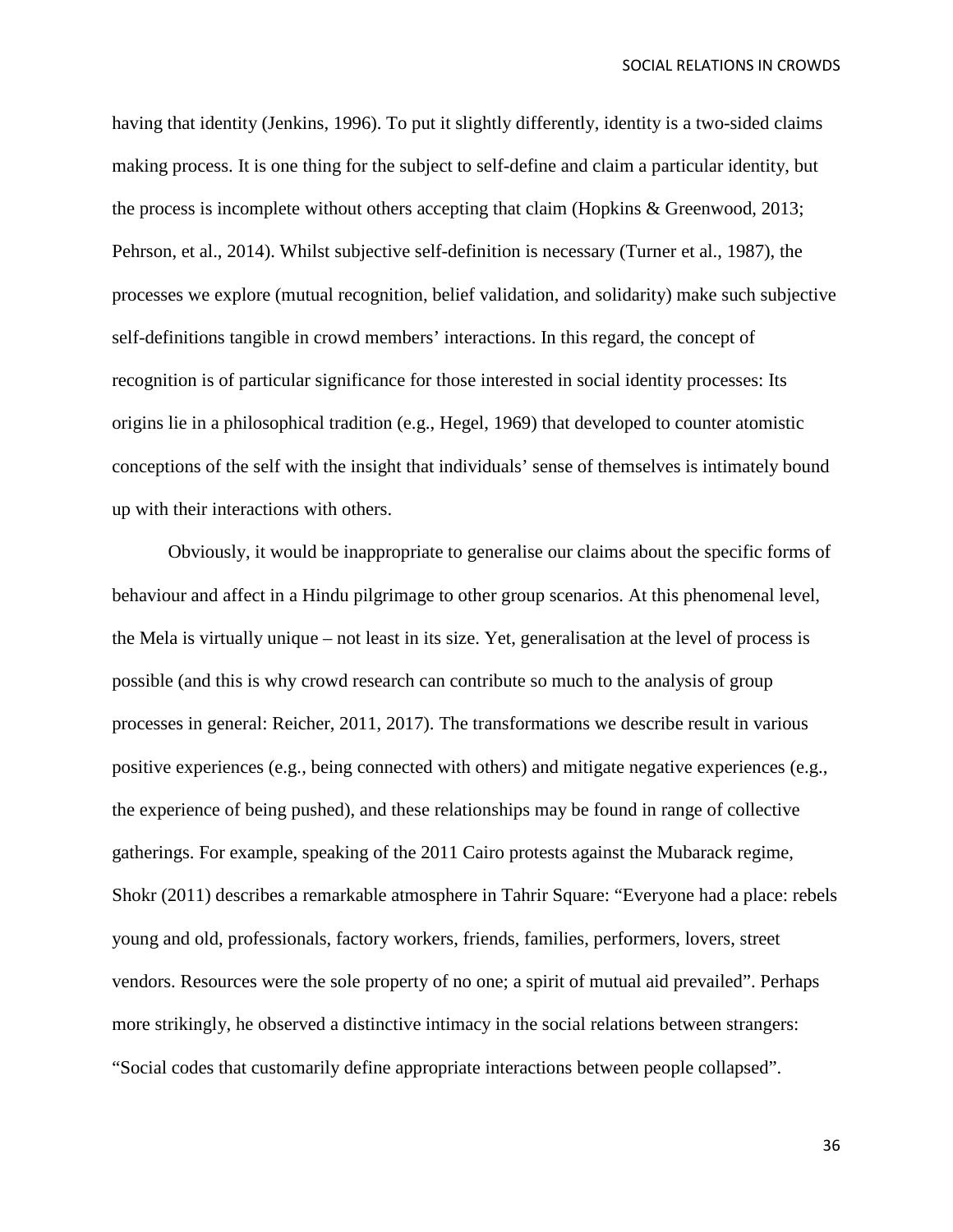However, although there is *prima facie* evidence for the transformation of social relations in such a crowd, the question of how the analytic constructs of recognition, validation and solidarity shed light on the experience of such events (and others, e.g., music or sporting events) requires further empirical research. Such research would further both our understanding of the events in question and our understanding of our three analytic constructs and their social psychological significance. It may also allow identification of additional analytic constructs that capture still other features of the social relations associated with crowd membership.

Whilst such work remains, our analysis of the identity-based relational transformations in the Magh Mela helps broaden the focus away from the cognitive transformations which make group behaviour possible (Turner et al., 1987) to bring the relational and affective dimensions of group membership into sharper focus. In doing so, we shed further light on the positive emotional experience of crowd participation. Rather than testament to the loss of identity (Le Bon, 1895/1945), the emotional highs of participation are, in part at least, associated with the mutual recognition of identity, the validation of identity-related belief, and the expectation of identity-based solidarity.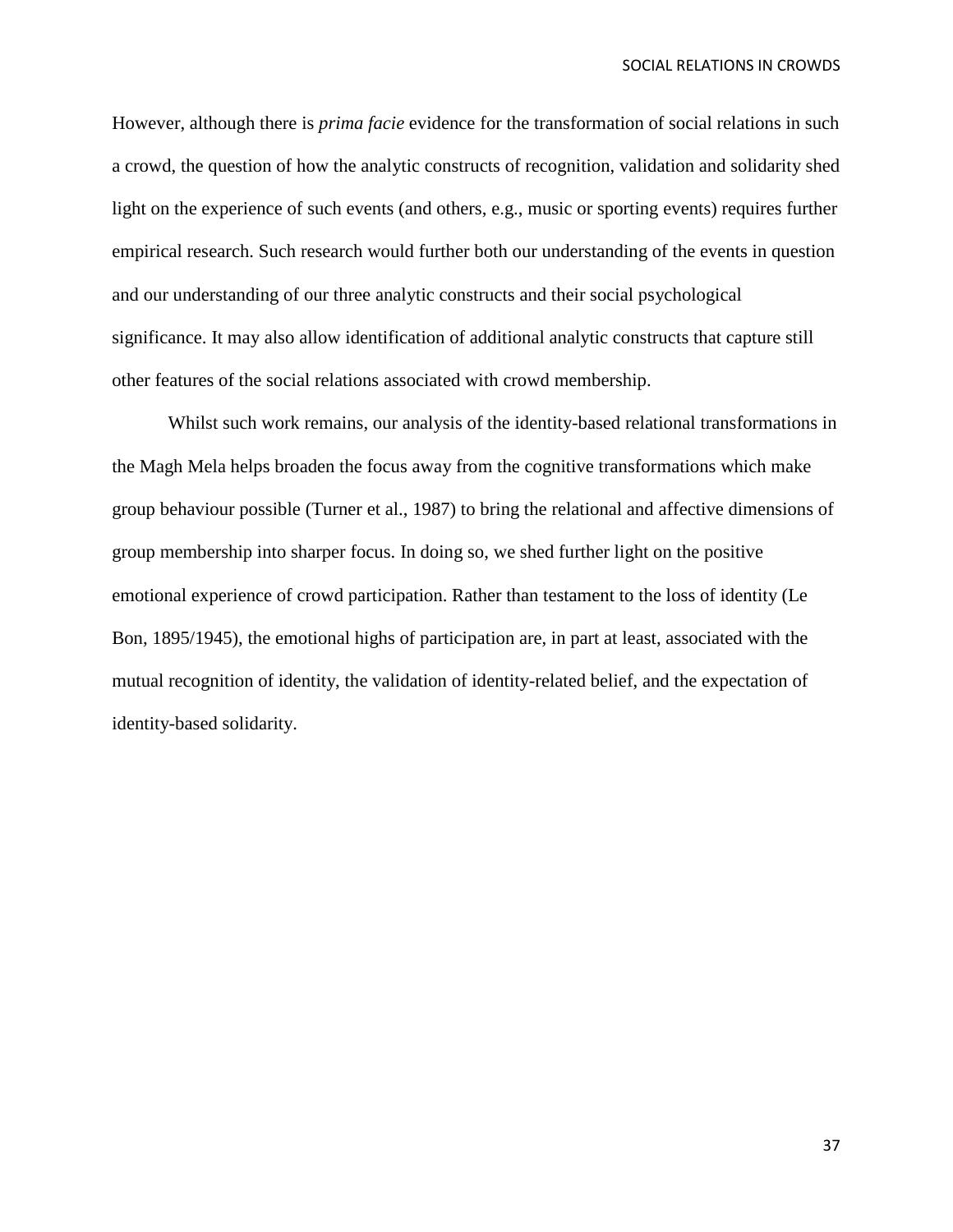# **References**

- Abrams, D., Wetherell, M., Cochrane, S., Hogg, M. A. and Turner, J. C. (1990), Knowing what to think by knowing who you are: Self-categorization and the nature of norm formation, conformity and group polarization. *British Journal of Social Psychology, 29*, 97–119.<https://doi.org/10.1111/j.2044-8309.1990.tb00892.x>
- Alnabulsi, H. & Drury, J. (2014). Social identification moderates the effect of crowd density on safety at the Hajj. *PNAS.* [www.pnas.org/cgi/doi/10.1073/pnas.1404953111](http://www.pnas.org/cgi/doi/10.1073/pnas.1404953111)
- Alnabulsi, H., Drury, J., & Templeton, A. (2018). Predicting collective behaviour at the Hajj: place, space, and the process of cooperation. *Philosophical Transactions B: Biological Sciences. 373*: 20170240 <http://dx.doi.org/10.1098/rstb.2017.0240>
- Barreto, M., & Ellemers, N. (2003). The effects of being categorised: The interplay between internal and external social identities. *European Review of Social Psychology, 14,* 139– 170. <https://doi.org/10.1080/10463280340000045>
- Barreto, M., Ellemers, N., Scholten, W., & Smith, H. (2010). To be or not to be: The impact of implicit versus explicit inappropriate social categorisations on the self. *British Journal of Social Psychology, 49,* 43–67. [http://dx.doi.org/10.1348/014466608X400830](http://psycnet.apa.org/doi/10.1348/014466608X400830)
- Barth, F. (1969). *Ethnic groups and boundaries. The social organization of culture difference*. Oslo: Universitetsforlaget.
- Besta, T., Jaśkiewicz, M., Kosakowska-Berezecka, N., Lawendowski, R., & Zawadzka, A. M. (2017). What do I gain from joining crowds? Does self-expansion help to explain the relationship between identity fusion, group efficacy and collective action? *European Journal of Social Psychology*, 48, 152-167. <https://doi.org/10.1002/ejsp.2332>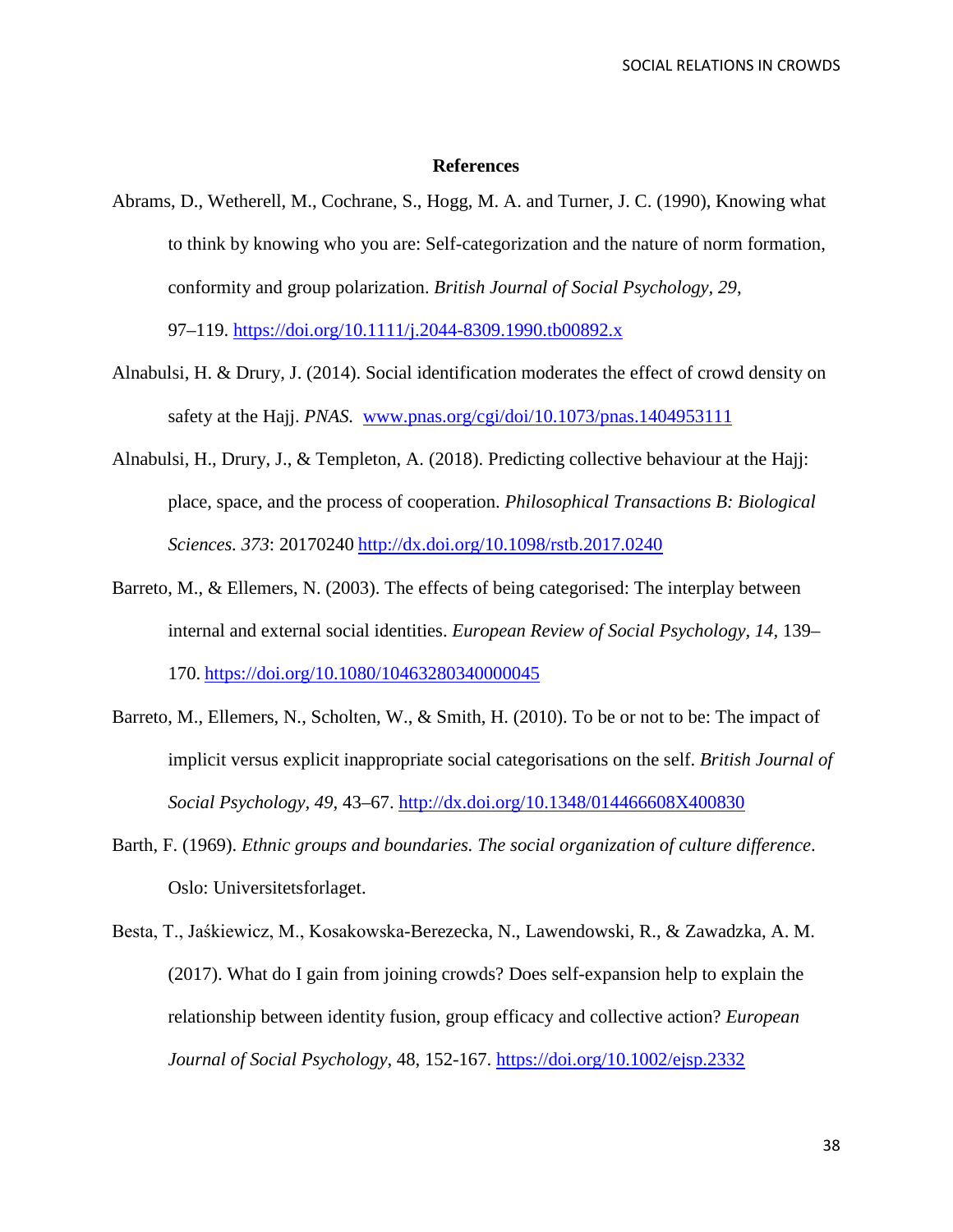- Boyatzis, R. E. (1998). *Transforming qualitative information: Thematic analysis and code development*. Thousand Oaks, CA: Sage.
- Braun, V., & Clarke, V. (2006). Using thematic analysis in psychology. *Qualitative Research in Psychology, 3,* 77–101.<https://doi.org/10.1191/1478088706qp063oa>
- Buzinde, C.N., Kalavar, J.M., Kohli, N., Manuel-Navarrete, D. (2014). Emic understandings of Kumbh Mela pilgrimage experiences. *Annals of Tourism Research, 49,* 1–18. <https://doi.org/10.1016/j.annals.2014.08.001>
- Chen, S., Chen, K. Y., & Shaw, L. (2004). Self-verification motives at the collective level of self-definition. *Journal of Personality and Social Psychology, 86,* 77–94. [http://dx.doi.org/10.1037/h0087890](http://psycnet.apa.org/doi/10.1037/h0087890)
- Cheryan, S., & Monin, B. (2005). 'Where are you really from?': Asian Americans and identity denial. *Journal of Personality & Social Psychology, 89,* 717-730. <http://dx.doi.org/10.1037/0022-3514.89.5.717>
- Coleman, S. (2002). Do you believe in pilgrimage? Communitas, contestation and beyond. *Anthropology Theory, 2,* 355-368. <https://doi.org/10.1177/1463499602002003805>
- Davis, A. It wasn't me, it was my festival me: The effect of event stimuli on attendee identity formation. *Tourism Management, 61,* 484-500.

<https://doi.org/10.1016/j.tourman.2017.03.007>

- Davis, N.Z. (1978) The rites of violence: Religious riot in sixteenth century France. *Past & Present, 59,* 51-91. <https://doi.org/10.1093/past/59.1.51>
- Drury, J., & Reicher, S.D. (1999). The intergroup dynamics of collective empowerment: Substantiating the social identity model. *Group Processes and Intergroup Relations, 2,* 381-402. <https://doi.org/10.1177/1368430299024005>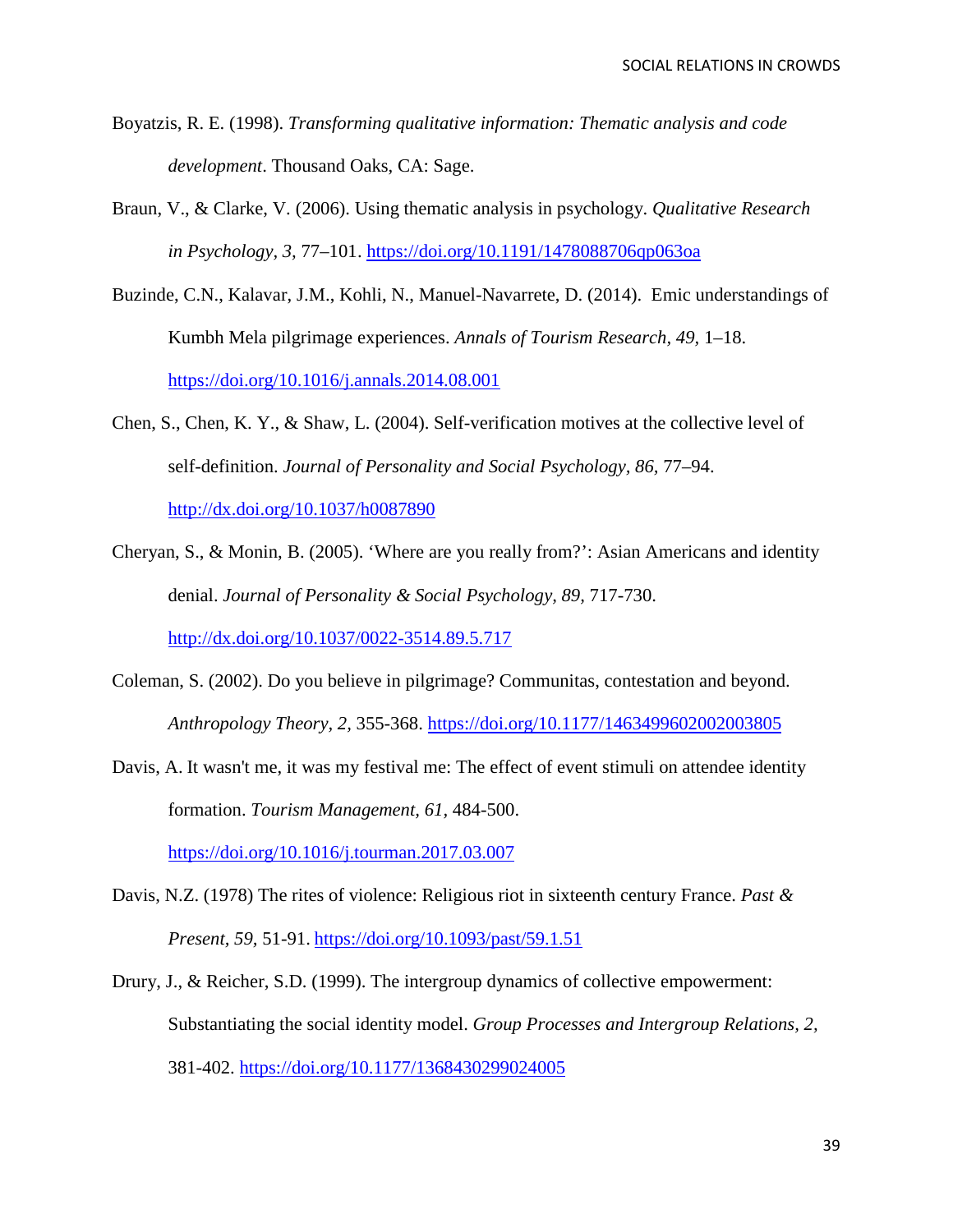- Drury, J. & Reicher, S.D. (2000). Collective action and psychological change: The emergence of new social identities. *British Journal of Social Psychology, 39,* 579-604. <https://doi.org/10.1348/014466600164642>
- Drury, J., Cocking, C., Beale, J., Hanson, C., & Rapley, F. (2005). The phenomenology of empowerment in collective action. *British Journal of Social Psychology, 44,* 309-328. <https://doi.org/10.1348/014466604X18523>
- Drury, J., Cocking, C. & Reicher, S. D. (2009), Everyone for themselves? A comparative study of crowd solidarity among emergency survivors. *British Journal of Social Psychology, 48,* 487–506. <https://doi.org/10.1348/014466608X357893>
- Drury, J., Novelli, D. & Stott, C. (2015). Managing to avert disaster: Explaining collective resilience at an outdoor music event. *European Journal of Social Psychology, 4*, 533– 547. <https://doi.org/10.1002/ejsp.2108>
- Drury, J., Brown, R., González, R., & Miranda, D. (2016) Emergent social identity and observing social support predict social support provided by survivors in a disaster: Solidarity in the 2010 Chile earthquake. *European Journal of Social Psychology, 46,* 209–223.<https://doi.org/10.1002/ejsp.2146>
- Eade, J. and Sallnow, M. (Eds.) (1991) *Contesting the Sacred: The anthropology of Christian pilgrimage.* London: Routledge.
- Elliott, R., Fischer, C. T., & Rennie, D. L. (1999). Evolving guidelines for publication of qualitative research studies in psychology and related fields. *British Journal of Clinical Psychology, 38,* 215–229. <https://doi.org/10.1348/014466599162782>
- Ellison, R. (1952). *Invisible man*. Random House: New York.
- Festinger, L. (1950). Informal social communication. *Psychological Review, 57,* 271–282.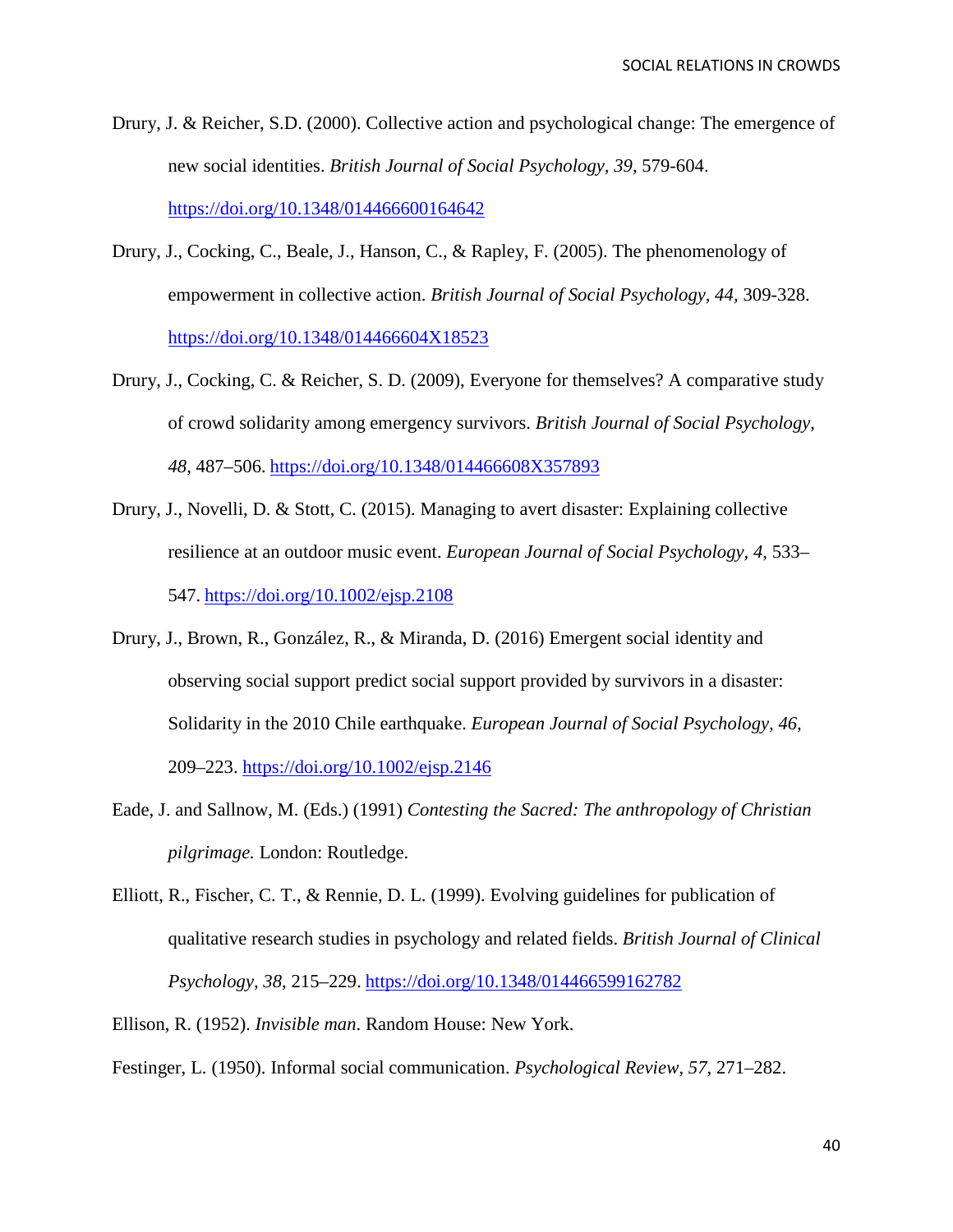<http://dx.doi.org/10.1037/h0056932>

Goffman, E. (1969). *Strategic interaction*. Philadelphia: University of Pennsylvania Press.

- Haslam, S. A., Turner, J. C., Oakes, P. J., McGarty, C., & Reynolds, K. J. (1998). The group as a basis for emergent stereotype consensus. *European Review of Social Psychology, 8,* 203- 239. <https://doi.org/10.1080/14792779643000128>
- Hegel, G. W. F. (1969). *Jenaer Realphilosophie: Vorlesungsmanuskripte zur Philosophie der Natur und des Geistes von 1805–1806*. J. Hoffmeister (Ed.) [Lecture manuscripts for the philosophy of the nature and the spirit 1805–1806]. Hamburg, Germany: Felix Meiner.
- Hess, U., Houde, S., & Fischer, A. (2014). Do we mimic what we see or what we know? In C. von Scheve & M. Salmela (Eds.), *Collective Emotions* (pp. 94-107). Oxford, UK: Oxford University Press.
- Honneth, A. (1995). *The Struggle for Recognition: The Moral Grammar of Social Conflicts*. Cambridge: Polity Press.
- Hopkins, N. & Blackwood, L. (2011). Everyday citizenship: Identity and recognition. *Journal of Community & Applied Social Psychology, 21,* 215–227.

<https://doi.org/10.1002/casp.1088>

Hopkins, N. & Greenwood, R.M. (2013). Hijab, visibility and the performance of identity. *European Journal of Social Psychology, 43,* 438–447. <https://doi.org/10.1002/ejsp.1955>

Hopkins, N., Reicher, S., Khan, S.S., Tewari, S., Srinivasan, N. & Stevenson, C. (2016). Explaining effervescence: Investigating the relationship between shared social identity and positive experience in crowds. *Cognition & Emotion, 30,* 20-32. <https://doi.org/10.1080/02699931.2015.1015969>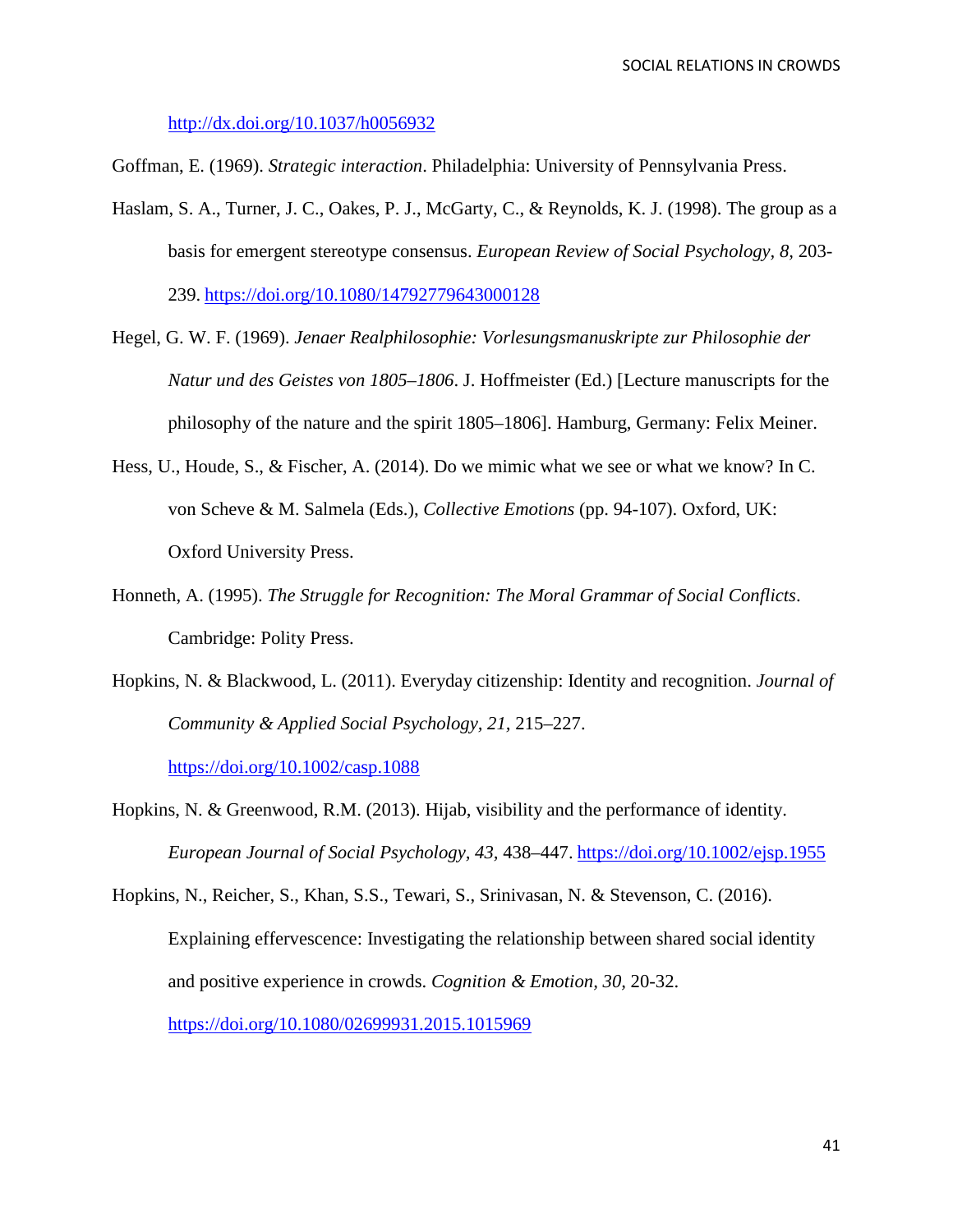- Hopkins, N., Stevenson, C., Shankar, S., Pandey, K., Khan, S. & Tewari, S. (2015) Being together at the Magh Mela: The social psychology of crowds and collectivity. In Gale, T. Maddrell, A., & Terry, A. (Eds.). *Sacred Mobilities* (pp. 19-39). Ashgate: Farnham.
- Jenkins, R. (1996). *Social identity*. London: Routledge.
- Khan, S., Hopkins, N., Reicher, S., Tewari, S., Srinivasan, N. & Stevenson, C. (2015). Shared identity predicts enhanced health at mass gatherings. *Group Processes and Intergroup Relations.* <https://doi.org/10.1177/1368430214556703>
- Khan, S., Hopkins, N., Reicher, S., Tewari, S., Srinivasan, N. & Stevenson, C. (2016). How collective participation impacts social identity: A longitudinal study from India. *Political Psychology.* <https://doi.org/10.1111/pops.12260>
- Le Bon, G. (1895/1945). *The Crowd: A Study of the Popular Mind*. London: Ernest Benn.
- Levine, R. M., Evans, D., Prosser, A., & Reicher, S. (2005). Identity and emergency intervention: How social group membership and inclusiveness of group boundaries shapes helping behavior. *Personality and Social Psychology Bulletin, 31*, 443-453. <https://doi.org/10.1177/0146167204271651>

Maclean, K. (2008). *Pilgrimage and power: The Kumnh Mela in Allahabad, 1765-1954*. Oxford: Oxford University Press.

McPherson, G., & Thorne, S. (2006). Exploiting exceptions to enhance interpretive qualitative health research: Insights from a study of cancer communication. *International Journal of Qualitative Methods, 5.* Retrieved February 18, 2019 from [http://www.ualberta.ca/~iiqm/backissues/5\\_2/pdf/mcpherson.pdf](http://www.ualberta.ca/%7Eiiqm/backissues/5_2/pdf/mcpherson.pdf)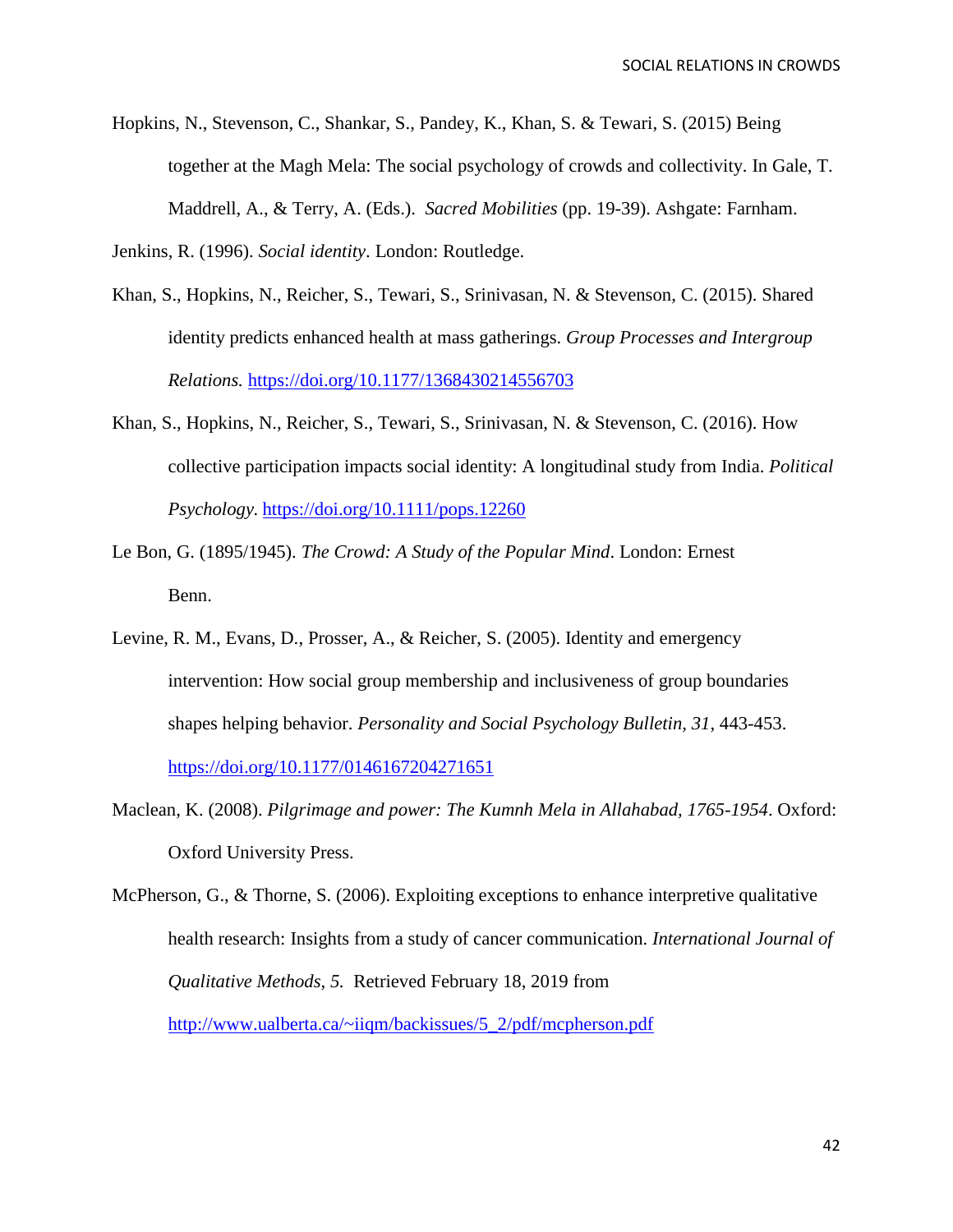- Neville, F. & Reicher, S.D. (2011). The experience of collective participation: shared identity, relatedness and emotionality. *Contemporary Social Science, 6,* 377-396, <https://doi.org/10.1080/21582041.2012.627277>
- Novelli, D., Drury, J., Reicher, S.D., Stott, C. (2013). Crowdedness mediates the effect of social identification on positive emotion in a crowd: A survey of two crowd events. *PLoS ONE 8:*e78983. <https://doi.org/10.1371/journal.pone.0078983>
- O'Donnell A.T., Muldoon, O.T., Blaylock, D.L., Stevenson, C. Bryan, D., Reicher, S.D., & Pehrson, S. (2016). 'Something That Unites Us All': Understandings of St. Patrick's Day parades as representing the Irish national group*. Journal of Community & Applied Social Psychology, 26,* 61-74. <https://doi.org/10.1002/casp.2236>
- Páez, D., Rimé, B., Basabe, N., Wlodarczyk, A., & Zumeta, L. (2015). Psychosocial effects of perceived emotional synchrony in collective gatherings. *Journal of Personality & Social Psychology, 108,* 711-729.<http://dx.doi.org/10.1037/pspi0000014>
- Pandey, K., Stevenson, C., Shankar, S., Hopkins, N., Reicher, S. (2014). Cold comfort at the Magh Mela: Social identity processes and physical hardship. *British Journal of Social Psychology, 53*, 675-690. <https://doi.org/10.1111/bjso.12054>
- Pehrson, S., Stevenson, C., Muldoon, O. T., & Reicher, S. D. (2014). Is everyone Irish on St Patrick's Day? Divergent expectations and experiences of collective selfobjectification at a multicultural parade. *British Journal of Social Psychology, 53,* 249- 264. <https://doi.org/10.1111/bjso.12029>
- Reicher S.D. (1982). 'The determination of collective behaviour'. In Tajfel H. (Ed.) *Social identity and intergroup relations* (pp. 41-84). Cambridge: C.U.P.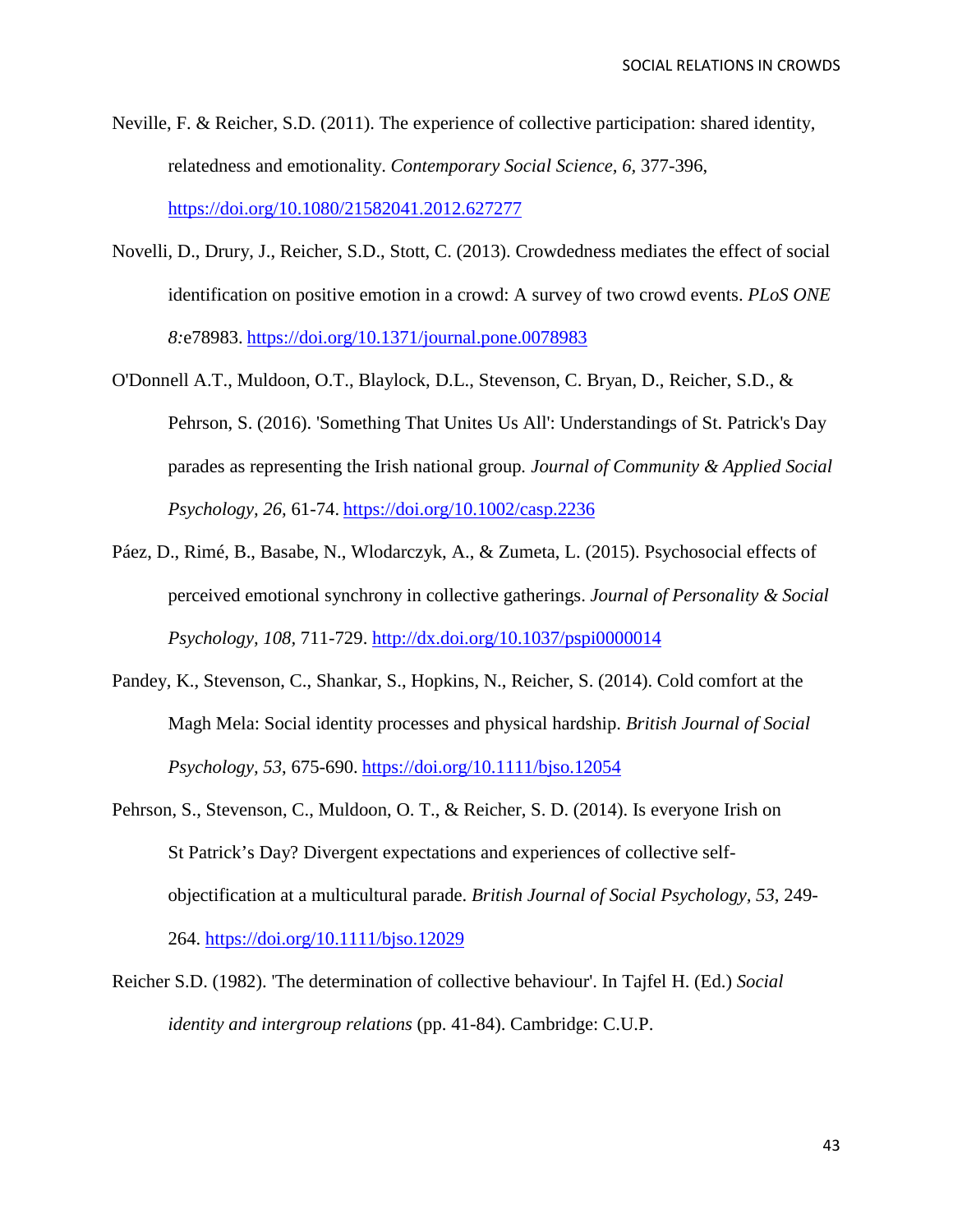Reicher S.D. (1984). 'The St. Pauls' Riot: An explanation of the limits of crowd action in terms of a social identity model', *European Journal of Social Psychology 14,* 1-22.

<https://doi.org/10.1002/ejsp.2420140102>

Reicher S.D. (1996a) The battle of Westminster: Developing the social identity model of crowd behaviour in order to deal with the initiation and development of collective conflict. *European Journal of Social Psychology 26*, 115-134.

[https://doi.org/10.1002/\(SICI\)1099-0992\(199601\)26:1<115::AID-EJSP740>3.0.CO;2-Z](https://doi.org/10.1002/(SICI)1099-0992(199601)26:1%3c115::AID-EJSP740%3e3.0.CO;2-Z)

- Reicher, S.D. (1996b). 'The Crowd' century: Reconciling practical success with theoretical failure. *British Journal of Social Psychology, 35,* 535-553. [https://doi.org/10.1111/j.2044-](https://doi.org/10.1111/j.2044-8309.1996.tb01113.x) [8309.1996.tb01113.x](https://doi.org/10.1111/j.2044-8309.1996.tb01113.x)
- Reicher, S.D. (2011). Mass action and mudane reality: An argument for putting crowd analysis at the centre of the social sciences. *Contemporary Social Science, 6,* 433–450.

<https://doi.org/10.1080/21582041.2011.619347>

Reicher, S. (2017). "La beauté est dans la rue": Four reasons (or perhaps five) to study crowds. *Group processes & Intergroup Relations, 20,* 593-605.

<https://doi.org/10.1177/1368430217712835>

Reicher, S.D. & Hopkins, N. (2016). Perception, Action and the Social Dynamics of the Variable Self, *Psychological Inquiry, 27,* 341-347.

<https://doi.org/10.1080/1047840X.2016.1217584>

Reicher, S.D., Spears, R., & Haslam, S. A. (2010). The social identity approach in social psychology. In M. Wetherell, & C. T. Mohanty (Eds.), *The Sage Handbook of Identities* (pp. 45-62). London: Sage. <http://dx.doi.org/10.4135/9781446200889.n4>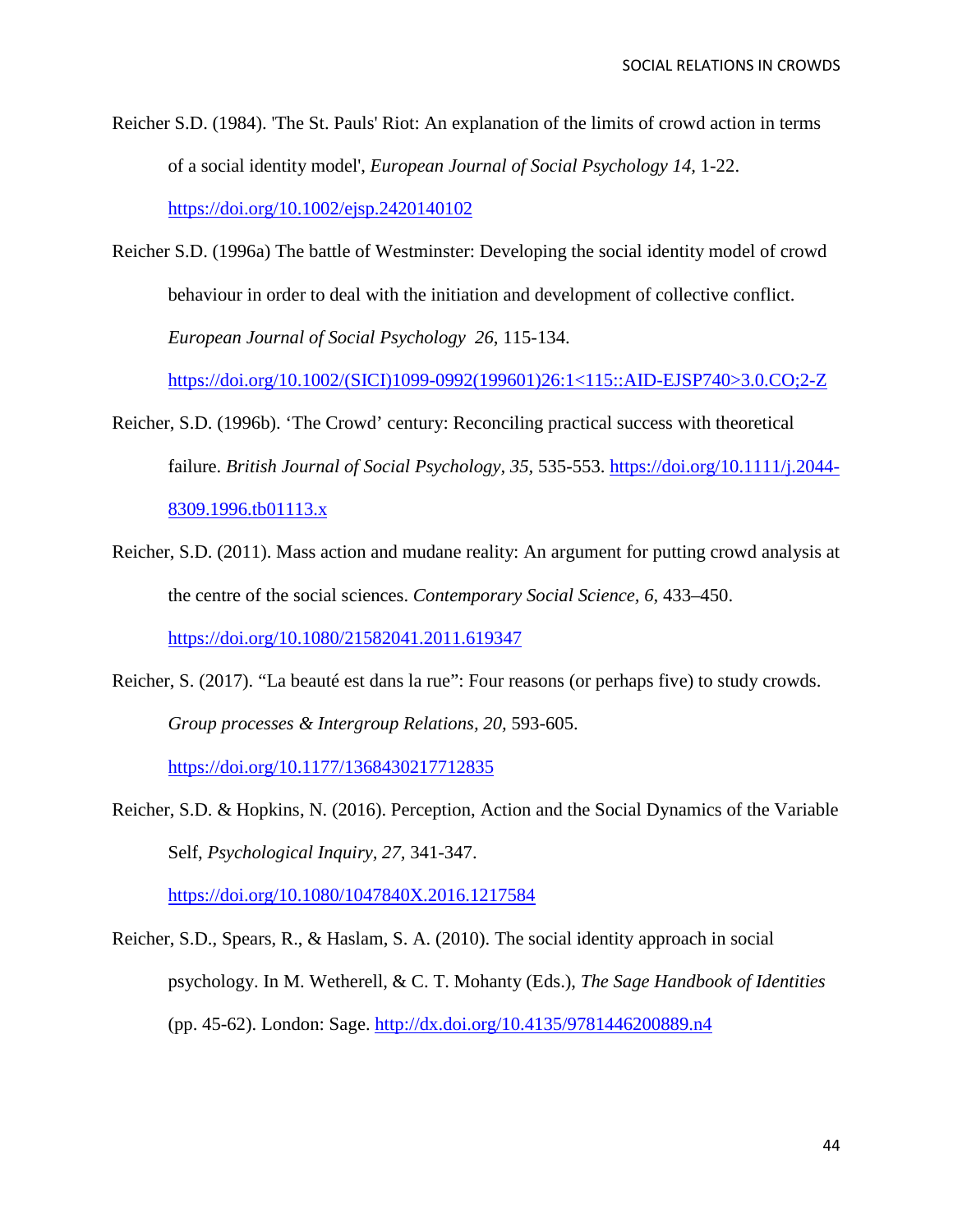- Reicher, S.D., Templeton, A., Neville, F., Ferrari, L., & Drury, J. (2016). Core disgust is attenuated by ingroup relations. *Proceedings of the National Academy of Sciences, 113*, 2631-2635. <https://doi.org/10.1073/pnas.1517027113>
- Renger, D. & Simon, B. (2011). Social recognition as an equal: The role of equality-based respect in group life. *European Journal of Social Psychology, 41,* 501–507. <https://doi.org/10.1002/ejsp.814>

Ricoeur, P. (2005). *The Course of Recognition*. Cambridge: Harvard University Press.

Rimé, B. (2007). The social sharing of emotion as an interface between individual and collective processes in the construction of emotional climates. *Journal of Social Issues, 63,* 307-

322. <https://doi.org/10.1111/j.1540-4560.2007.00510.x>

- Sallnow, M.J. (1981). Communitas reconsidered: The sociology of Andean pilgrimage. *Man, 16,* 163-182. <https://doi.org/10.2307/2801393>
- Shankar, S., Stevenson, C., Pandey, K., Tewari, S., Hopkins, N., & Reicher, S.D. (2013). A calming cacophony: Social identity can shape the experience of loud noise. *Journal of Environmental Psychology, 36,* 87-95. <https://doi.org/10.1016/j.jenvp.2013.07.004>
- Shayegh, J., Drury, J., & Stevenson, C. (2017). Listen to the band! How sound can realise group identity and enacts intergroup domination. *British Journal of Social Psychology, 56,* 181– 196.<https://doi.org/10.1111/bjso.12175>
- Shokr, A. (2011). The 18 Days of Tahrir. *Middle East Research and Information Project, 41*, (no page numbers).<http://www.merip.org/mer/mer258/18-days-tahrir> (downloaded 20.12.2017)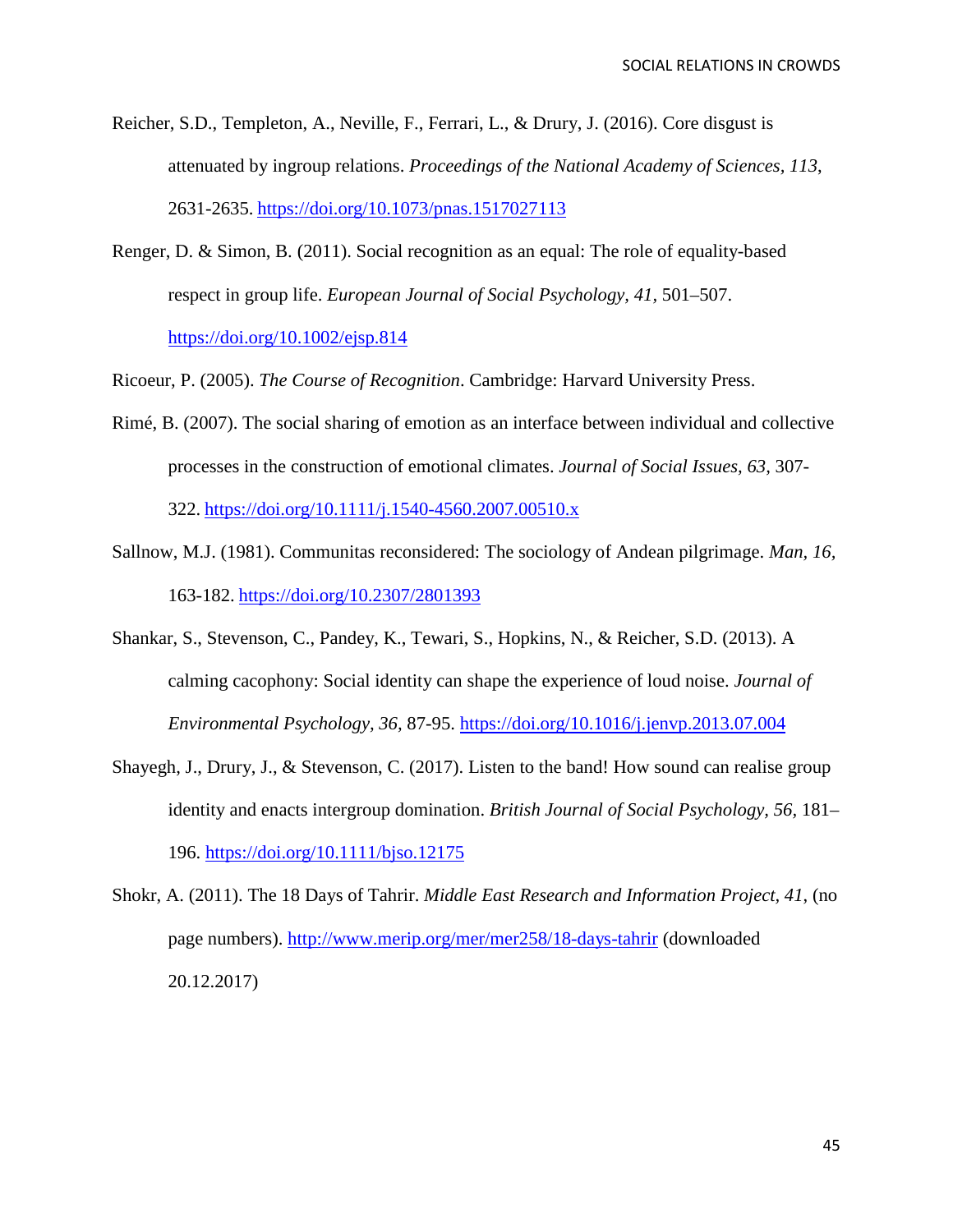- Simon, B., & Stürmer, S. (2003). Respect for group members: Intragroup determinants of collective identification and group-serving behaviour. *Personality and Social Psychology Bulletin, 29,* 183–193.<https://doi.org/10.1177/0146167202239043>
- Simon, B., [Mommert,](https://onlinelibrary.wiley.com/action/doSearch?ContribAuthorStored=Mommert%2C+Alex) A., & Renger, D. (2015). Reaching across group boundaries: Respect from outgroup members facilitates recategorization as a common group. *British Journal of Social Psychology, 54,* 616-628 <https://doi.org/10.1111/bjso.12112>
- Srinivasan N., Hopkins, N.P., Reicher, S.D., Khan, S.S., Singh, T., Levine, M. (2013). Social meaning of ambiguous sounds influences retrospective duration judgments. *Psychological Science, 24,* 1060-1062.<https://doi.org/10.1177/0956797612465293>
- Srinivasan, N., Tewari, S., Makwana, M., & Hopkins, N. (2015). Attention mediates the effect of context-relevant social meaning on prospective duration judgments. *Timing & Time Perception, 3,* 189-200.<https://doi.org/10.1163/22134468-00002032>
- Stott, C., Hutchison, P., & Drury, J. (2001). 'Hooligans' abroad? Inter-group dynamics, social identity and participation in collective 'disorder' at the 1998 World Cup Finals. *British Journal of Social Psychology, 40,* 359 –384.<https://doi.org/10.1348/014466601164876>
- Stott C., Ball, R., Drury, J., Neville, F., Reicher, S., Boardman, A., & Choudhury, S. (2018). The evolving normative dimensions of 'riot': Toward an elaborated social identity explanation. *European Journal of Social Psychology*. <https://doi.org/10.1002/ejsp.2376>
- Swann, W. B. (1987). Identity negotiation: Where two roads meet. *Journal of Personality & Social Psychology, 53*, 1038–1051. [http://dx.doi.org/10.1037/0022-3514.53.6.1038](http://psycnet.apa.org/doi/10.1037/0022-3514.53.6.1038)
- Tajfel, H. & Turner, J. C. (1979). An integrative theory of intergroup conflict. In W. Austin & S.S. Worchel (Eds.) *The social psychology of intergroup relations,* (pp. 33–47). Monterey, CA: Brooks/Cole.